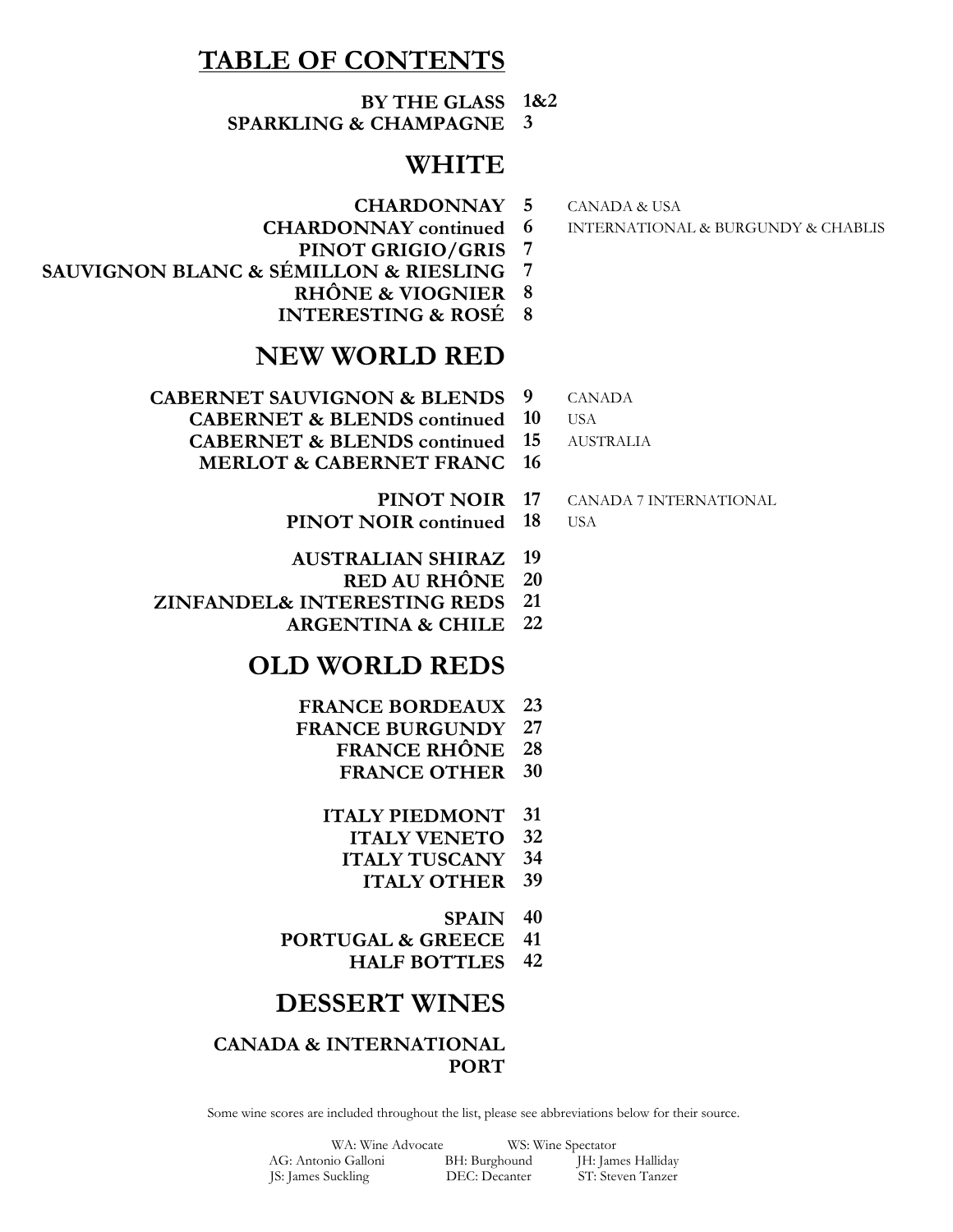# **WINE BY THE GLASS**

### **CHAMPAGNE & SPARKLING**

| Refreshing & fruity. The perfect sparkling wine of Venice.                                                                                                                          | 30 |
|-------------------------------------------------------------------------------------------------------------------------------------------------------------------------------------|----|
| The most popular Champagne in the world.                                                                                                                                            | 60 |
| Rosé Champagne, Veuve Clicquot Ponsardin, Brut, Reims, France, MV<br>An exquisite expression of balance & refinement.                                                               | 65 |
| WHITE                                                                                                                                                                               |    |
| Expressive tree fruit, blossom, citrus & mineral. A slight perception of sweetness is balanced by natural acidity.                                                                  |    |
| Maturation on the lees adds depth & richness to this freshly structured wine. Made in the Hockley Valley.                                                                           | 26 |
| Intensely flavoured w/ a firm & refreshing acidic structure.                                                                                                                        | 26 |
| Torre di Giano, Lungarotti, Bianco di Torgiano, Umbria, Italy, 2020<br>Vermentino, Trebbiano & Grechetto. Crisp tree fruit & citrus. Medium Bodied w/ freshness & a mineral finish. | 26 |
| Textbook New Zealand Sauvignon Blanc: tropical fruit core, broad palate & crisp acidity.                                                                                            | 30 |
| Refreshing acidity with apple, pear & jasmine. A clean mineral edge & a medium weight mouth-feel.                                                                                   | 32 |
| Classic California Chardonnay. Tree fruit, citrus, subtle oak spice & a balanced weight.                                                                                            | 32 |
| Matured for 14 months in stainless steel. Balanced, crisp acidity & admirable sappiness. A superb village wine. WA 90                                                               | 40 |

## **ROSÉ**

| Dry & broad across the palate $w/$ floral & red fruit flavours. |  |
|-----------------------------------------------------------------|--|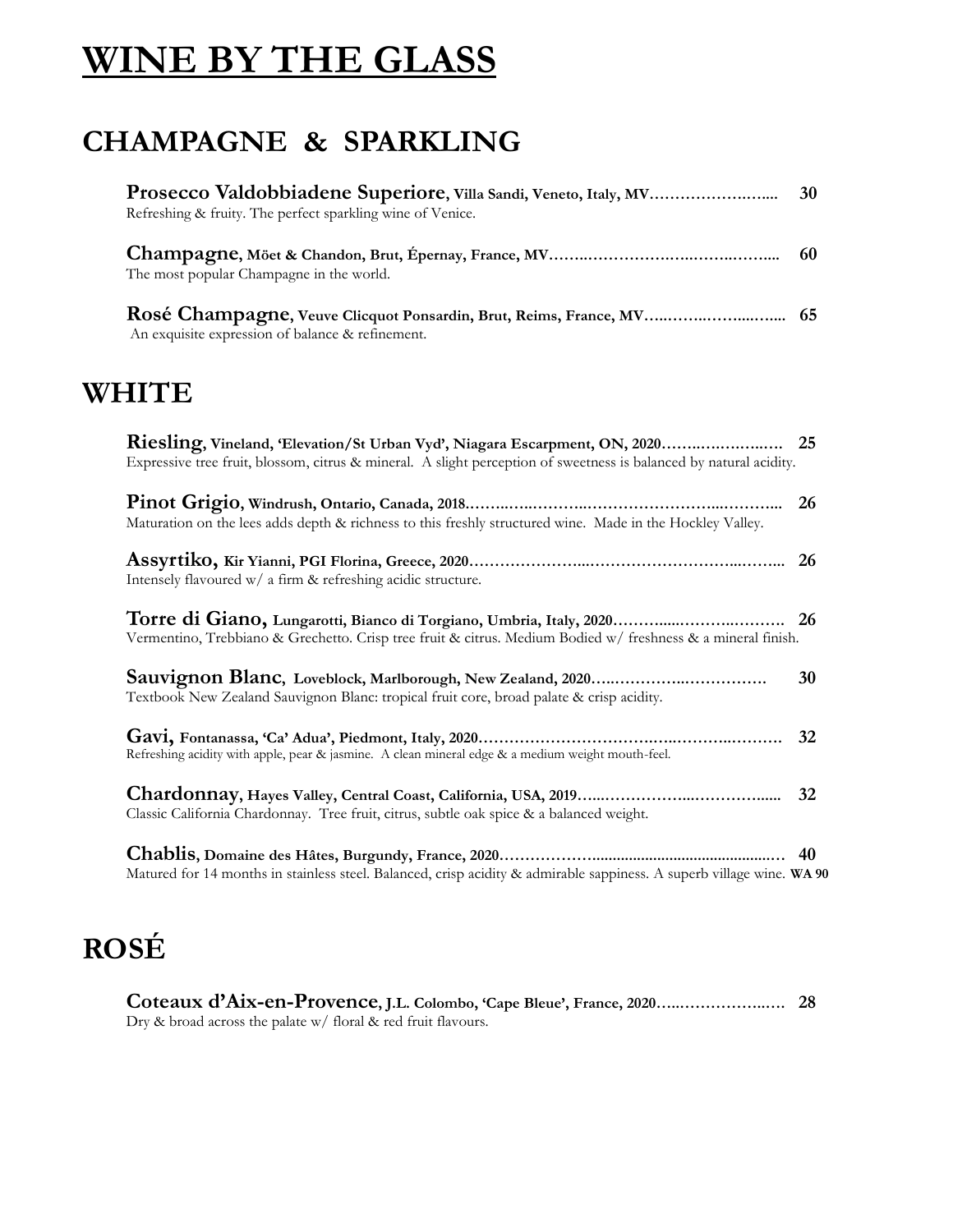# **WINE BY THE GLASS**

### **RED**

| Aromatic red fruit flavours compliment a full bodied wine with low tannins.                                                                                                           | 24 |
|---------------------------------------------------------------------------------------------------------------------------------------------------------------------------------------|----|
| Judicious use of oak allows the ripe fruit character to show. Very appealing.                                                                                                         | 24 |
| A fresh, fruit driven wine. Sourced from 15 year old vines. A small portion of Merlot adds depth & colour.                                                                            | 26 |
| A Parker 'great value'. This is a full bodied easy drinking Merlot.                                                                                                                   | 28 |
| An intense wine, showing aromatic fruit & pepper spice, along with well integrated oak.                                                                                               | 28 |
| A vibrant Pinot sporting ample fruit & richness, fashioned for a Steakhouse frame of mind.                                                                                            | 28 |
| Forward fruit & a supple texture make this wine a pleasure to drink.                                                                                                                  | 28 |
| An smooth & elegantly structured wine. Light on the tannins, with balanced freshness & punchy red fruit & spice.                                                                      | 30 |
| Expressive fruit, spice & finely textured tannins.                                                                                                                                    | 38 |
| One of the region's most iconic wines. Baked black fruit & cocoa spice accompany.                                                                                                     | 45 |
| Produced by Tin Barn, the restaurant's California wine partner.                                                                                                                       | 35 |
| Cabernet Sauvignon, Edge, Alexander Valley, California, USA, 2018<br>Approachable, balanced & fruit driven. Integrated tannins highlight partial barrel maturation & overall quality. | 48 |
| Cabernet Sauvignon, Tin Barn, Pickberry Vineyard, Sonoma, California, USA, 2018<br>A standout vineyard combines mountain freshness & pure fruit, showing balance, complexity & grace. | 56 |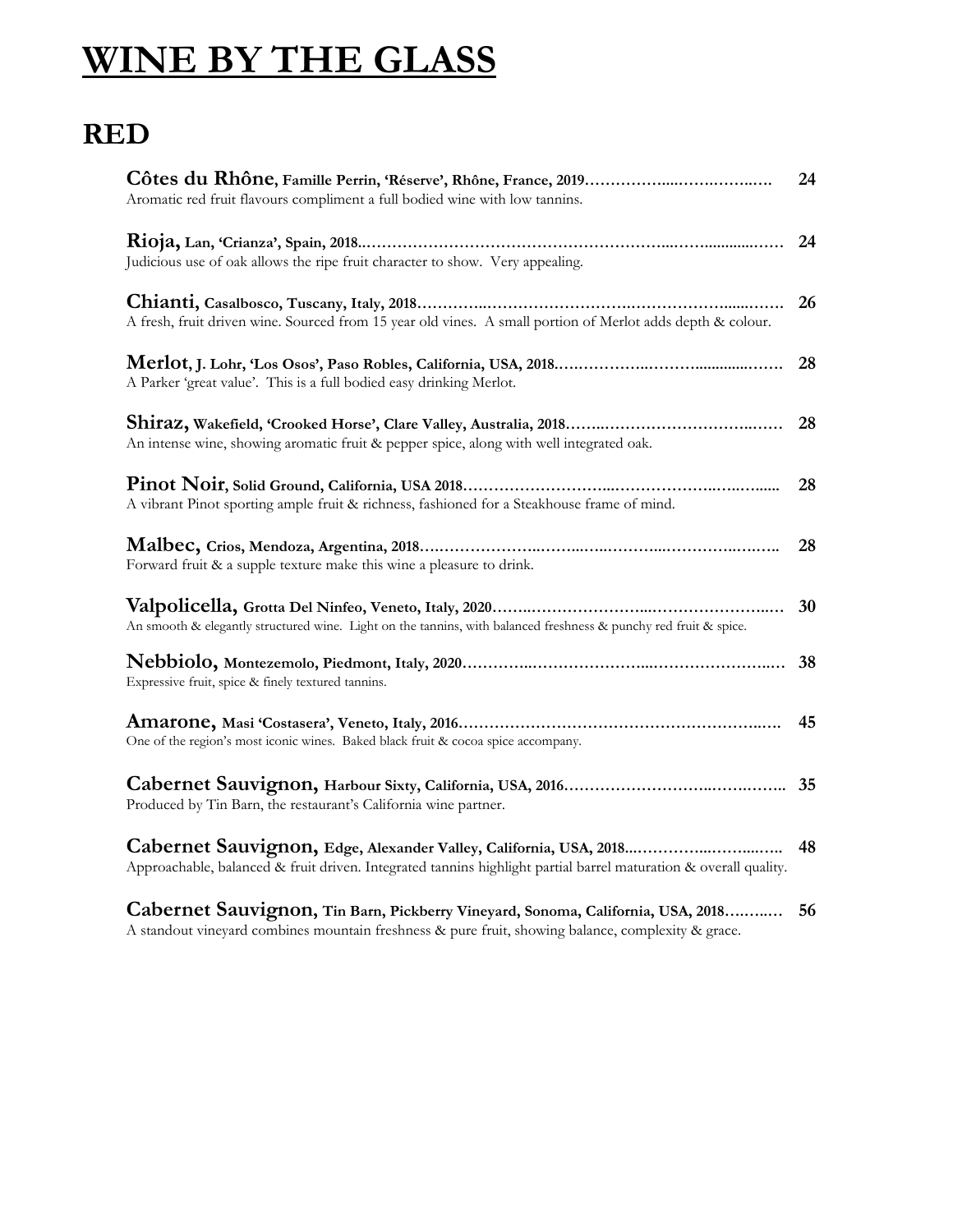# **SPARKLING WINE & CHAMPAGNE**

### **SPARKLING**

| Aged <i>sur lie</i> for 12 months in the half bottle. A blend of Chardonnay, Pinot Noir & Pinot Gris.<br>Delightful, refreshing, fruity. The perfect sparkling wine of Venice.                                                 |  |
|--------------------------------------------------------------------------------------------------------------------------------------------------------------------------------------------------------------------------------|--|
|                                                                                                                                                                                                                                |  |
|                                                                                                                                                                                                                                |  |
| Sparkling pink color reminiscent of almond blossom. Thick foam, fine and persistent perlage.                                                                                                                                   |  |
| MV Henry of Pelham, 'Cuvée Catherine', Brut, Blanc de Blanc, Short Hills Bench, ON, Canada 120<br>A warm vintage showing a ripe flavour profile. 5 years of maturation on the less adds complexity, depth & a refined texture. |  |

**MV Blue Mountain, Brut, Okanagan Valley BC, Canada…………………………………………….……........ 120** Clean and highly toasty, a very biscuity style of traditional method sparkling. Length and depth are impressive. Always in the top echelon of Canadian bubbly.

### **CHAMPAGNE**

|                                                                                                                                                                                                       | 250        |
|-------------------------------------------------------------------------------------------------------------------------------------------------------------------------------------------------------|------------|
| PH has been making Champagne since the 18th C. They produce a freshly structured sparkler of elegance & glamour.                                                                                      |            |
|                                                                                                                                                                                                       | 325        |
| World-class non vintage champagne. Composed of 4 vintage wines & more than 50% Pinot Noir.                                                                                                            |            |
|                                                                                                                                                                                                       | 300        |
| The most popular Champagne in the world.                                                                                                                                                              | 580        |
|                                                                                                                                                                                                       | 350        |
|                                                                                                                                                                                                       | 320        |
| A throwback Champagne made for pleasure. Subtle sweetness & a rich palate of tropical & stone fruits.                                                                                                 | 360        |
| Pinot Noir dominant blend brings weight & classic earthy notes with crisp citrus & tree fruit.                                                                                                        | 300<br>325 |
| Orange peel, lemon confit, hazelnut, exotic floral notes and a touch of wood add pretty touches of complexity throughout.<br>The Heri Hodie is one of the creamier, generous wines in the range today | 360        |
| The world's top selling rosé Champagne.                                                                                                                                                               | 400        |
|                                                                                                                                                                                                       | 365<br>530 |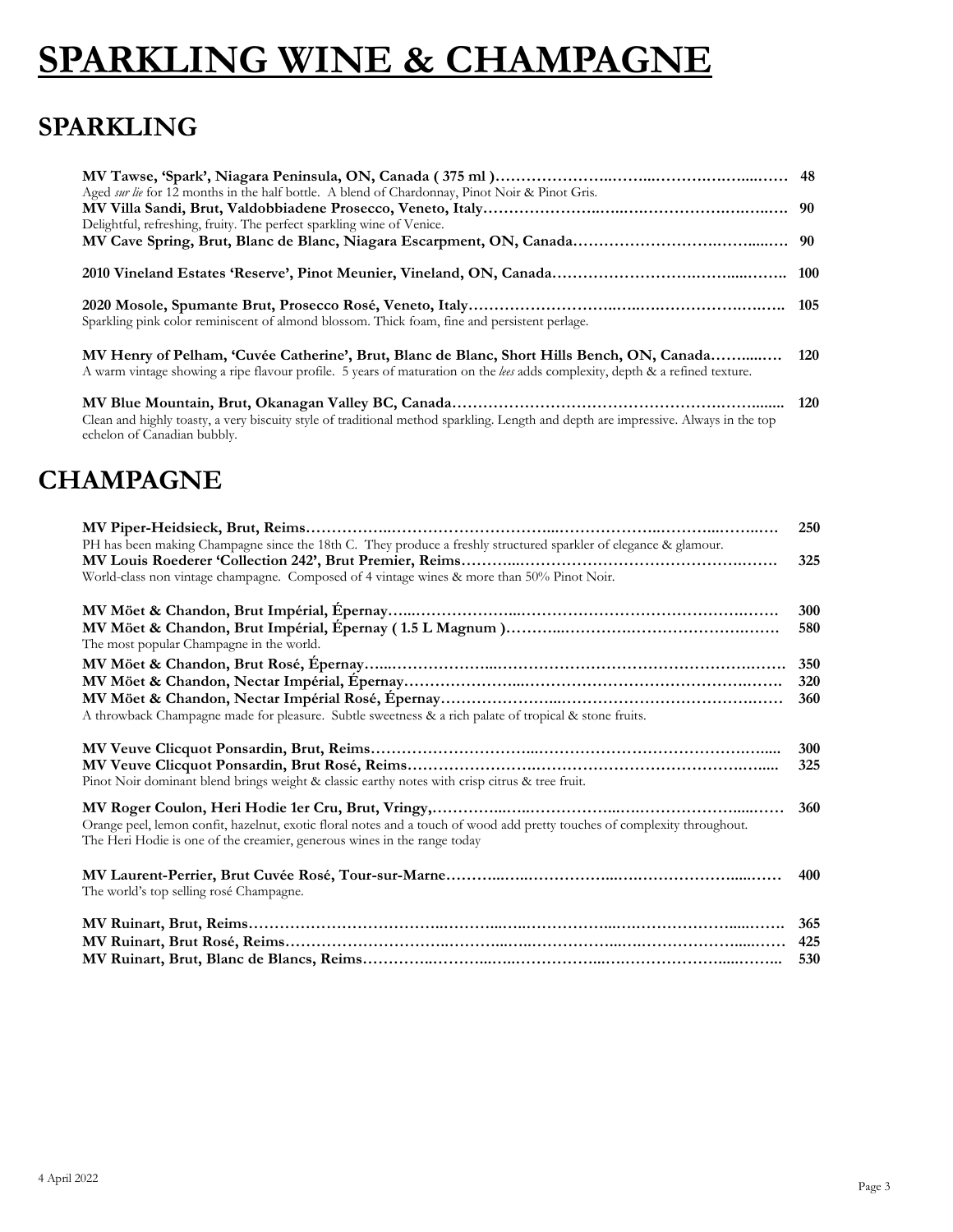# **CHAMPAGNE VINTAGE & PRESTIGE**

| MV Krug, Brut, Rosé, Reims                                                                                                                                                                                                                                                        | 550<br>1,200                   |
|-----------------------------------------------------------------------------------------------------------------------------------------------------------------------------------------------------------------------------------------------------------------------------------|--------------------------------|
| A luxurious 2000 vtg base, along w/ reserve wines from '96, '97, '98 & '99. Oak influenced & lees aged for 15 years. Outstanding!                                                                                                                                                 | 400                            |
|                                                                                                                                                                                                                                                                                   | 550<br>1000                    |
| The all time Classic luxury cuvée from LVMH.                                                                                                                                                                                                                                      | 750<br>1,200<br>1,200<br>2,300 |
|                                                                                                                                                                                                                                                                                   | 600<br>600                     |
| The legend of Bollinger R.D. began in 1961 & was made famous by an agent called 007.                                                                                                                                                                                              | 1,037                          |
| A concentrated & densely flavoured Prestige Cuvée.                                                                                                                                                                                                                                | 606<br>700                     |
| A prestige cuvée in every sense. Sourced entirely from Grand Cru vineyards from the best vintages.<br>Only the 3rd vintage of this remarkable <i>blanc de blanc</i> from CH. Complex, intensely flavoured & highly complex.                                                       | 800                            |
| Churchill was a Pol Roger devotee. He named his racehorse after the house.                                                                                                                                                                                                        | 990<br>1,100                   |
| There's a sense of equilibrium to this graceful Champagne, with a bright spine of acidity easily transitioning the focus to flavors of<br>poached apricot, lemon curd, toasted brioche and ground ginger.                                                                         | 1,100                          |
|                                                                                                                                                                                                                                                                                   | 1,200                          |
| This flagship cuvée exemplifies the Champagne tradition: complex, floral & fruit notes, lively acidity & a rich texture that finishes long.                                                                                                                                       | 1,725<br>1,725<br>2,400        |
|                                                                                                                                                                                                                                                                                   | 1,400                          |
| A wine for Kings & Tsars. Louis Roederer's Cristal continues to be the finest Champagne & was originally created for Tsar Alexander II.<br>The Brut Rosé is the epitome of Champagne: every sip reveals a kaleidoscope of flavours.                                               | 2,400<br>2,800<br>2,800        |
| Pop some of @champagnepapi's Champagne!                                                                                                                                                                                                                                           | 1,000                          |
| 2004 Salon, Blanc de Blanc, Brut, Le Mesnil-Sur-Oger                                                                                                                                                                                                                              | 4,000                          |
| Salon is among the pinnacle of Champagne producers. Every wine they produce is outstanding.<br>2006 Salon, Blanc de Blanc, Brut, Le Mesnil-Sur-Oger<br>2007 Salon, Blanc de Blanc, Brut, Le Mesnil-Sur-Oger<br>2008 Salon, Blanc de Blanc, Brut, Le Mesnil-Sur-Oger (1.5L Magnum) | 4,000<br>4,000<br>10,000       |

Vintage Champagnes are stored in our temperature controlled cellar. If you prefer your wine at a lower temperature, please allow us 10-15 minutes to accommodate your request.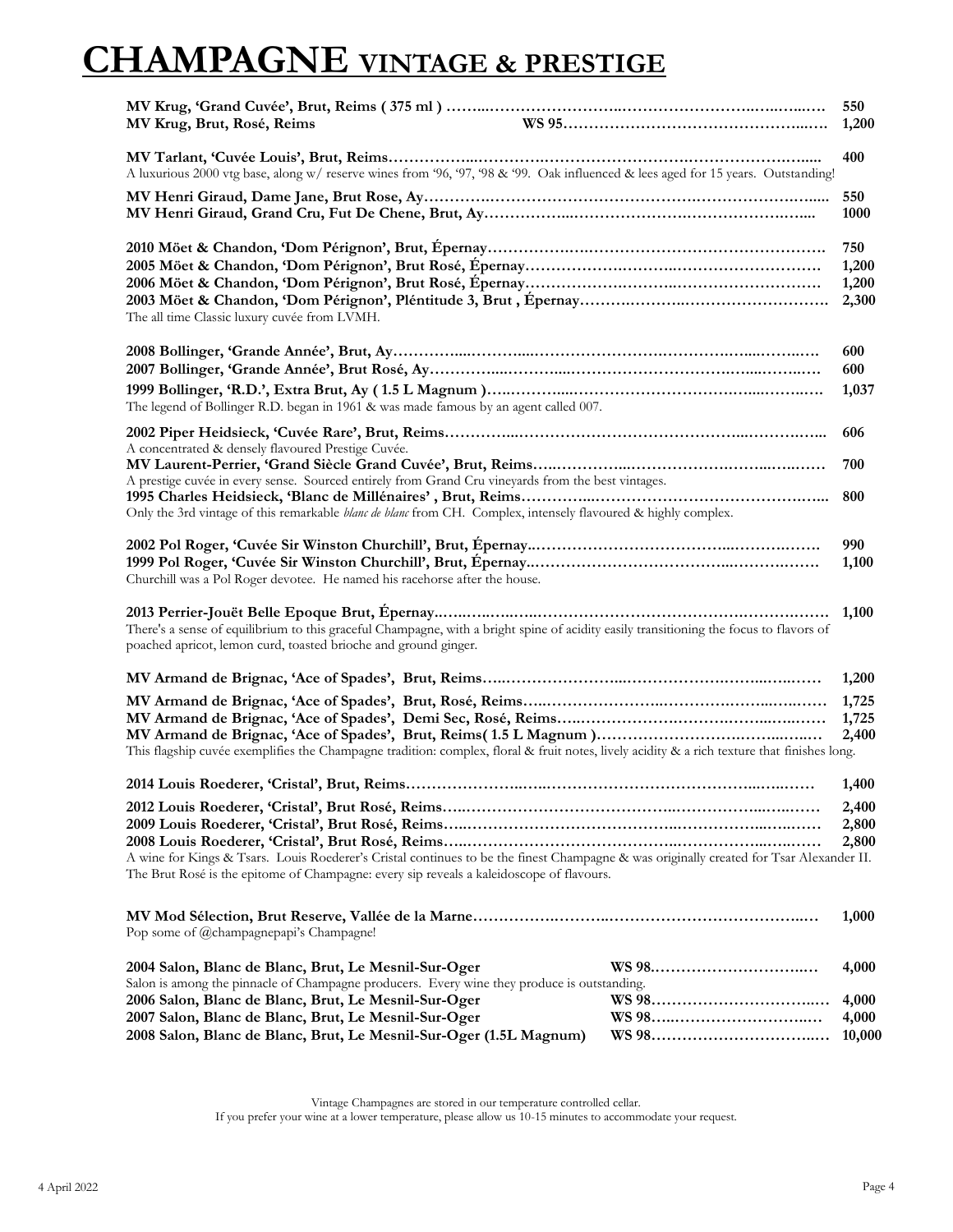# **WHITE CHARDONNAY-CANADA**

|                                                                                                                                 | 80  |
|---------------------------------------------------------------------------------------------------------------------------------|-----|
| One of the most elegant of our local Chardonnays. Old vines from the Beamsville Bench offer the highest pedigree.               |     |
|                                                                                                                                 | 102 |
| A finely balanced & intensely flavoured wine. Impeccable care is taken in the vineyard & winery.                                |     |
|                                                                                                                                 |     |
| Bright fruits, layered citrus, peach, spice. Long mineral finish.                                                               |     |
|                                                                                                                                 |     |
| The bouquet is open, fleshy, but understated. The palate is rich in supple orchard fruit and has equal amounts of translucency, |     |
| gentleness and arresting precision all leading to a compact and persistent finish.                                              |     |
|                                                                                                                                 |     |
| Canada's oldest Chardonnay vines matured in French <i>barriques</i> . Among the finest Canadian wines of the Century.           |     |
| 2018 Windrush, Jim Warren Classic, 'Foxcroft Vineyard', Beamsville Bench, Niagara, ON 138                                       |     |
| Another legendary Chardonnay made by Jim Warren.                                                                                |     |

#### **CHARDONNAY-USA**

| Restrained use of oak allows the fruit to shine. This is an absolutely delicious bottle of Chardonnay.                                     |            |
|--------------------------------------------------------------------------------------------------------------------------------------------|------------|
|                                                                                                                                            |            |
| A family owned & operated winery that began producing wine in 1990 after four generations of grape growing.                                |            |
|                                                                                                                                            | 92         |
| An incredibly popular wine & an excellent value.                                                                                           |            |
|                                                                                                                                            | -96        |
| Hints of oak and cinnamon-kissed green apple flavors create a very smooth wine with a soft fruity finish.                                  |            |
|                                                                                                                                            | <b>100</b> |
| Balanced with ripe stone-fruit, apple blossoms, lemon zest & toasted coconut on the palate with hints of rich caramelized sugar,           |            |
| baking spices & oak spice.                                                                                                                 |            |
|                                                                                                                                            | 100        |
| Bright, textured fruit, very subtle new French oak and a creamy texture; all in balance with fragrant and floral pear,                     |            |
| melon and mineral note.                                                                                                                    |            |
|                                                                                                                                            |            |
| Intense fruit is matched w/ baking spice elements. A nicely textured wine with balance & plenty of freshness.                              |            |
|                                                                                                                                            |            |
| Aromatics of golden delicious apple, pear, tangerine zest, oyster shell and a hint of baking spices marry with a lively palate that has    |            |
| a refreshingly acid driven finish.                                                                                                         |            |
|                                                                                                                                            |            |
| One of North America's most popular wine producers. This is a classic rendition of a top flight California Chardonnay.                     |            |
|                                                                                                                                            | 210        |
| 100% barrel fermentation using indigenous yeasts. This is a complex & intense wine. Less than 1000 case production.                        |            |
|                                                                                                                                            | 225        |
| Bright aromas of honey comb, and green apple leap from the glass. On the palate, crisp acidity, with notes of citrus and custard           |            |
|                                                                                                                                            | 280        |
|                                                                                                                                            |            |
|                                                                                                                                            | 290        |
| A finely balanced cool climate Chardonnay. Concentration of ripe fruit, vanilla/clove spice & a luscious mouth-feel.                       |            |
|                                                                                                                                            | 280        |
| A beautiful wine. Rich & generous texture w/ intense citrus & floral notes.                                                                |            |
| 2016 Plumpjack, Napa Valley, California                                                                                                    | 300        |
| Sourced from Carneros & St. Helena. No malolactic fermentation & partial barrel fermentation yield an intense, fresh & vibrant wine.       |            |
| 2019 Kistler, Sonoma, California                                                                                                           | 330        |
| Ripe grapefruit, white peaches & lime leaves w/ nuances of baking bread, fresh ginger & coriander seed. Medium to full-bodied,             |            |
| richly fruited & delivering a decadent oiliness to the texture, it fills the palate w/citrus & stone fruit layers, finishing long & spicy. |            |
| 2014 Signorello, 'Hope's Cuvée', Napa Valley, California                                                                                   | 350        |
| This is a kick ass Chardonnay! Estate grown, unfiltered & intensity that is out of this world.                                             |            |
|                                                                                                                                            | 400        |
| This single three-acre vineyard was planted 30 years ago w/ "Hyde Selection Wente Clone" Chardonnay. Today, it produces a minuscule crop,  |            |

usually between one & two tons per acre, w/ clusters half the normal size. Big, rich, full-bodied, decadent, lively & hedonistic w/ a very long finish.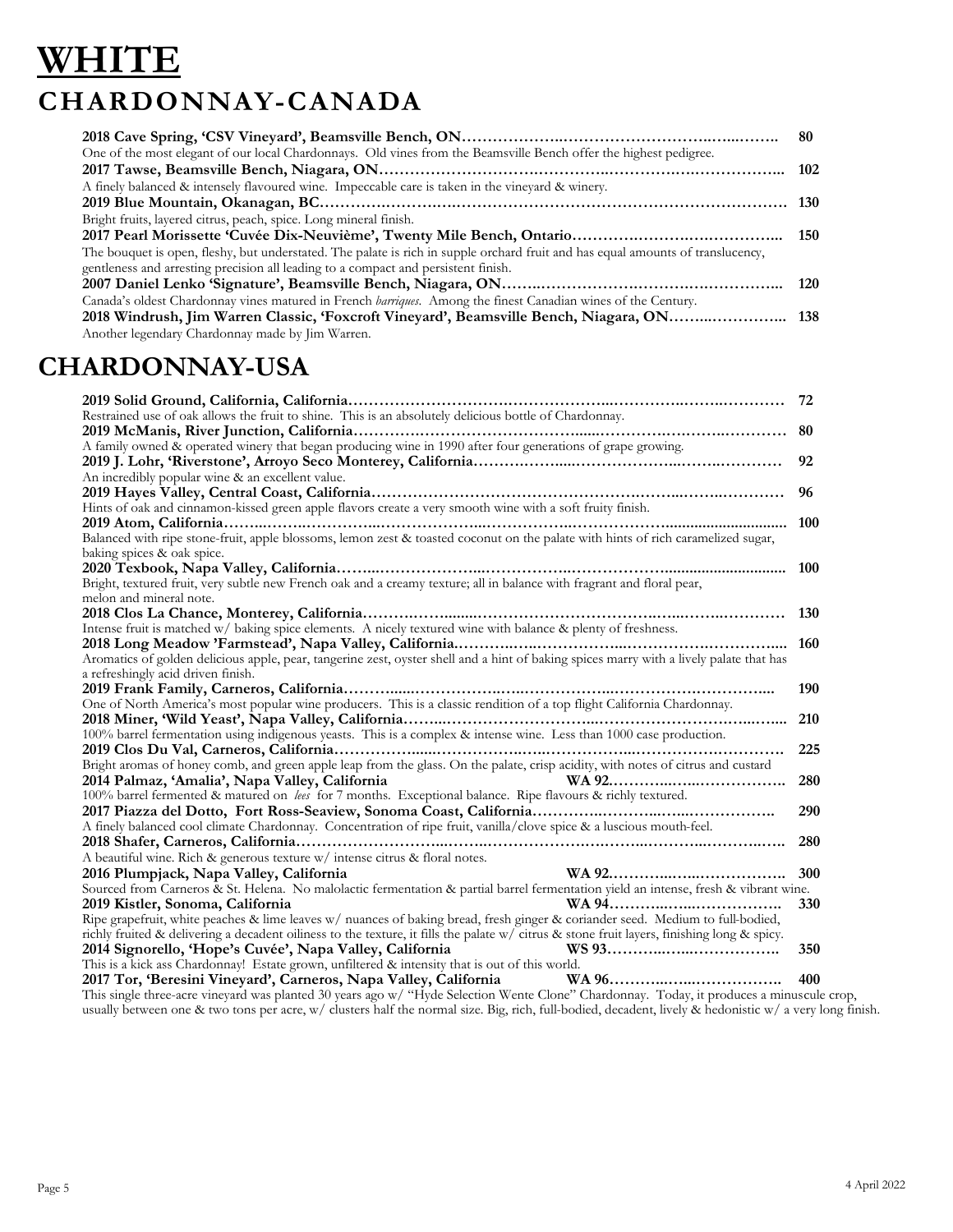### **WHITE CHARDONNAY-INTERNATIONAL**

|                                                                                                | -600<br>-600 |
|------------------------------------------------------------------------------------------------|--------------|
| Sharp & focused $w/$ aromas of golden delicious apple, white peach, wild sage, ginger & honey. |              |

#### **BURGUNDY WHITE**

| A 5th generation family owned & operated winery. A true leader in the Mâcon.                                                               |            |
|--------------------------------------------------------------------------------------------------------------------------------------------|------------|
|                                                                                                                                            | <b>200</b> |
| Rich with ripe peach, melon, vibrant mineral and toasty oak flavours harmonious and mouth-coating.                                         |            |
|                                                                                                                                            | 250        |
| Toasty nut & ripe citrus combines w/ smoky flintiness.                                                                                     |            |
|                                                                                                                                            | 280        |
| Facilities were modernized in 2005 & winemaker Pierre Jhéan has been leading the way since 1999.                                           |            |
|                                                                                                                                            | 290        |
| 30 year old vines planted on the upper slope & matured in 25% new oak. Persistent fruit & mineral character w/ a fresh finish.             |            |
|                                                                                                                                            | 350        |
| Sourced from a 55 year old vineyard block & matured in barrel for 16 months.                                                               |            |
|                                                                                                                                            |            |
| It reveals notes of quince, nutmeg, small notes of crushed peach associated with touches of kumquat as well as fine hints of exotic fruits |            |
|                                                                                                                                            |            |
| Luscious and rich, the Chassagne-Montrachet 2018 possesses all of the region's characteristic power and concentration, with notes of       |            |
| ripe apple, toast, and honeyed citrus.                                                                                                     |            |
|                                                                                                                                            | 380        |
| A concentrated wine showing intense fruit, hazelnut & a richly textured mouth-feel.                                                        |            |
|                                                                                                                                            | 500        |
| The flavor is rich, fruity, powerful and supported by spicy and mineral notes.                                                             |            |
|                                                                                                                                            | 1,600      |
| Rich wine that is expressed in time with mineral flavors. Notes mineral, flint, vegetal notes, lime, pineapple.                            |            |

### **CHABLIS**

| 2020 Domaine des Hâtes                                                                                                              | 138        |
|-------------------------------------------------------------------------------------------------------------------------------------|------------|
| Matured for 14 months in stainless steel. Balanced, crisp acidity & admirable sappiness. Superb for a village cru.                  |            |
|                                                                                                                                     | 150        |
| Domaine de Vauroux's Chablis offers classically dry, mineral character, wrapped up in delightfully silky, rounded body.             |            |
|                                                                                                                                     | 180        |
| An elegant, admirably pure and airy nose freely offers up its aromas of green apple, lemon rind, and oyster shell.                  |            |
|                                                                                                                                     | 180        |
| Delicate nose showing subtle floral and mineral scents. The palate is very harmonious and becomes more powerful on the finish       |            |
|                                                                                                                                     | <b>200</b> |
| Broadly textured & shows dried flower, citrus peel, chamomile & spice. Altogether, it's pretty darn tasty.                          |            |
|                                                                                                                                     | <b>200</b> |
| Notions of moss and green pear peel are bound up in an aromatic citrus-oil richness on this wine's expressive nose.                 |            |
|                                                                                                                                     | <b>200</b> |
| Intense mineral & candied tree fruit character, along w/ a rounded mouth-feel & subdued acidity.                                    |            |
|                                                                                                                                     | <b>200</b> |
| A hint of flinty reduction shows on this wine's shy nose, while more swirling reveals touches of lemon and chalk                    |            |
|                                                                                                                                     | 240        |
| Classic Premier Cru Chablis. Excellent, crisp fruits--apples, pears, some citrus. Crisp, great acidity. Drinking fantastic now.     |            |
|                                                                                                                                     | <b>290</b> |
| Delivers the concentration, complexity & richness of a GC. The winemaker's describes the wine as 'profound'.                        |            |
|                                                                                                                                     | <b>220</b> |
| Very aromatic, generous and fine wine, with citrus fruits, stone fruit, and a touch of florality.                                   |            |
|                                                                                                                                     | 290        |
| Powerful & dense w/ enormous intensity & depth.                                                                                     |            |
|                                                                                                                                     | 300        |
| A dense mid-palate & powerful flavour intensity that unravels a complex & persistent finish.                                        |            |
|                                                                                                                                     | 210        |
|                                                                                                                                     | 335        |
| With aromas of beeswax and green apple scents, it is well defined and focused. The palate is very well balanced with a fine bead of |            |
| acidity and plenty of citrus fruit matched with subtle stony notes that lead to a detailed and quite persistent finish.             |            |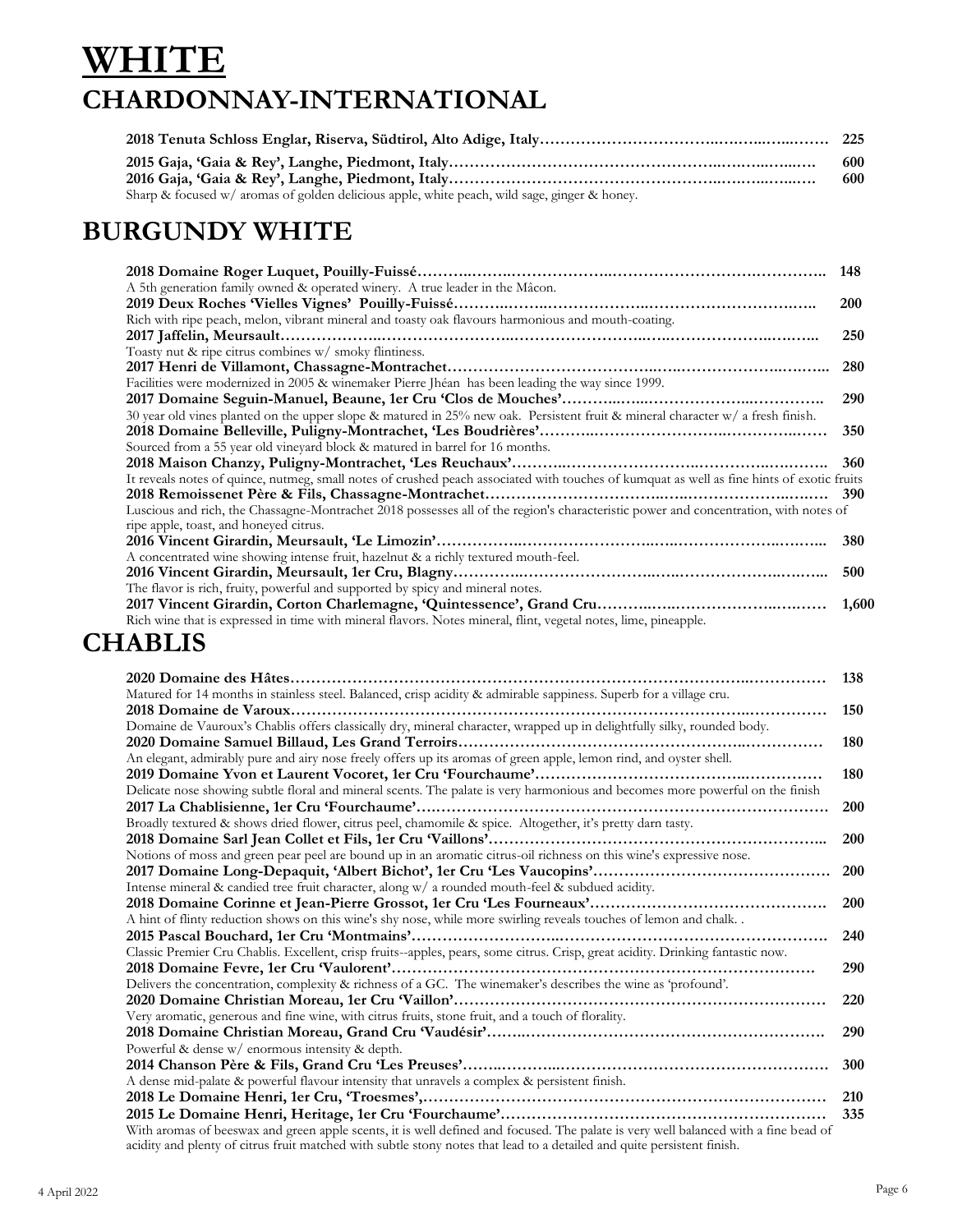### **WHITE PINOT GRIGIO/GRIS**

|                                                                                                                                                          | 75  |
|----------------------------------------------------------------------------------------------------------------------------------------------------------|-----|
| Outstanding freshness. Maturation on the lees adds depth & richness. An outstanding wine made in the Hockley Valley.                                     |     |
|                                                                                                                                                          | 85  |
| Light & fresh with floral, pear & hazelnut notes. Bright on the palate with refreshing acidity.                                                          |     |
|                                                                                                                                                          | 95  |
| Juicy palate of tree & citrus fruit.                                                                                                                     |     |
|                                                                                                                                                          | 120 |
| The 2020 Pinot Gris has a citrus, mandarin orange, blossom nose with rich, dense orange and lemon flavours across the palate with                        |     |
| notes of citrus, apple and spice on the finish.                                                                                                          |     |
|                                                                                                                                                          | 115 |
| From the far eastern reaches of the Veneto. Great acidity makes it refreshing, ripe fruitiness gives it character.                                       |     |
|                                                                                                                                                          |     |
| Full-bodied, crisp, rounded. Complex mouthfeel with rich notes of white peaches, lychees, apples and winter melon, complemented                          |     |
| by sweet hints of tea biscuits. Fresh, tangy and harmonious. The very long, lingering finish offers a fruity, salty aftertaste.                          |     |
|                                                                                                                                                          | 140 |
| This is a sappy, substantial, deeply fruited wine that packs in pink grapefruit, lemon curd, tangerine and papaya flavors.                               |     |
|                                                                                                                                                          |     |
| Vivid aroma, fresh fruit, pear, plum and hints of almond and hazelnut, also highlights a mineral side reminiscent of flint. Lively fresh, savory dorsal, |     |
| flanked by subtle softness.                                                                                                                              |     |

#### **RIESLING**

| 2020 Vineland, 'Elevation-St Urban Vineyard', Niagara Escarpment, ON, Canada                                                                            | 75  |
|---------------------------------------------------------------------------------------------------------------------------------------------------------|-----|
| The St Urban vineyard has an international reputation for quality Riesling.                                                                             |     |
|                                                                                                                                                         | 78  |
| A touch of residual sugar adds depth to this fresh & lively wine.                                                                                       |     |
| 2019 2027 Cellars, 'Wismer Vineyard', Twenty Mile Bench, Niagara Peninsula, ON, Canada                                                                  | 83  |
| Red apple, lemon-lime & peach aromas. An herbal edge underpins firm minerality. Just off-dry w/ bright acidity & a lingering finish.                    |     |
|                                                                                                                                                         | 85  |
| Expressive tree fruit, white blossom & citrus, with a slight perception of sweetness.                                                                   |     |
|                                                                                                                                                         | 85  |
| One of the most elegant & age-worthy Ontario Rieslings. Old vines from the Beamsville Bench offer the highest pedigree.                                 |     |
|                                                                                                                                                         | 100 |
| The aromas from this wine are delightful. It offers intense honeysuckle, lychee, white peach and mineral fragrances                                     |     |
|                                                                                                                                                         | 100 |
| The wine delivers beautiful aromas and flavours of peach, lime, quince, apple and ripe grapefruit, as well as an undertone of dried spice.              |     |
|                                                                                                                                                         | 112 |
| Invigorating, yet fluid and sensual. It's zesty and focused. Translucent fruit and salinity interweave throughout the body of this completely dry wine. |     |
|                                                                                                                                                         | 180 |
| Vibrant & aromatic bouquet. Fresh flowers & citrus. Juicy, great texture & purity, supported by lashings of mineral notes.                              |     |
|                                                                                                                                                         | 205 |
| One of the finest terroirs in Alsace. Still youthful. Pure fruit & floral character, along w/ a clean mineral streak.                                   |     |

## **SAUVIGNON BLANC & SÉMILLON**

|                                                                                                                                                     | 92         |
|-----------------------------------------------------------------------------------------------------------------------------------------------------|------------|
| Erica & Kim Crawford's second act winery after selling the Kim Crawford brand. This wine captures the true spirit of NZ.                            |            |
|                                                                                                                                                     | 105        |
| It has a very fresh and expressive nose, with peach and orchard fruits. A good style here.                                                          |            |
|                                                                                                                                                     | 110        |
| Pale gold color, with bright reflections. Very expressive nose with aromas of citrus and exotic fruits.                                             |            |
|                                                                                                                                                     | <b>130</b> |
| The kimmeridgian soils of 'Villa Paulus' lead to wines full of extract & concentration with a mineral edge & crisp freshness.                       |            |
|                                                                                                                                                     | <b>130</b> |
| Aromatic palate of citrus, tree & tropical fruit. Crisp & refreshing.                                                                               |            |
|                                                                                                                                                     | 140        |
| A developed example of Sancerre's terroir. Intense flavour with a fuller body.                                                                      |            |
|                                                                                                                                                     | 150        |
| The palate is full, fresh and delicate with passionfruit and zesty lemon, with a lively acidity, the finish is long with hints of stony minerality. |            |
|                                                                                                                                                     | 160        |
| An intense bouquet of melon and a touch of florality.                                                                                               |            |
|                                                                                                                                                     | 150        |
| The iconic wine that inspired an entire nation. A generous, full-flavoured & remarkably complex wine.                                               |            |
|                                                                                                                                                     | 190        |
| This is fragrant and bright wine with ripe fruit, dried herbs, and tropical nuances in its aromas and flavors.                                      |            |
|                                                                                                                                                     | 205        |
| This is fragrant and bright wine with ripe fruit, dried herbs, and tropical nuances in its aromas and flavors.                                      |            |
|                                                                                                                                                     | 360        |
| Textbook dry white from Pessac-Leognan. The texture is gorgeous Aromatic, concentrated & pure. WA 91-93                                             |            |
|                                                                                                                                                     |            |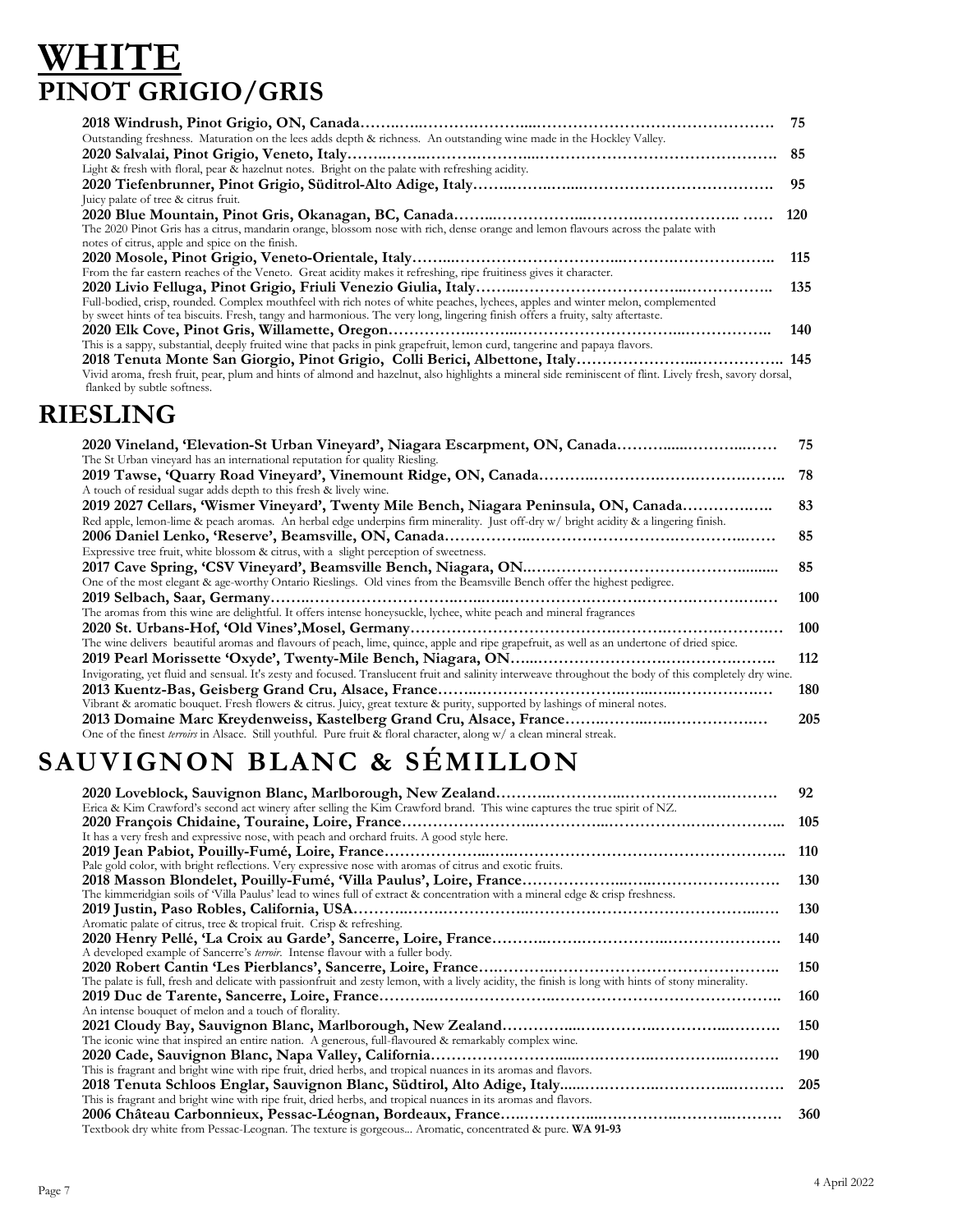### **WHITE RHÔNE**

| Resulting from a blend of different plots of land in the town of Ampuis. Mainly made from Marsanne and Viognier, this wine |  |
|----------------------------------------------------------------------------------------------------------------------------|--|
| offers freshness minerality and immediate pleasure                                                                         |  |

#### **INTERESTING VARIETALS & BLENDS**

| 2020 Serego Alighieri, 'Possessioni', Garganega & Sauvignon Blanc, Veneto, Italy                                                                                                                                                                         | 60  |
|----------------------------------------------------------------------------------------------------------------------------------------------------------------------------------------------------------------------------------------------------------|-----|
| Made from high-quality Roditis grapes accented by pine resin. Refreshing, unique, very pleasing.                                                                                                                                                         |     |
|                                                                                                                                                                                                                                                          | 72  |
| Crisp, clean & refreshing. Lightweight & a perfect way to begin festivities.                                                                                                                                                                             |     |
|                                                                                                                                                                                                                                                          | 72  |
| Slightly off-dry style that is richly flavoured, yet balanced by prominent levels of acidity.                                                                                                                                                            |     |
|                                                                                                                                                                                                                                                          | 80  |
| Great complexity & an impeccable producer's classic Austrian white.                                                                                                                                                                                      |     |
|                                                                                                                                                                                                                                                          | 80  |
| A blend of Vermentino, Trebbiano & Grechetto. Crisp tree fruit & citrus. Medium Bodied w/ freshness & a mineral finish.                                                                                                                                  |     |
|                                                                                                                                                                                                                                                          | 86  |
| Intensely flavoured $w/$ a firm & refreshing acidic structure.                                                                                                                                                                                           |     |
|                                                                                                                                                                                                                                                          | 100 |
| Refreshing acidity with apple, pear & jasmine. A clean mineral edge & a medium weight mouth-feel.                                                                                                                                                        |     |
|                                                                                                                                                                                                                                                          | 115 |
| Bright straw yellow wine with aromas of elderberry, grapefruit and ripe yellow pulp fruit.                                                                                                                                                               |     |
|                                                                                                                                                                                                                                                          | 185 |
| Distinct orange tint, intense tropical scent of honey and nutmeg with complex aromas of spices and exotic fruits.                                                                                                                                        |     |
|                                                                                                                                                                                                                                                          | 180 |
| 200 year old Assyrtiko vines. Highly fragrant citrus w/ mineral & white flowers. Complex, fresh & richly textured.                                                                                                                                       |     |
| 2017 Argyros, 'Cuvée Evdemon', Santorini, Greece                                                                                                                                                                                                         | 210 |
| Biodynamically cultivated, very old Assyrtiko vineyards, at least 150 years old, in Pyrgos giving extremely low yields. Fermented,                                                                                                                       |     |
| partially uninoculated, in stainless steel, at cool temperatures and aged for approximately thirty months in stainless steel tanks on                                                                                                                    |     |
| fine lees, while a quarter of the blend had twelve months in French oak barriques and then the remaining months in stainless steel                                                                                                                       |     |
|                                                                                                                                                                                                                                                          | 380 |
| A classic bouquet of honeyed citrus, quince, white flowers, bee's wax, and a touch of flinty minerality. Playing in the medium to<br>full-bodied end of the spectrum, it has flawless balance, nicely integrated acidity, and a great, minerally finish. |     |

### **ROSÉ**

| A pale salmon coloured blend of Syrah & Mouvedre. Dry & broad across the palate w/ floral & red fruit flavours. |     |
|-----------------------------------------------------------------------------------------------------------------|-----|
|                                                                                                                 |     |
| Deep, dark, and savory with a truly bright and brambly character through the palate.                            |     |
|                                                                                                                 |     |
| Certified organic. Dry & fresh. A dash of Cabernet Sauvignon adds complexity & depth.                           |     |
|                                                                                                                 |     |
| One of the world's most popular rosé wines.                                                                     |     |
|                                                                                                                 |     |
| Louis Roederer Rosé. Generous body & impactful herb & dried fruit character w/lip smaking acidity.              |     |
|                                                                                                                 | 200 |
| Intensely aromatic & flavourful. A wine that expresses the Mediterranean summer of fruits, herbs & freshness.   |     |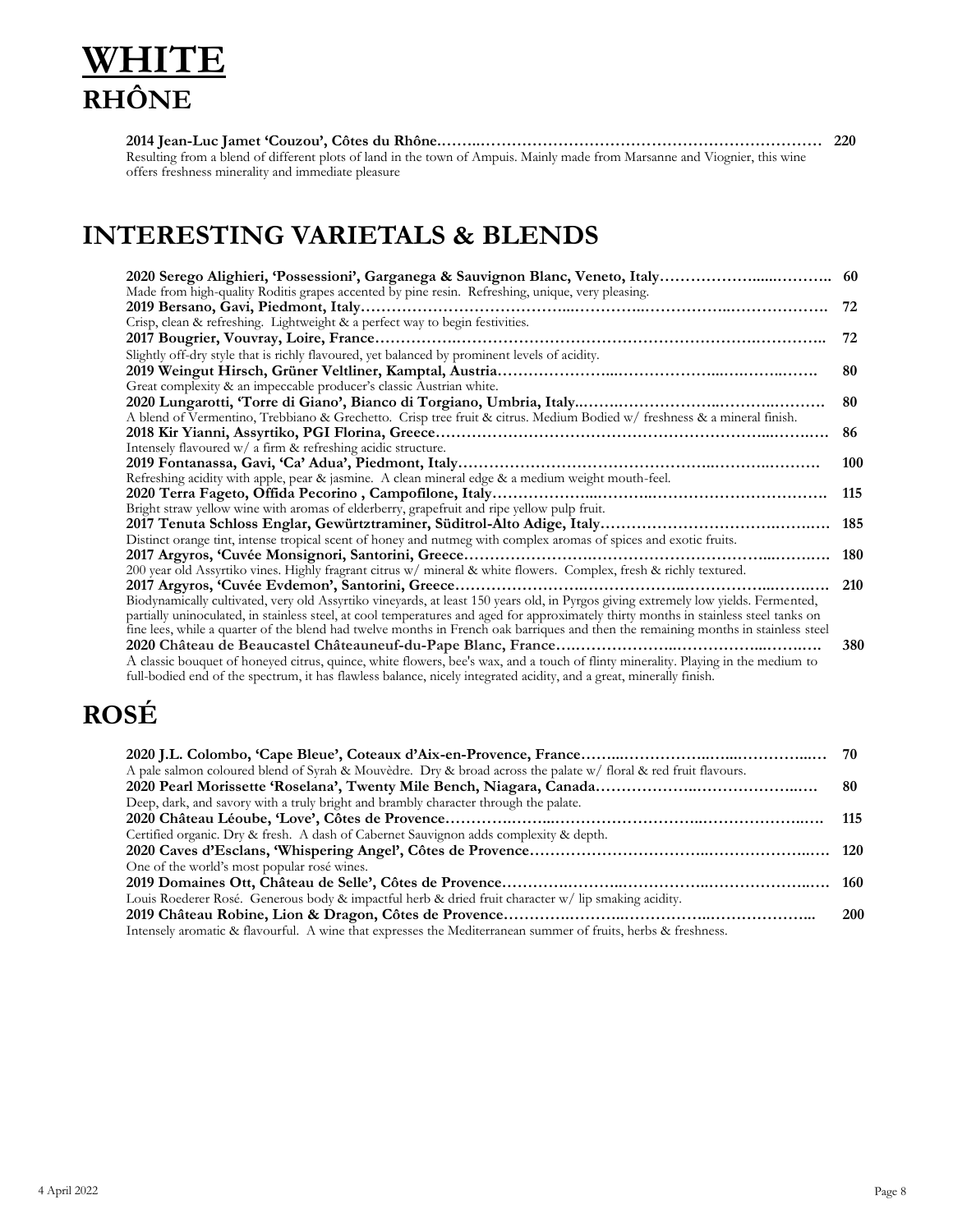#### **CANADA**

| 2018 Vineland Estates, 'Elevation', Cabernet/Merlot, 'Bo Teek Vyd', Niagara Escarpment, ON                                                                                                                                                                                                                                                                                                                                                                                               | 80         |
|------------------------------------------------------------------------------------------------------------------------------------------------------------------------------------------------------------------------------------------------------------------------------------------------------------------------------------------------------------------------------------------------------------------------------------------------------------------------------------------|------------|
| 2016 Narrative 'Non-fiction', Cabernet Sauvignon/Cabernet Franc, Okanagan, BC<br>Cabernet Sauvignon and Cabernet Franc from a certified organic vineyard in Osoyoos make up this textural big red, one that comes<br>by its firm, amply grippy frame from fermenting and aging in concrete for eight months. Thorny black fruit, espresso, medicinal cherry,<br>crushed stones and cracked peppercorns is kept fresh with acidity                                                        | <b>160</b> |
| The Canadian Wine Awards named Tawse winery of the year in 2013, the third time in consecutive years. The winery is now<br>certified organic & biodynamic. The winery refrains from the use of pesticides & chemical fertilizers. Horse-Drawn<br>equipment is used whenever possible & small farm animals are used to remove excess foliage. This dedication to excellence<br>is clearly evident in their wines. They are all sterling example of Ontario's world-class wine production. | 170<br>350 |
| Winemaker, Ann Sperling, continues to make some of the finest Cabernet based wines in Canada. Southbrook was also the<br>first Canadian winery to become certified Biodynamic. Southbrook's winery is also an award winning LEED design.<br>Ann's wines all have an amazing depth of flavour & concentration, along with excellent balance & grace.<br>The Poetica' reds are right-bank Bordeaux based blends. They are deeply flavoured, elegantly textured & delicious.                | 175        |
|                                                                                                                                                                                                                                                                                                                                                                                                                                                                                          | 155<br>195 |

**2010 Daniel Lenko, 'Meritage', Beamsville Bench, Niagara, ON...…..…….….…………………..…….……. 195**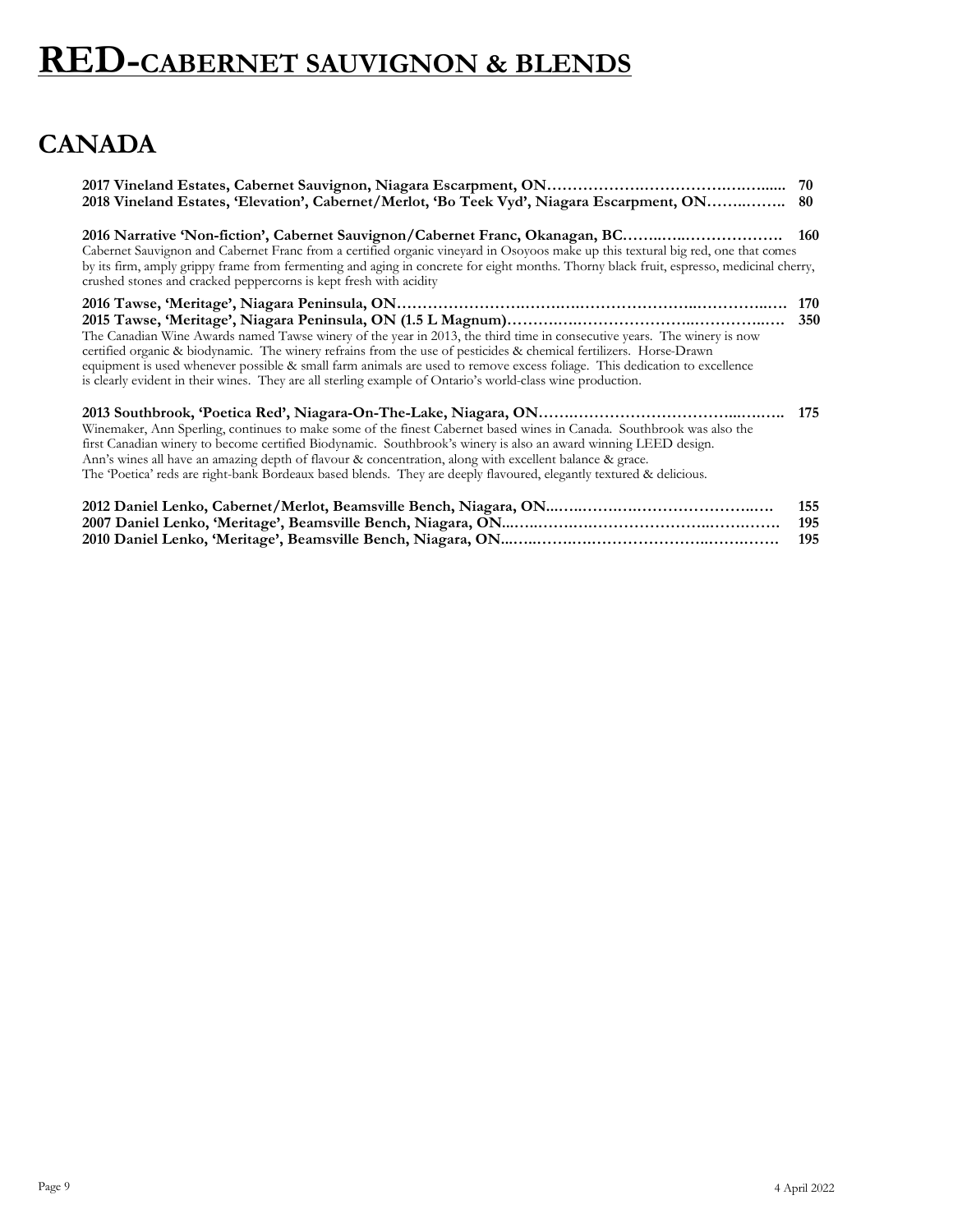### **U S A**

|                                                                                                                                   | 80  |
|-----------------------------------------------------------------------------------------------------------------------------------|-----|
| A solid range of varietal wines showing excellent typcity & value, made for everyday drinking & pleasure.                         |     |
|                                                                                                                                   | 85  |
| J. Lohr's secondary label. An excellent value driven wine.                                                                        |     |
|                                                                                                                                   | 90  |
| This wine is loaded with cassis, cedar, vanilla and toast in a rich, full-bodied, and balanced.                                   |     |
|                                                                                                                                   | 95  |
| A family owned & operated winery that began production in 1990 after four generations of grape growing.                           |     |
|                                                                                                                                   | 95  |
| A certified sustainable family owned & operated winery. An old world fashioned wine w/ bright fruit & balanced freshness.         |     |
|                                                                                                                                   | 105 |
| Produced by Tin Barn, the restaurant's California wine partner.                                                                   |     |
|                                                                                                                                   | 110 |
|                                                                                                                                   | 114 |
| An American & Canadian producer that sources fruit from reputable growers throughout northern California.                         |     |
|                                                                                                                                   | 135 |
| Amazing value wine from Ray Signorello. Made with fruit from top North coast sites, in & around , Napa & Sonoma Valleys.          |     |
|                                                                                                                                   | 148 |
| An excellent central coast cabernet. Classically structured w/ a medium body, fresh acidity & a broad range of aromas & flavours. |     |
|                                                                                                                                   | 156 |
| This wine is for immediate pleasure. Supple texture, ripe fruit, spice & a forward/outgoing personality.                          |     |
|                                                                                                                                   | 164 |
| The Signorello family has deep roots in Canada, as well as California's Napa valley. A perfect wine for any occasion.             |     |
|                                                                                                                                   | 172 |
| Canadian ownership & consistent quality makes Tin Barn a Harbour Sixty standout.                                                  |     |
|                                                                                                                                   | 184 |
| One of the restaurant's most popular wines. There's nothing like a Paso Cabernet w/ a charred steak.                              |     |
|                                                                                                                                   | 192 |
| Lush, layered & complex, this Bordeaux blend begins w/ concentrated aromas of black cherry, boysenberry & dark chocolate          |     |
|                                                                                                                                   | 200 |
| Clear notes of cassis, graphite and gentle oak. This Napa Cabernet possesses the rare combination of power and sophistication -   |     |
| laced with length, richness and deep textured fruit.                                                                              |     |
| 2018 BonAnno, Napa Valley, California, USA                                                                                        | 210 |
| An outstanding Napa Cab made for immediate pleasure. Ripe fruit, spice & integrated tannins show balance & intensity.             |     |
|                                                                                                                                   | 265 |
| Made by Peter Franus for Toronto's Frank Romantini. All proceeds from this wine are donated to the Children's Wish Foundation.    |     |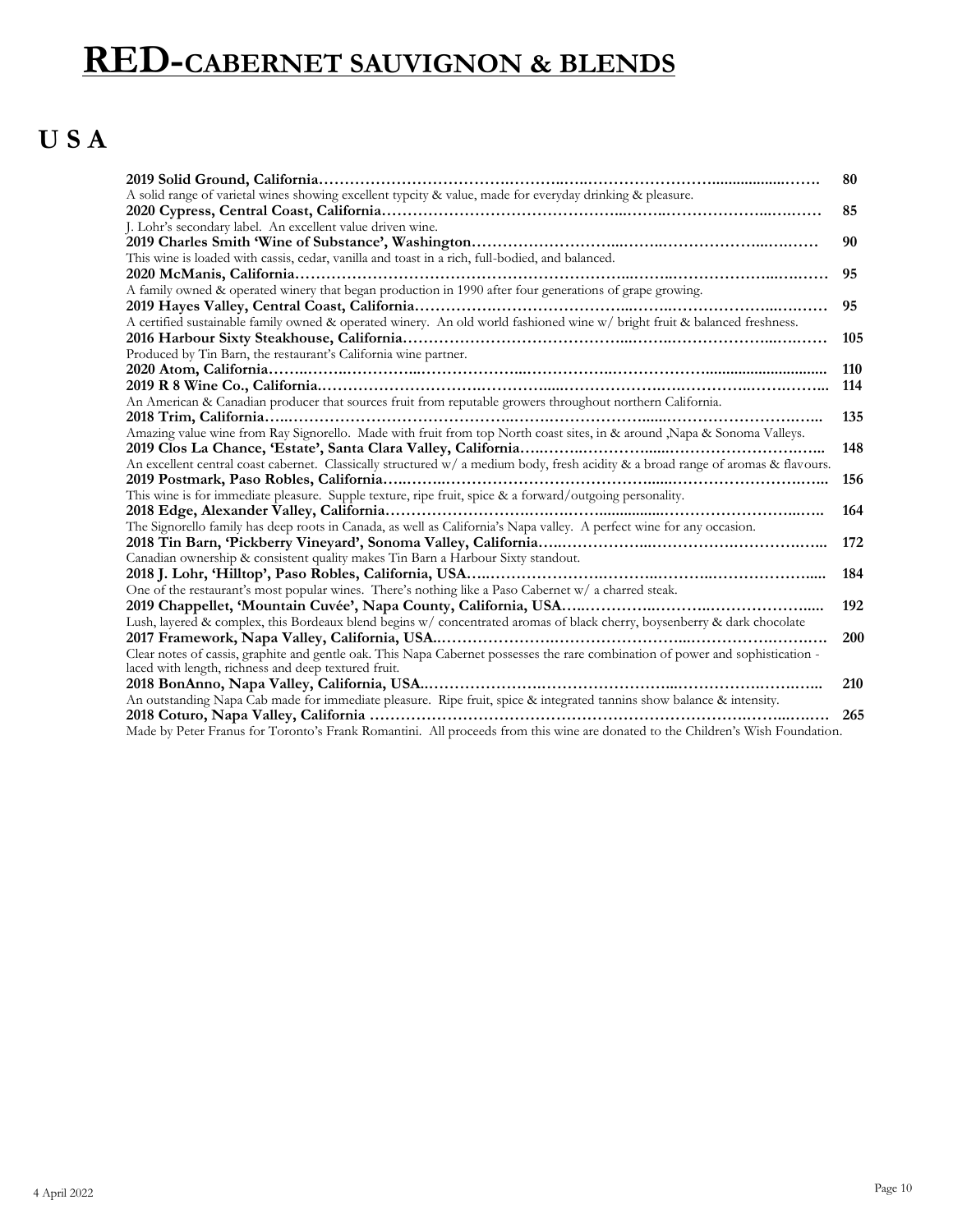### **USA** continued

| Impressive extraction of flavours & opulently textured. Rich fruit, spice w/ freshness & a persistent finish.                                                                                                                                                                                                       |                          |
|---------------------------------------------------------------------------------------------------------------------------------------------------------------------------------------------------------------------------------------------------------------------------------------------------------------------|--------------------------|
| 2018 Priest Ranch 'Snake Oil', Napa Valley, California, USA<br>RP 93<br>Freshly crushed blackcurrants, blackberry pie and mulberries plus suggestions of tilled soil, cedar chest and Indian spices with<br>a touch of roses. The full-bodied palate completely coats the mouth with opulent black fruit preserves. | 700                      |
| This Cabernet shows deep, rich flavours marked by ripe black fruit, cedarwood and toasted oak. It's full bodied, rich and balanced.                                                                                                                                                                                 |                          |
| This classically rich Napa Valley Cabernet Sauvignon is dark in color with aromas of bright black cherry and blackberry, followed by<br>baking spices and a hint of chocolate.                                                                                                                                      |                          |
| A beautiful core of ripe blackcurrants, blackberries & lavender w/ nuances of cedar chest, pencil lead & camphor.                                                                                                                                                                                                   | 290                      |
|                                                                                                                                                                                                                                                                                                                     | 300                      |
|                                                                                                                                                                                                                                                                                                                     | 800<br>850<br>900<br>950 |
| Highly aromatic & beautifully textured. Groth's classically structed style, elegant & balanced.                                                                                                                                                                                                                     | 1,500<br>1,500           |
| One of America's most recognizable names associated with Cabernet Sauvignon.                                                                                                                                                                                                                                        | 320<br>725<br>1,100      |
| Flavours of blackberry/currant, and balanced toasty oak line the palate of this full bodied Cabernet.                                                                                                                                                                                                               | 340                      |
| The second label of Relic Wine Cellars.                                                                                                                                                                                                                                                                             |                          |
| The younger sibling of Cade and Plumpjack.                                                                                                                                                                                                                                                                          |                          |
| WS 92<br>2019 Caymus, Napa Valley, California (1 Litre)                                                                                                                                                                                                                                                             | 450                      |
|                                                                                                                                                                                                                                                                                                                     | 360<br>600               |
| 2018 O'Shaughnessy, Napa Valley, California<br>2018 O'Shaughnessy, Howell Mountain, California<br>A marvelous winery. Rich, concentrated & luscious wines w/ distinct character.                                                                                                                                    | 400<br>460               |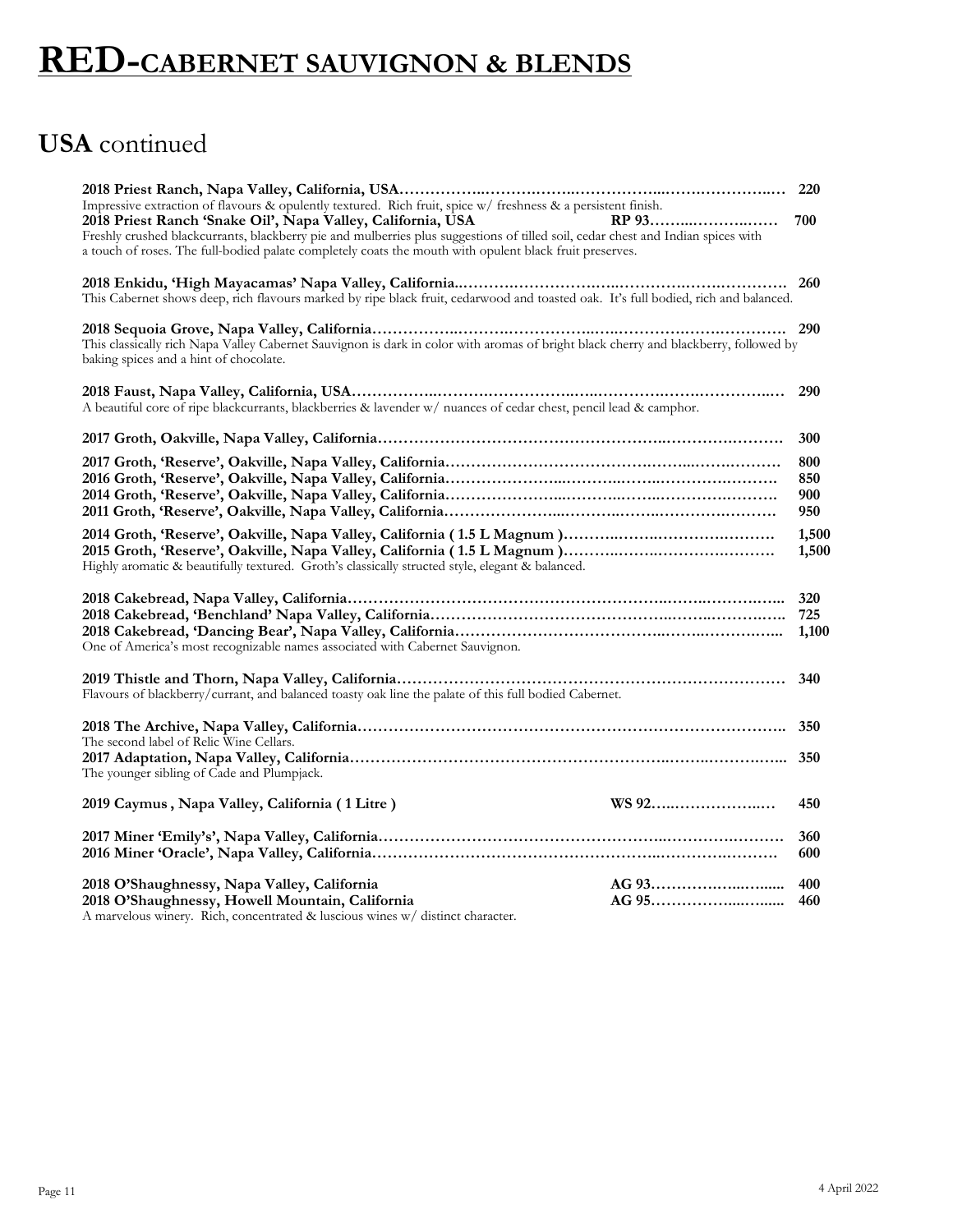Shafer's 'Hillside Select' is one of California's Classic wines. Truly special.

#### **USA** continued

| 2018 Philip Togni, 'Tanbark Hill', Napa Valley, California<br>2018 Philip Togni, Napa Valley, California<br>2018 Philip Togni, Napa Valley, California (1.5L Magnum)<br>Parker describes the Togni estate as the 'CH. Latour' of Napa Valley. His estate sits along the undulating slopes of Spring Mountain.                                                                                                                                                                                                                                                                       |  |                                  |
|-------------------------------------------------------------------------------------------------------------------------------------------------------------------------------------------------------------------------------------------------------------------------------------------------------------------------------------------------------------------------------------------------------------------------------------------------------------------------------------------------------------------------------------------------------------------------------------|--|----------------------------------|
|                                                                                                                                                                                                                                                                                                                                                                                                                                                                                                                                                                                     |  | 480                              |
| One of Napa Valley's most popular wineries.                                                                                                                                                                                                                                                                                                                                                                                                                                                                                                                                         |  | 300                              |
| 2016 Frank Family, 'Reserve', Rutherford, California                                                                                                                                                                                                                                                                                                                                                                                                                                                                                                                                |  | 600                              |
| Concentrated and rich, with bright fruit tones of raspberry and cassis across the palate. Notes of cloves and cocoa add to the complexity.                                                                                                                                                                                                                                                                                                                                                                                                                                          |  |                                  |
| 2018 Buccella 'Mica', Napa Valley, California<br>It is produced in the same way that Bordeaux's best "second wines" are made, meaning it hails from the same vineyards as Buccella's<br>flagship Napa Cabernet, and is vinified in essentially the same way.                                                                                                                                                                                                                                                                                                                        |  |                                  |
|                                                                                                                                                                                                                                                                                                                                                                                                                                                                                                                                                                                     |  |                                  |
| 2005 Leonetti, Walla Walley Valley, Washington<br>2006 Leonetti, Walla Walley Valley, Washington                                                                                                                                                                                                                                                                                                                                                                                                                                                                                    |  | 600<br>650                       |
| 2009 Leonetti, 'Reserve', Walla Walley Valley, Washington<br>In 1977, Leonetti became the first commercial winery in WA. State's Walla Walla valley. Cabernet Sauvignon accounts for the majority<br>but all 5 Bordeaux varieties appear in the vineyards & wines. All Leonetti Cabernet based wine are made to improve w/ age.                                                                                                                                                                                                                                                     |  | 800                              |
| The savoury, aromatic, ripe Silver Oak Alexander Valley Cabernet comprises fruit from the region's hillsides, benchlands and<br>valley floor. The result is a classic, complex wine, with dark fruit, smoky vanilla and coconut notes from American oak barrels.                                                                                                                                                                                                                                                                                                                    |  | 390                              |
| This Cabernet is plush and broad-shouldered, with dark berry, earth and espresso. A wine of unquestioned pedigree.                                                                                                                                                                                                                                                                                                                                                                                                                                                                  |  |                                  |
| 2015 Quilceda Creek, 'Palengat Vineyard', Columbia Valley, Washington<br>A blend of 73% Cabernet Sauvignon, 18% Merlot, 9% Cabernet Franc, loaded with chocolate covered plums, licorice, roasted herbs,<br>Graphite & lead pencil shavings. Full-bodied, rounded, hedonistic, no hard edges, gorgeous purity & plenty of ripe, sweet tannin.                                                                                                                                                                                                                                       |  |                                  |
| 2012 Quilceda Creek, Columbia Valley, Washington<br>2015 Quilceda Creek, Columbia Valley, Washington<br>2013 Quilceda Creek, Columbia Valley, Washington<br>2010 Quilceda Creek, Columbia Valley, Washington<br>2005 Quilceda Creek, Columbia Valley, Washington<br>2018 Quilceda Creek, Columbia Valley, Washington<br>100% Cab, dense, powerful, yet elegantly round. Among the finest wines made in North America.                                                                                                                                                               |  | 900<br>1,200                     |
| 2011 Cade, 'Estate', Howell Mountain, California<br>2013 Cade, 'Estate', Howell Mountain, California<br>2017 Cade, 'Estate', Howell Mountain, California                                                                                                                                                                                                                                                                                                                                                                                                                            |  | 540<br>540<br>600                |
| 2014 Cade, 'Reserve', Howell Mountain, California<br>2015 Cade, 'Reserve', Howell Mountain, California<br>2013 Cade, 'Reserve', Howell Mountain, California<br>2018 Cade, 'Reserve', Howell Mountain, California<br>Gavin Newsom, Gordon Getty & John Conover shared a vision to add a complementary estate vineyard to the valley floor terroir of their<br>Oakville estate at PlumpJack Estate Winery. In 2005, that dream came to fruition in the form of a 54-acre estate, elevated high above<br>the fog line, on the dramatic slopes of Howell Mountain – CADE Estate Winery. |  | 1,200<br>1,400<br>1,600<br>1,400 |
| 2019 Shafer, 'One Point Five', Stags Leap District, Napa Valley, California<br>This is a deeply flavoured & textured wine. Shafer's distinct Stags Leap District style shines through.<br>2013 Shafer, 'Hillside Select', Stags Leap District, Napa Valley, California<br>2012 Shafer, 'Hillside Select', Stags Leap District, Napa Valley, California                                                                                                                                                                                                                              |  | 430<br>2,000<br>2,400            |

4 April 2022 Page 12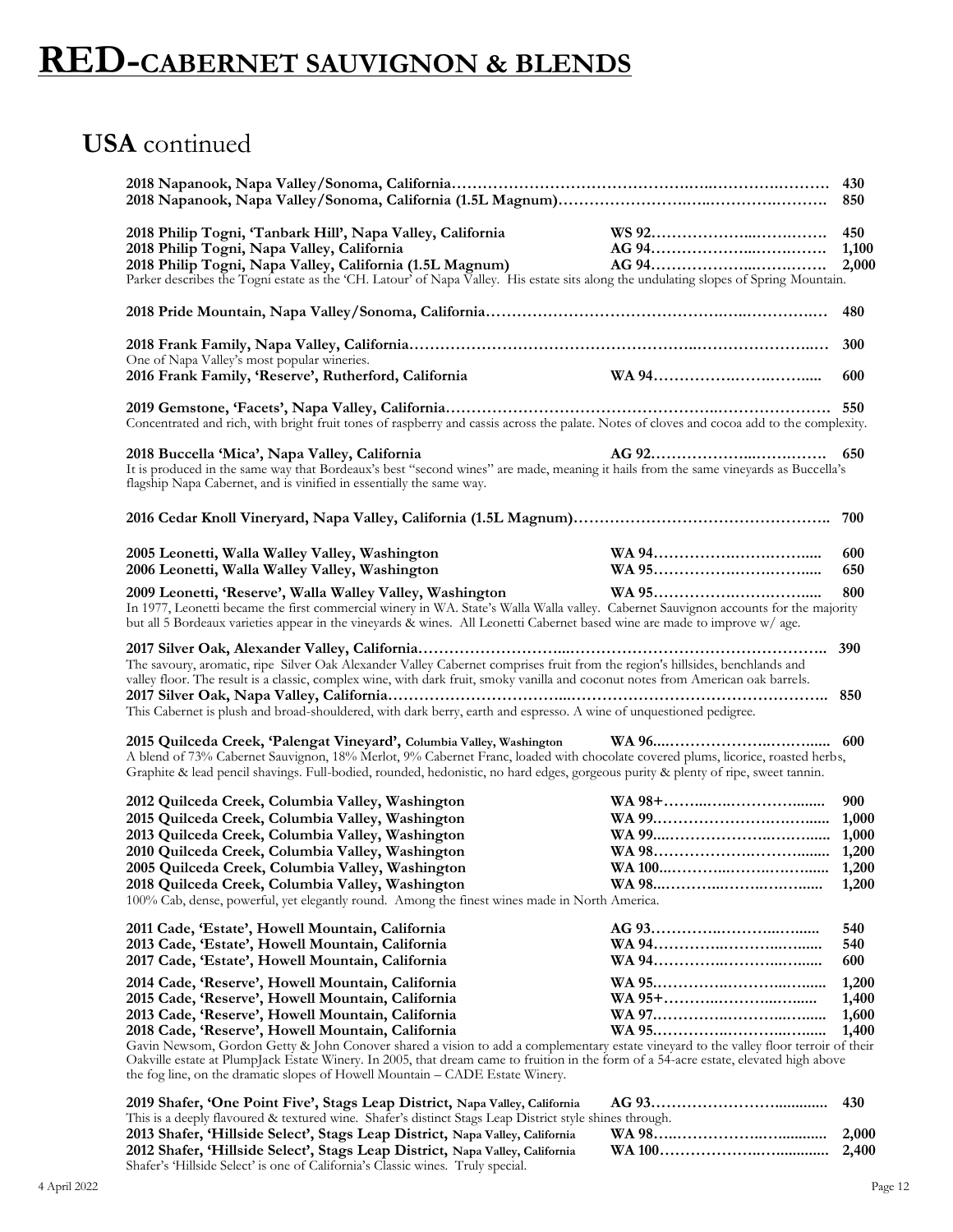#### **USA** continued

| 2003 Chateau Montelena, 'Estate', Napa Valley, California<br>2004 Chateau Montelena, 'Estate', Napa Valley, California<br>2007 Chateau Montelena, 'Estate', Napa Valley, California<br>The flagship wine from an American icon, showing the signature of complex earth, fruit, minerality & layers of sweet French oak.                                                                                 |                                                                                           | 800<br>870                                |
|---------------------------------------------------------------------------------------------------------------------------------------------------------------------------------------------------------------------------------------------------------------------------------------------------------------------------------------------------------------------------------------------------------|-------------------------------------------------------------------------------------------|-------------------------------------------|
| 2016 Odette, Stags Leap District, Napa Valley, California                                                                                                                                                                                                                                                                                                                                               |                                                                                           | 650                                       |
| 2015 Odette, 'Reserve', Stags Leap District, Napa Valley, California<br>2016 Odette, 'Reserve', Stags Leap District, Napa Valley, California<br>The newest winery from the owners of Cade & Plumpjack. The estate's vines are among the oldest Cabernet in the valley. The wines<br>The regions clay & volcanic soils impart a mineral edge that enhance the concentration, depth of flavour & extract. |                                                                                           | 2,800<br>3,200                            |
| 2018 Odette, 'Reserve', Stags Leap District, Napa Valley, California<br>Offering a smorgasbord-like bouquet of blueberries, raspberries, spring flowers, cured meats, tobacco, and assorted other spicy,<br>floral nuances.                                                                                                                                                                             |                                                                                           | 2,500                                     |
|                                                                                                                                                                                                                                                                                                                                                                                                         |                                                                                           | 800                                       |
| A sumptuous & full bodied wine. Fruit forward style, with a rich complexity that highlights the vintage.<br>The 2018 vintage of Palmaz Vineyards Cabernet Sauvignon is well balanced and perfectly refined. Aromas of dark fruit like<br>blackberries and huckleberries jump from the glass.                                                                                                            |                                                                                           | 800                                       |
| 2014 Signorello, 'Padrone', Napa Valley, California<br>Ray's Napa winery was devastated in the summer fires in 2017. These are outstanding wines.                                                                                                                                                                                                                                                       |                                                                                           | 800                                       |
| 2018 PlumpJack, Napa Valley, California<br>2015 PlumpJack, Napa Valley, California<br>2015 PlumpJack, Napa Valley, California (1.5 L Magnum)                                                                                                                                                                                                                                                            |                                                                                           | 840<br>950<br>1,600                       |
| 2010 PlumpJack, 'Reserve', Napa Valley, California<br>2012 PlumpJack, 'Reserve', Napa Valley, California<br>2013 PlumpJack, 'Reserve', Napa Valley, California<br>2015 PlumpJack, 'Reserve', Napa Valley, California<br>2016 PlumpJack, 'Reserve', Napa Valley, California<br>The glorious PlumpJack style that perfectly harmonizes flavour, balance & acidity. Long & complex, but not overdone.      |                                                                                           | 2,000<br>2,000<br>2,000<br>2,000<br>2,000 |
| $0.015$ m<br>$\sim$<br>$\mathbf{r}$ $\mathbf{r}$ $\mathbf{r}$ $\mathbf{r}$ $\mathbf{r}$ $\mathbf{r}$ $\mathbf{r}$ $\mathbf{r}$ $\mathbf{r}$ $\mathbf{r}$ $\mathbf{r}$ $\mathbf{r}$ $\mathbf{r}$ $\mathbf{r}$ $\mathbf{r}$ $\mathbf{r}$ $\mathbf{r}$ $\mathbf{r}$ $\mathbf{r}$ $\mathbf{r}$ $\mathbf{r}$ $\mathbf{r}$ $\mathbf{r}$ $\mathbf{r}$ $\mathbf{$                                               | $\overline{X}$ $\overline{Y}$ $\overline{Y}$ $\overline{Y}$ $\overline{Y}$ $\overline{Y}$ | 0.70                                      |

**2015 Raymond, 'Generation', Napa Valley, California WA 98……………………..….... 850** Absolutely stunning! Insane concentration, richness across the palate & complex fruit, earthen mineral & fine grained tannins.

| 1996 Dominus, Napa Valley, California                |  |
|------------------------------------------------------|--|
| 2018 Dominus, Napa Valley, California                |  |
| 2012 Dominus, Napa Valley, California                |  |
| 2014 Dominus, Napa Valley, California                |  |
| 2009 Dominus, Napa Valley, California                |  |
| 2004 Dominus, Napa Valley, California                |  |
| 2018 Dominus, Napa Valley, California (1.5 L Magnum) |  |

The Napanook vineyard is now owned & operated by Christian Moueix, managing partner of Château Pétrus. Dominus Estate wine's combine European elegance with Napa Valley precociousness. The wines are brilliant & age worthy.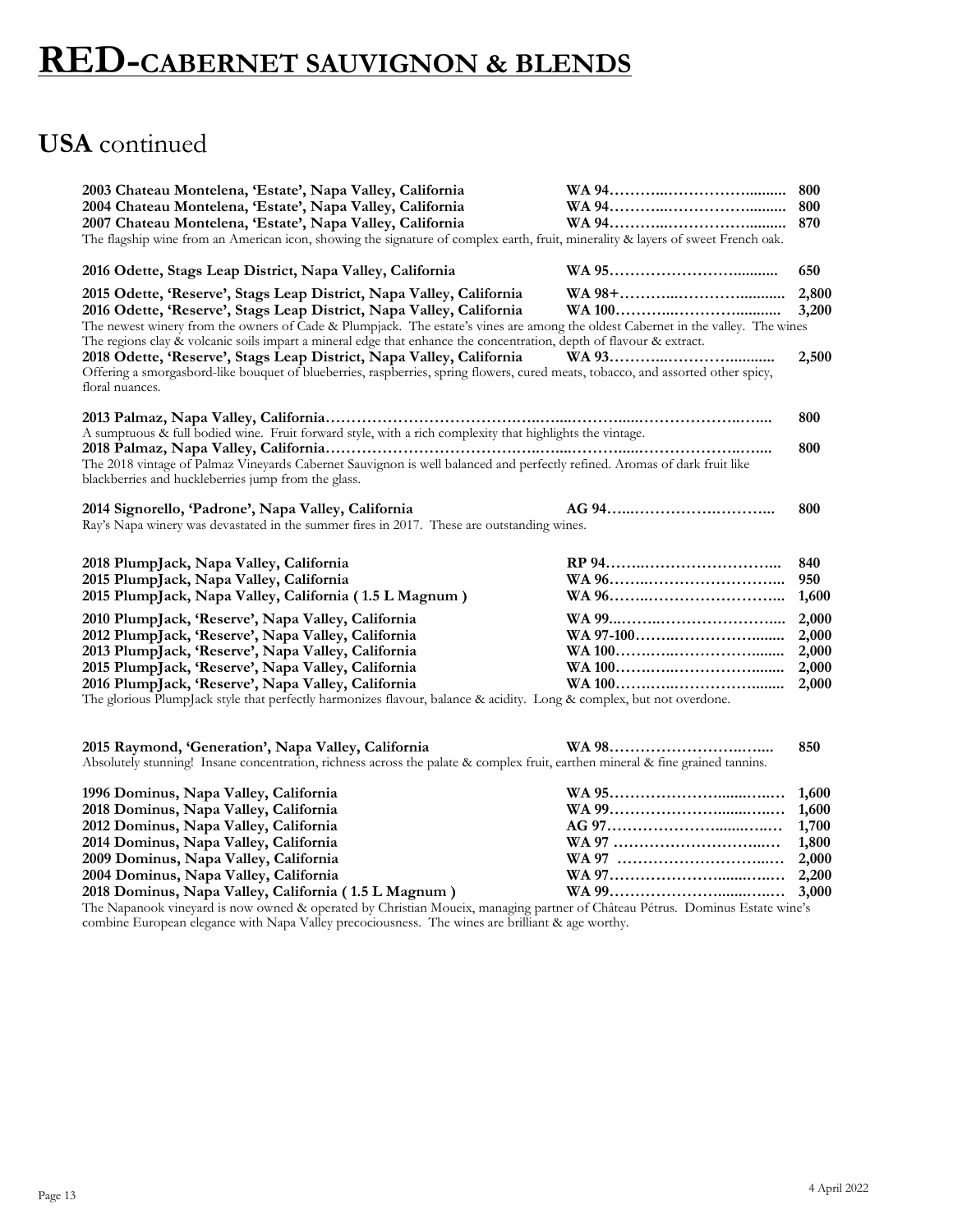#### **USA** continued

| 2008 Joseph Phelps, 'Insignia', Napa Valley, California<br>2006 Joseph Phelps, 'Insignia', Napa Valley, California<br>2014 Joseph Phelps, 'Insignia', Napa Valley, California<br>Insignia represents California's first Bordeaux blend, originally made in 1974. Today, it remains of the most sought after & remarkably<br>consistent wines produced. This vertical collection offers a glimmer into the age-worthiness of this immaculate wine. | 1,300          |
|---------------------------------------------------------------------------------------------------------------------------------------------------------------------------------------------------------------------------------------------------------------------------------------------------------------------------------------------------------------------------------------------------------------------------------------------------|----------------|
| 2015 Schrader, 'T6', Napa Valley, California<br>2016 Schrader, 'Las Piedras', Napa Valley, California<br>Thomas Brown is making some of America's finest Cabernet based wines. These wines focus on clonal selections from specific vineyard<br>blocks in the Beckstoffer To Kalon vineyard. The wines express highly intense aromatics & flavours. They are richly textured & opulent.                                                           |                |
| 2003 Colgin, 'IX Estate', Napa Valley<br>2013 Colgin, 'IX Estate', Napa Valley<br>Ann Colgin's estate winery is among the finest in the world. The 'IX Estate' proprietary wine is composed of all five Bordeaux varieties,<br>mainly Cabernet Sauvignon. The hillside vineyard is meticulously maintained & expresses one of the valley's finest terroirs.                                                                                       |                |
| 2017 Opus One, Napa Valley, California<br>A harmonious aromatic balance of rich dark fruit, stems of roses, and earthy forest floor. This seductive wine shows flavors of black cassis,<br>black cherry and a hint of cocoa powder.                                                                                                                                                                                                               |                |
| 2009 Bond, 'St. Eden', Oakville, Napa Valley, California<br>2012 Bond, 'St. Eden', Oakville, Napa Valley, California<br>Located along a rocky knoll near the Oakville crossroads.                                                                                                                                                                                                                                                                 |                |
| 2017 Hundred Acre, 'Kayli Morgan Vineyard', Napa Valley, California<br>2017 Hundred Acre, 'Ark Vineyard', Napa Valley, California<br>Jayson Woodbridge, founder and winemaker of Hundred Acre, has attained the singular achievement of having been awarded a total<br>of 22 perfect 100-point scores by the esteemed Mr. Robert Parker's Wine Advocate.                                                                                          | 3,600<br>3,600 |
| 2005 Harlan Estate, Oakville, Napa Valley, California<br>2013 Harlan Estate, Oakville, Napa Valley, California<br>Many consider Harlan Estate one of the greatest wines produced in California, possibly the world.                                                                                                                                                                                                                               | 7,000<br>7,000 |
| 2002 Screaming Eagle, Napa Valley<br>One of Napa Valley's most sought after wines. Almost unattainable. Less than 700 cases of these vintages were produced.                                                                                                                                                                                                                                                                                      | 13,000         |

Extraordinary pure black currant liqueur fruit is developing into a savoury ambrosial nectar.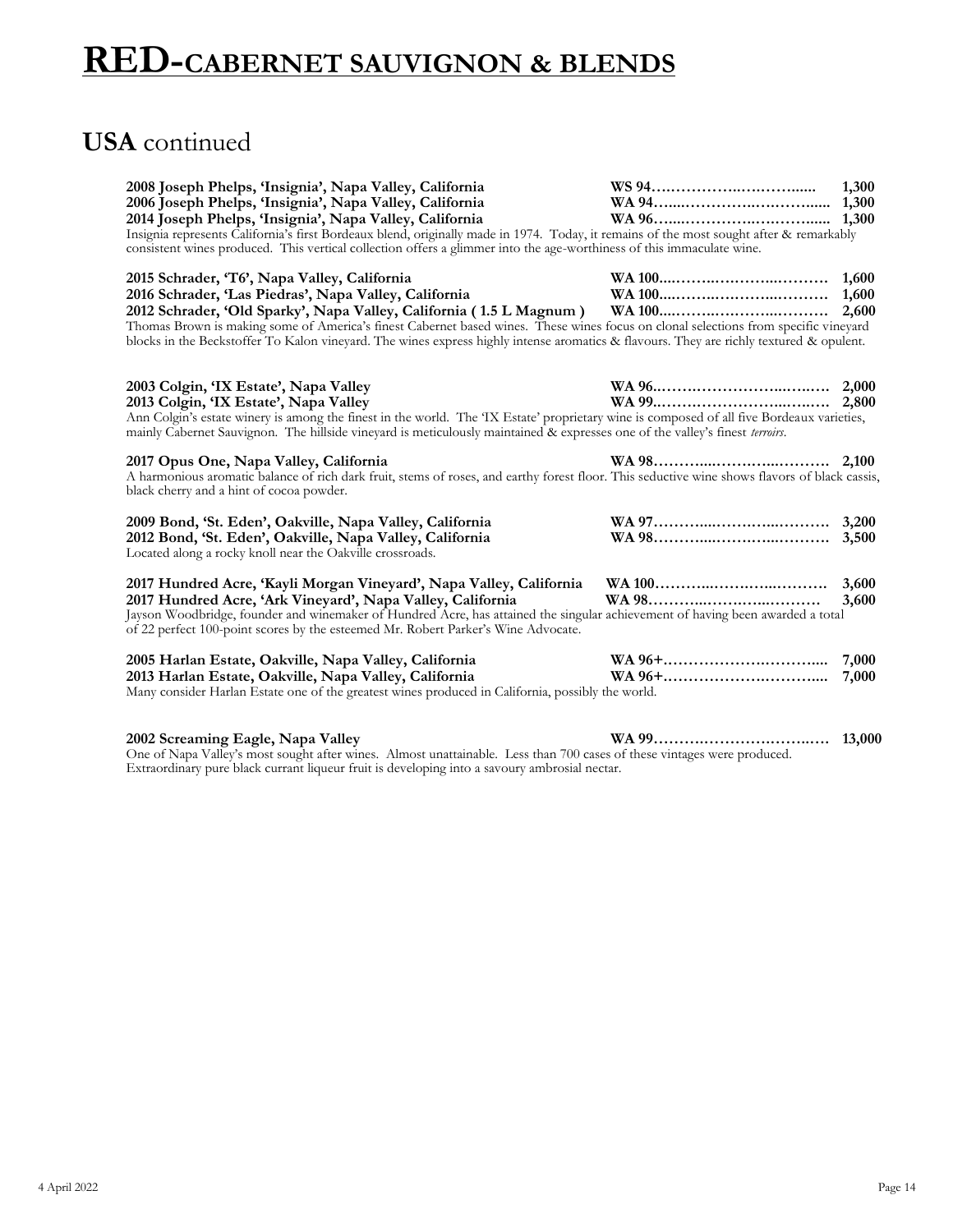# **RED-CABERNET SAUVIGNON & CABERNET FRANC**

#### **Australia**

| The Yalumba' name is synonymous with quality.                                                                                                                                                                                                                                                                       | 76  |
|---------------------------------------------------------------------------------------------------------------------------------------------------------------------------------------------------------------------------------------------------------------------------------------------------------------------|-----|
| Dark spice like licorice, nutmeg $\&$ anise, long finish from $40+$ years-old vines.                                                                                                                                                                                                                                |     |
| Fruit & lavender aromas $w$ cedar & mocha. Rich extraction, smooth texture & a deeply nuanced finish.                                                                                                                                                                                                               | 230 |
| Polished & smooth. Includes 40% Merlot. Layers of pure black fruit & baking spice. Classical styled composition.                                                                                                                                                                                                    | 250 |
| 2012 Henschke, 'Cyril', Eden Valley<br>Powerful mineral & spice-tinged dark fruit liqueur, licorice & pipe tobacco aromas. Concentrated & sharply delineated, offering intense<br>black & blue fruit & spice-cake flavors. Shows excellent clarity & spicy lift on the finish, framed by silky, harmonious tannins. | 600 |
| Canada                                                                                                                                                                                                                                                                                                              |     |
| 2013 Tawse, Cabernet Franc, 'Laundry Vineyard', Lincoln Lakeshore, ON (1.5 L Magnum) 170<br>Tawse is a family owned winery that has won 'Canadian Winery of the Year' for the past 3 years!                                                                                                                         |     |

| An 'appassimento' wine by naturally drying the Cabernet Franc before pressing. Cave Spring's signature red. |  |
|-------------------------------------------------------------------------------------------------------------|--|

**2016 Vineland Estates Winery, Cabernet Franc, 'Clone 327', Twenty Mile Bench, ON.....………...…..…… 120 2015 Vineland Estates Winery, Cabernet Franc, 'Reserve', Niagara Escarpment, ON.....………..……..…… 130** Vineland makes world class Cabernet Franc & these 'Reserve' wines are the best of the best.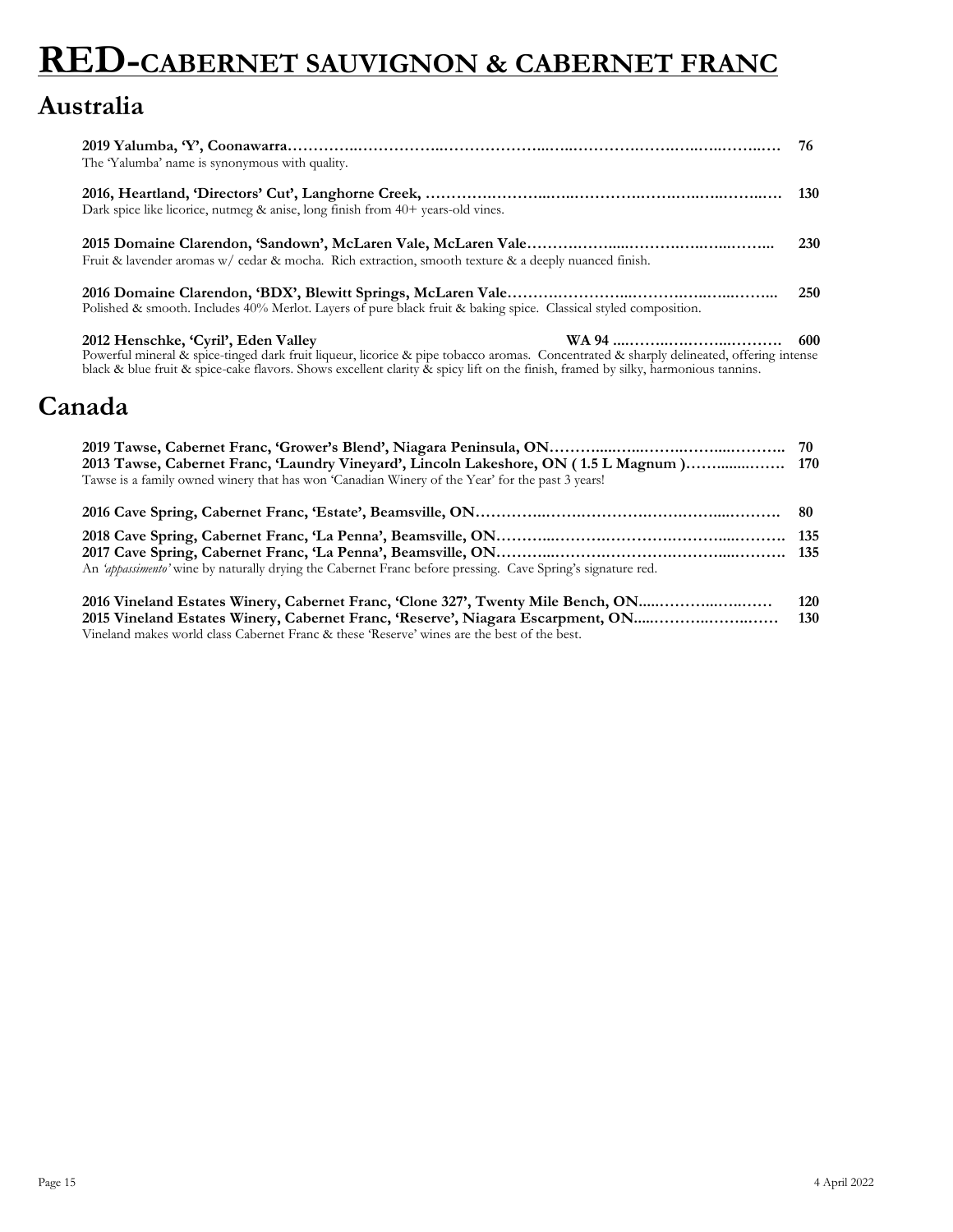### **RED-MERLOT CANADA**

| Tawse is a leader in sustainability, Biodynamic & Organic vineyard practices. Maturation in French oak adds depth. |  |
|--------------------------------------------------------------------------------------------------------------------|--|

### **USA**

| 82                                                                                                                                   |
|--------------------------------------------------------------------------------------------------------------------------------------|
|                                                                                                                                      |
| 92                                                                                                                                   |
|                                                                                                                                      |
| 180                                                                                                                                  |
|                                                                                                                                      |
|                                                                                                                                      |
| 195                                                                                                                                  |
|                                                                                                                                      |
| 220                                                                                                                                  |
|                                                                                                                                      |
|                                                                                                                                      |
| 240                                                                                                                                  |
| Pretty nose of blueberries, plums, walnuts, chocolate and sweet tobacco. Full-bodied with firm, sleek tannins. Juicy and plummy with |
|                                                                                                                                      |
| 250                                                                                                                                  |
|                                                                                                                                      |
|                                                                                                                                      |
| 350                                                                                                                                  |
|                                                                                                                                      |
| 375                                                                                                                                  |
|                                                                                                                                      |
| 400                                                                                                                                  |
|                                                                                                                                      |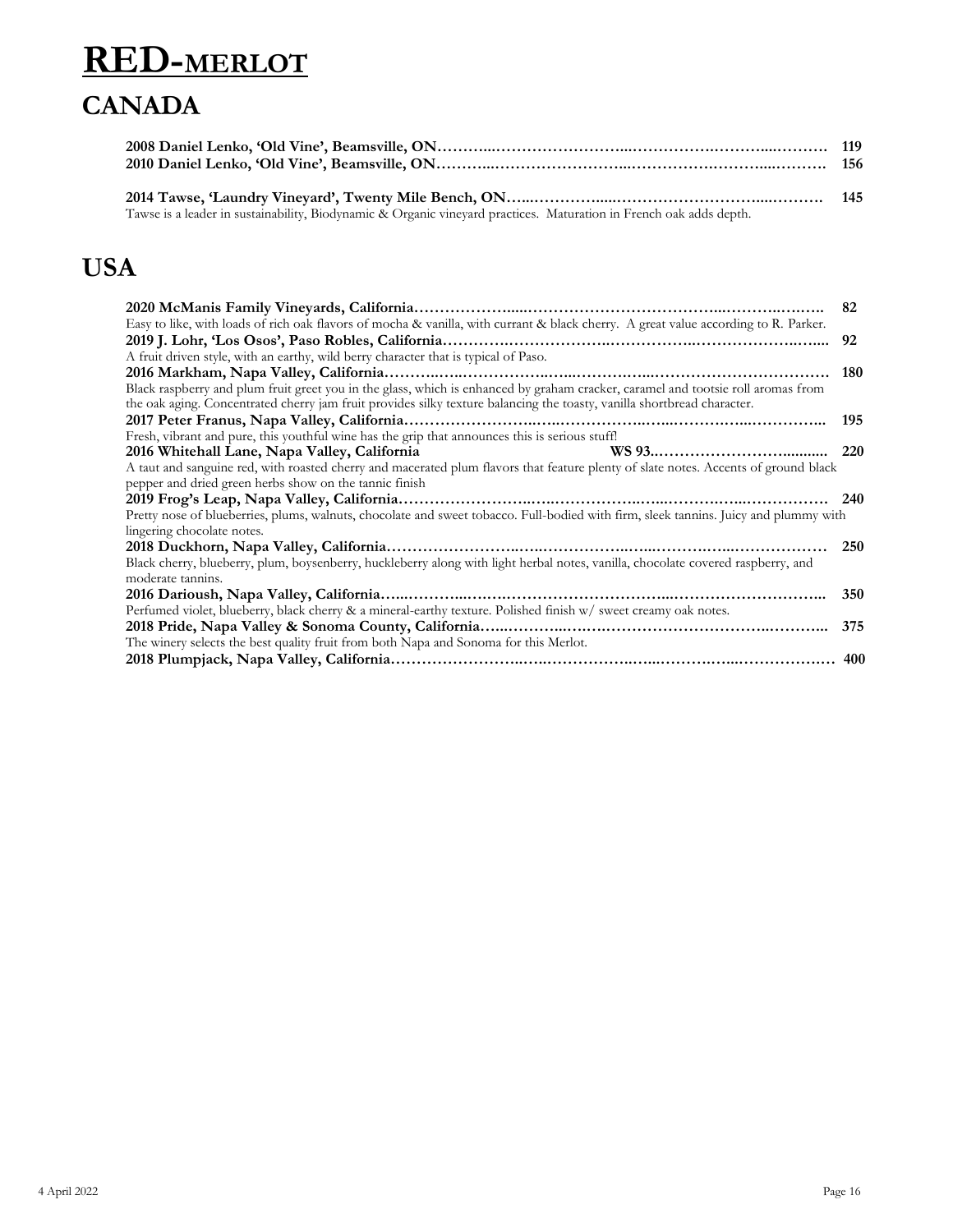## **RED-PINOT NOIR CANADA**

| The reserve wine is matured in French oak & delivers complex fruit, spice & an elegantly textured palate.                                                                                                                                                                      |     |
|--------------------------------------------------------------------------------------------------------------------------------------------------------------------------------------------------------------------------------------------------------------------------------|-----|
|                                                                                                                                                                                                                                                                                |     |
| The Canadian Wine Awards named Tawse winery of the year in 2010; 2011; 2012; and 2016. The winery is now certified<br>organic & biodynamic. Winemaker, Jessica Otting, is responsible for their dedication to sustainable winemaking. The winery does                          | -80 |
| not use pesticides or chemical fertilizers. Horse-Drawn equipment is used. Farm animals roam the vineyards, eating weeds & excess foliage.<br>Tawse Pinot Noir's display complexity, richness & depth. They are all sterling example of Ontario's world-class wine production. |     |
| Heather Laundry's Lincoln Lakeshore vineyard is certified organic.                                                                                                                                                                                                             | -96 |
|                                                                                                                                                                                                                                                                                |     |
| Light garnet colour with red and black fruit. Vanilla and toast complement cassis and cherry flavours and spicy velvety tannins<br>fill out the 2019 Pinot Noir.                                                                                                               | 145 |
|                                                                                                                                                                                                                                                                                |     |

### **INTERNATIONAL**

| A Pinot showing bright aromatics & superb concentration.<br>Erica & Kim Crawford's Loveblock winery captures the essence of NZ's terroir. Yes, that Kim Crawford. | 150 |
|-------------------------------------------------------------------------------------------------------------------------------------------------------------------|-----|
| A fine and sensual red wine with a bright ruby-red colour, pleasant fullness, and silky elegance.                                                                 |     |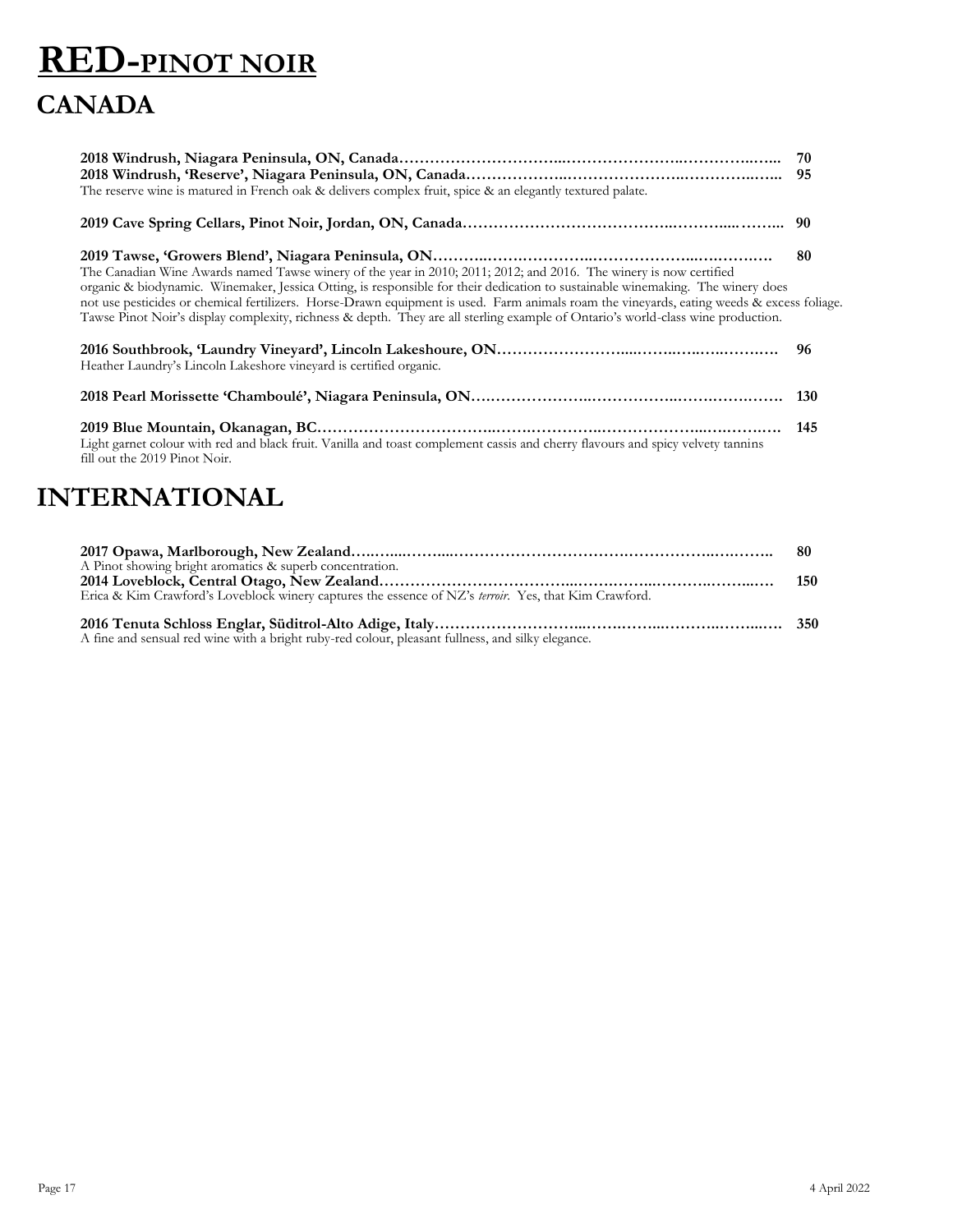### **RED-PINOT NOIR USA**

|                                                                                                                                                                                                                  | 80<br>84     |  |
|------------------------------------------------------------------------------------------------------------------------------------------------------------------------------------------------------------------|--------------|--|
| A solid range of varietal wines showing excellent typcity & value, made for everyday drinking & pleasure.                                                                                                        |              |  |
|                                                                                                                                                                                                                  |              |  |
| Pinot from McManis? It's about time! Classic cherry & raspberry fruit with a silky texture.                                                                                                                      |              |  |
|                                                                                                                                                                                                                  |              |  |
| Light and fruity, this appealing wine is bursting with freshly picked strawberries and raspberries.                                                                                                              |              |  |
| Martin Ray's entry level Pinot Noir. Solid varietal character & excellent value.                                                                                                                                 |              |  |
|                                                                                                                                                                                                                  |              |  |
| In the spring of 2005, Dr. Revana began searching for both the ideal region and an experienced winemaker to produce Pinot Noirs that                                                                             |              |  |
| could rival those from Burgundy. In the Dundee Hills AVA, Dr. Revana's search ended and the Revana Vineyard in Oregon began.                                                                                     |              |  |
|                                                                                                                                                                                                                  |              |  |
|                                                                                                                                                                                                                  |              |  |
|                                                                                                                                                                                                                  |              |  |
| An iconic American Winery featured at State dinners at the White House.                                                                                                                                          |              |  |
|                                                                                                                                                                                                                  |              |  |
| Packed with mushroom, toasted oak and grilled plum flavors, this is an earthy, complex wine that's shows the savory side of Pinot Noir.                                                                          |              |  |
|                                                                                                                                                                                                                  | 175          |  |
|                                                                                                                                                                                                                  | 475          |  |
|                                                                                                                                                                                                                  | 475          |  |
| 2018 Cristom, 'Mt Jefferson', Eola-Amity Hills, Willamette Valley, Oregon (1.5L Magnum)<br>Cristom continues to produce a collection of Oregon's finest Pinot Noirs.                                             | 600          |  |
|                                                                                                                                                                                                                  |              |  |
| Bright ruby colour, earthy nose w/ aromas of baking spice, cherry & vanilla.                                                                                                                                     |              |  |
|                                                                                                                                                                                                                  | 240          |  |
| Notes of red cherry, white pepper, plum and cedar will be found on both the nose and palate. This elegant Pinot Noir has an incredibly                                                                           |              |  |
| long finish that develops over time showcasing its finessed structure.                                                                                                                                           |              |  |
| Duckhorn's top flight Pinot Noir.                                                                                                                                                                                | 248          |  |
| 2015 Nicolas-Jay, Wilamette Valley, Oregon, USA                                                                                                                                                                  | AG 92<br>250 |  |
| Deep vivid red. Intense aromas of fresh raspberry, cherry & five-spice powder; sexy floral nuance gains strength as the wine stretches out.                                                                      |              |  |
|                                                                                                                                                                                                                  | 275          |  |
| Canadian owned & operated focused on making small lots of quality wine from one of California's finest climate for Pinot Noir.                                                                                   |              |  |
|                                                                                                                                                                                                                  | 360          |  |
| 2019 Occidental, 'Freestone-Occidental', Sonoma Coast, California                                                                                                                                                | RP 95<br>450 |  |
| 2015 Occidental, 'Bodegas Headlands-Cuvée Elizabeth', Sonoma Coast, California                                                                                                                                   | WA 97<br>560 |  |
| 2014 Occidental, 'Bodegas Headlands-Cuvée Elizabeth', Sonoma Coast, California<br>Occidental's 2014 vintage realizes the quality that Steve Kistler set out to achieve. Stunning wines, please see for yourself. | AG 97<br>560 |  |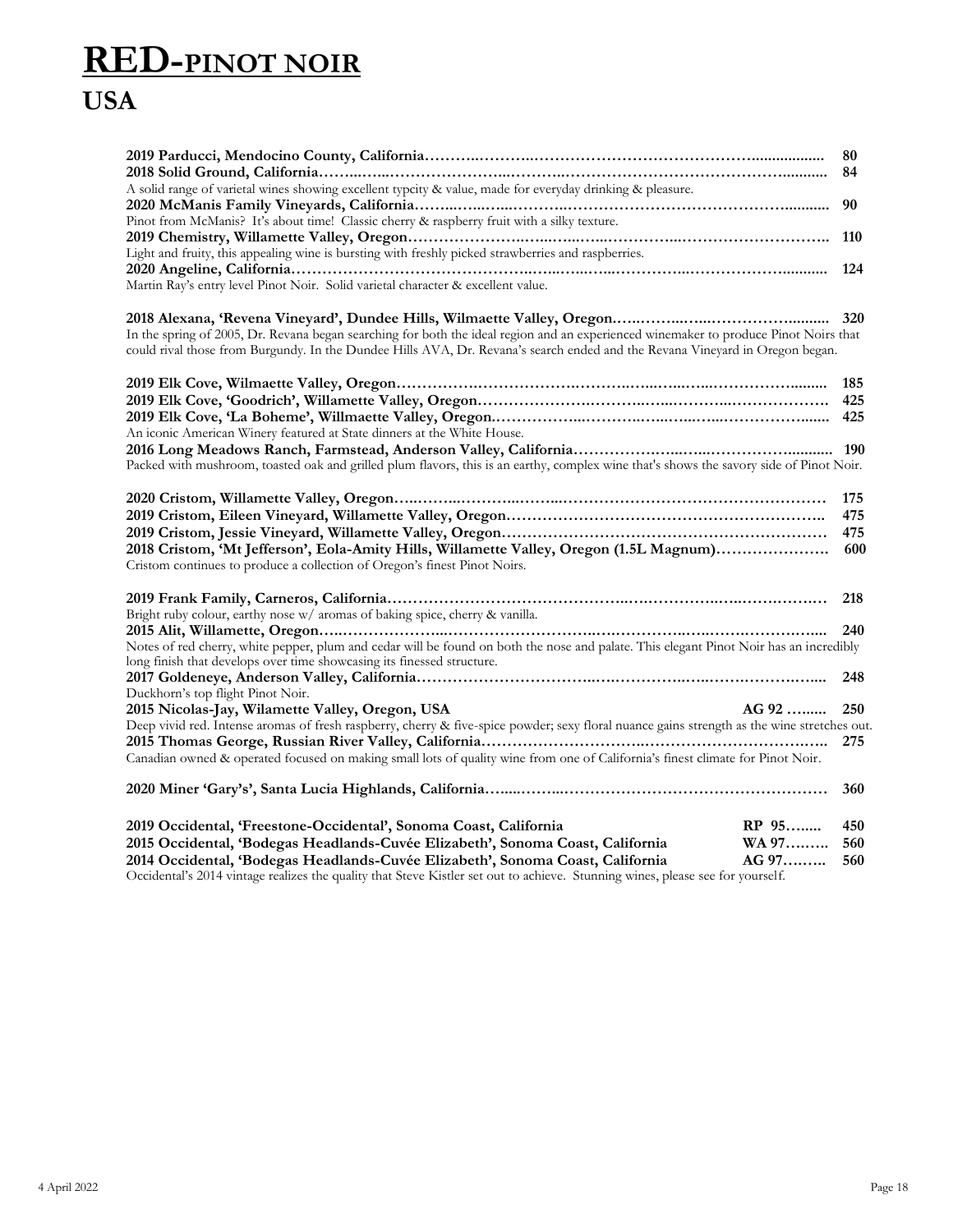### **RED-AUSTRALIAN SHIRAZ**

| 2007 Clarendon Hills, 'Astralis', Clarendon<br>2015 Clarendon Hills, 'Astralis', Clarendon                                                                                                                                                                                                                                                                                                                                          |                   |
|-------------------------------------------------------------------------------------------------------------------------------------------------------------------------------------------------------------------------------------------------------------------------------------------------------------------------------------------------------------------------------------------------------------------------------------|-------------------|
| 2009 Henschke, 'Hill of Grace', Eden Valley<br>The oldest vines in the 'Hill of Grace' vineyard were planted in the 1860's, whose vines remain on their original rootstocks, originally<br>imported by early European settlers. The Henschke family purchased the 'Hill of Grace' vineyard in 1951 & produced its first<br>single vineyard Shiraz in 1958. The 'Hill of Grace' is among Australia's most iconic & age-worthy wines. |                   |
| Fragrant bouquet, well balanced and fresh red and dark fruit.                                                                                                                                                                                                                                                                                                                                                                       |                   |
| One of McLaren Vale's most outstanding wineries. Australian Shiraz & American oak make a perfect marriage.                                                                                                                                                                                                                                                                                                                          | 320               |
| American oak maturation & low yield fruit makes this a classically styled Barossa Shiraz with lots of punch.                                                                                                                                                                                                                                                                                                                        | <b>120</b><br>300 |
| Look for fresh fruit character to lead the charge and the targeted use of oak to offer perfectly balanced structure.                                                                                                                                                                                                                                                                                                                | <b>130</b>        |
| An intense wine, showing aromatic fruit & pepper spice, along with well integrated oak.                                                                                                                                                                                                                                                                                                                                             | 84                |

Biochemist Roman Bratasiuk founded Clarendon Hills in the McLaren Vale in 1990. All Clarendon wines are hand crafted, sourced from single, dry-farmed & old vine vineyards. The Onkaparinga vineyard was planted in 1928 & has the character of Côte Rotie's black berry & bacon. The Brookman vineyard's soils are rich in clay, yielding an earthy & cocoa laden Syrah. The Piggot Range is one of Australia's most complex & age-worthy wines. It is unparalleled in flavour intensity, structure & all around sex appeal.

| 2007 Penfold's Grange-Hermitage, South Australia |  |
|--------------------------------------------------|--|
| 1980 Penfold's Grange-Hermitage, South Australia |  |
| 2008 Penfold's Grange-Hermitage, South Australia |  |

Penfold's Grange is widely considered to be the greatest Australian wine produced. Experimentally produced by Max Schubert in 1951, the wine typically contains a high percentage of Shiraz, in addition to a portion of Cabernet Sauvignon. Interestingly, Penfold's Grange is not sourced from a single vineyard or designated block. Instead, Penfold's sources the highest quality fruit from a wide number of growers. The end result is a consistent 'Grange' wine that is built for long bottle maturation & is exceptional in every sense.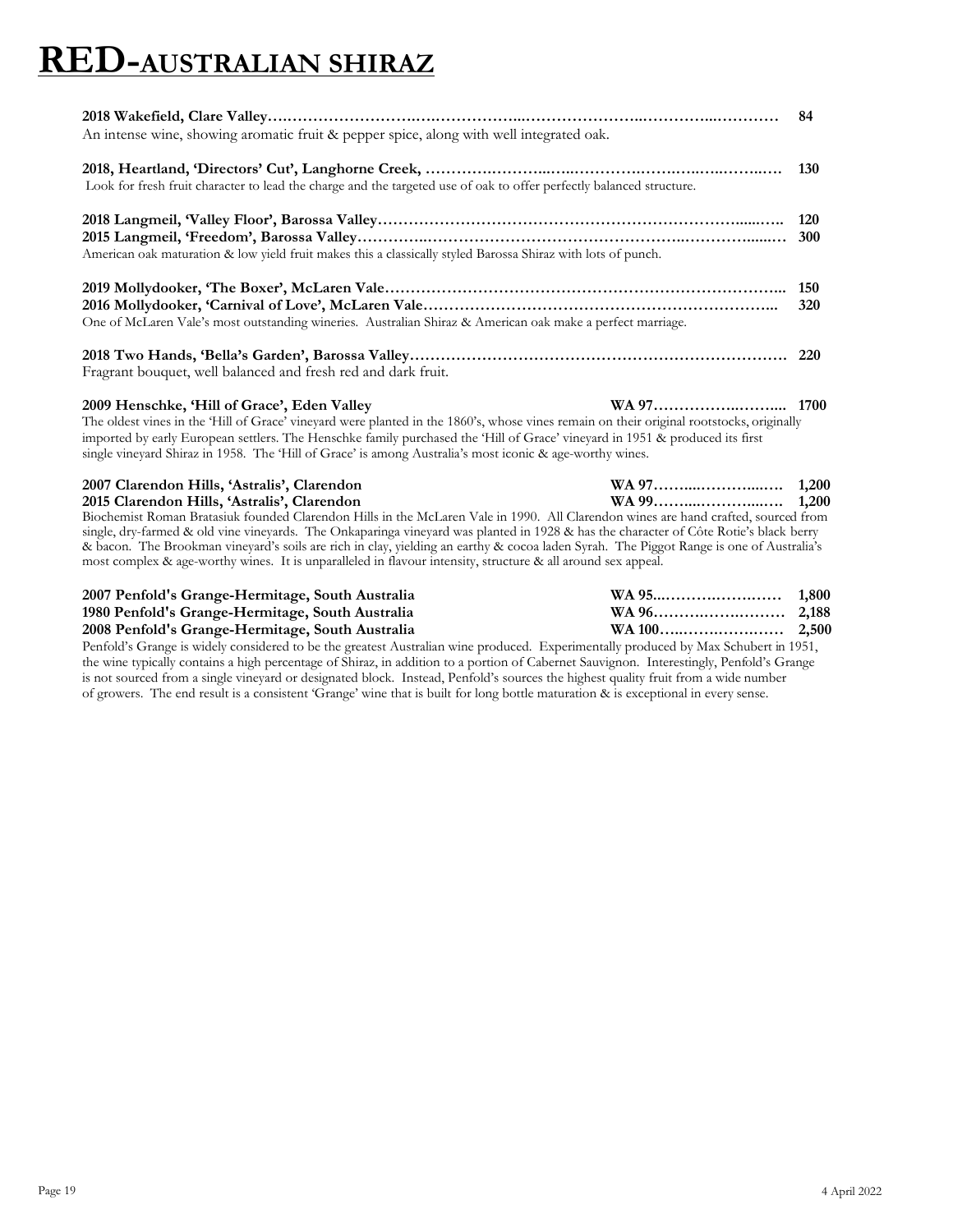### **RED-SYRAH & RED AU RHÔNE**

### **SYRAH**

| 2015 Betz, 'La Côte Patriarche', Yakima Valley, Washington, USA<br>Two separate vineyard blocks of Syrah from Red Willow vineyard are used in La Côte Patriarche, the first planted in 1986 & the second<br>planted in 2000. Both sites are steep, but the 1986 block (1 acre) sits high on a south facing slope & "roasts" in the hottest days of<br>August & September. The 2000 planting is located in the "Marcoux" section of Red Willow Vineyard. This block produces a richer,<br>more robust character & darker fruit flavors. |  |
|----------------------------------------------------------------------------------------------------------------------------------------------------------------------------------------------------------------------------------------------------------------------------------------------------------------------------------------------------------------------------------------------------------------------------------------------------------------------------------------------------------------------------------------|--|
| 2015 Betz, 'La Côte Rousse', Yakima Valley, Washington, USA<br>A blockbuster from Red Mountain that's from the Ranch at the End of The Road & Ciel du Cheval vineyards. It's a mix of four<br>different clones. Deep, inky, seriously black Syrah gives up Hermitage-like notes of scorched earth, charred meats, graphite & licorice.                                                                                                                                                                                                 |  |

### **RED AU RHÔNE**

| 2013 Yangarra, Grenache, 'Bush Vine', McLaren Vale, Australia                                                |  |
|--------------------------------------------------------------------------------------------------------------|--|
| Voluminous texture & intense flavours. The estate has been producing wines since the 1920's.                 |  |
|                                                                                                              |  |
| Sourced from a block of old vines planted during the middle of the last Century.                             |  |
| 2015 Clarendon Hills, Grenache, 'Romas', McLaren Vale, Australia                                             |  |
| Truly a mouth full. Ripe fruits & spice-box aplenty, along $w/$ a luscious mouth-feel & gentle fine tannins. |  |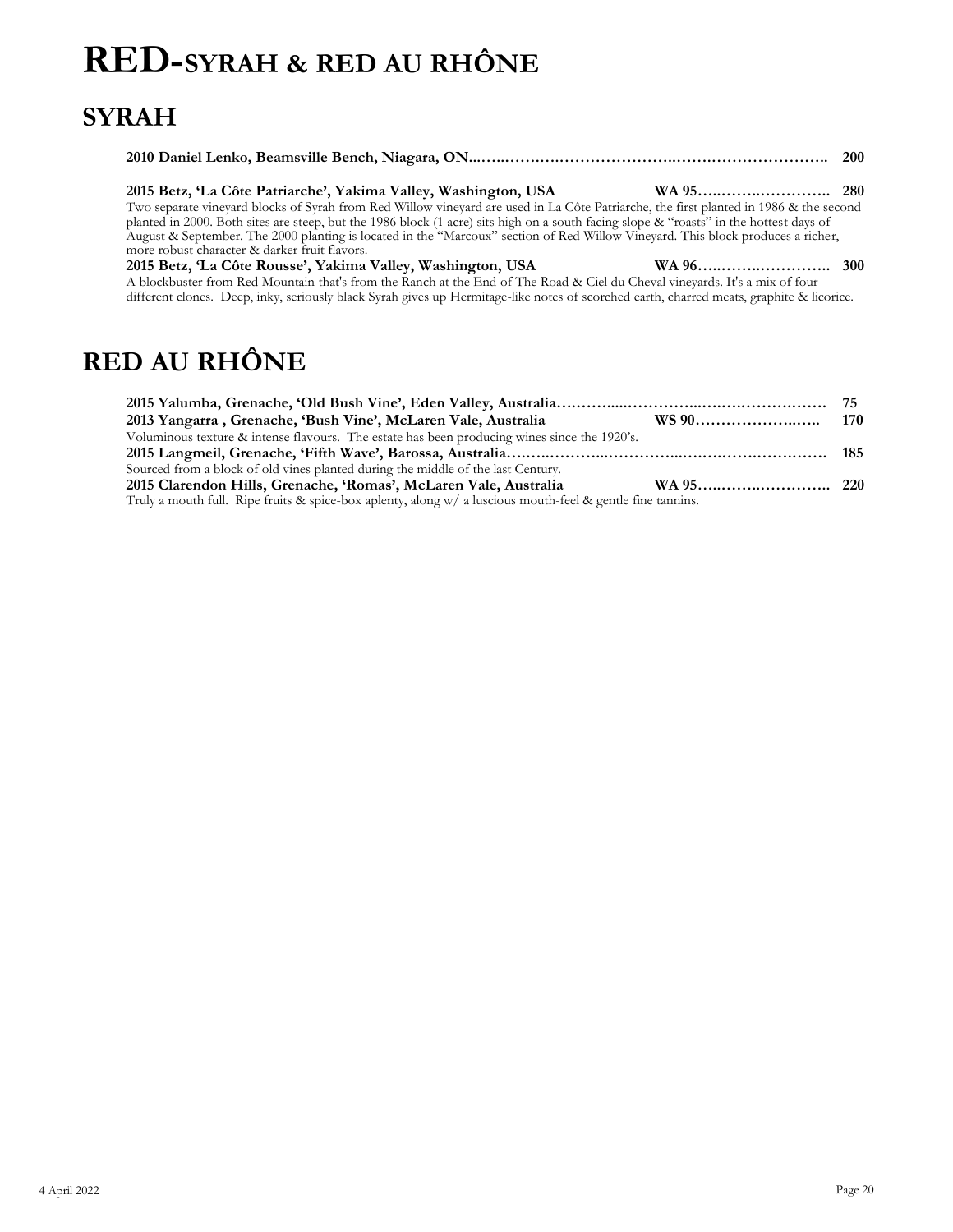### **RED-ZINFANDEL & INTERESTING REDS ZINFANDEL**

| Ripe, brambly fruit with raspberry confection, black tea, vanilla, dark chocolate & pepper spice.                                                                                                                                                                      |     |
|------------------------------------------------------------------------------------------------------------------------------------------------------------------------------------------------------------------------------------------------------------------------|-----|
| Organically grown fruit. This is not a big bruising Zin, rather a complex, layered & nuanced wine.                                                                                                                                                                     |     |
| One of Napa Valley's most popular wineries.                                                                                                                                                                                                                            |     |
| Vines are anywhere from 41 to 129 years old, and a true representation of California old vine Zinfandel                                                                                                                                                                |     |
| Long-time Zinfandel specialist and advocate, Jerry Seps has turned out a delicious 2014 Zinfandel. Dark ruby/plum/purple w/<br>briary cherry and strawberry fruit and a hint of minerality, the wine is spicy, medium-bodied & capable of drinking well for 5-6 years. |     |
|                                                                                                                                                                                                                                                                        | 250 |
| 2015 Peter Franus, 'Brandlin Vineyard', Napa Valley, Mount Veeder, California<br>Franus wines always show exceptional depth of flavour, richness & texture & continue to improve & evolve in the bottle.                                                               | 290 |
|                                                                                                                                                                                                                                                                        |     |

**2014 Ridge, 'Lytton Springs', Sonoma County, Dry Creek Valley, California AG 94……...…..…. 330** One of America's most iconic wineries. This Zinfandel based blend has an irresistible charm & explosive flavour intensity.

#### **INTERESTING VARIETALS & BLENDS**

| A consistent 'best buy' & 'value' wine.                                                                                                                                                                                                                                                                               |     |
|-----------------------------------------------------------------------------------------------------------------------------------------------------------------------------------------------------------------------------------------------------------------------------------------------------------------------|-----|
| Organically farmed fruit underwent natural fermentation, then maceration for a total of 21 days & aged in neutral French oak.                                                                                                                                                                                         | 70  |
| Truly a wine of interest. The mighty grape of southern Italy grown in ON's Vinemount Ridge VQA.                                                                                                                                                                                                                       |     |
| This cuvée of Cabernet Sauvignon with 11% Cabernet Franc is a fresh, elegant, nuanced delight.                                                                                                                                                                                                                        |     |
| A blend of Cabernet Sauvignon, Syrah, Petit Verdot, and Cabernet Franc. Immensely deep, dark fruit of plum jam, black cherries,<br>blackberry, cassis, rich bitter chocolate, and hints of ripe Caribbean vanilla and tobacco. Voluptuous approach on the palate with<br>marvelously juicy body and impressive depth. | 900 |
| A blend of Cabernet Sauvignon, Syrah, and Petit Verdot. Exceptional tight knit bouquet of black cherries, dark forest berries, cassis,<br>sloe cordial, hints of oriental spices, liquorice, black olives, truff les, mocha, and underbrush.                                                                          |     |

.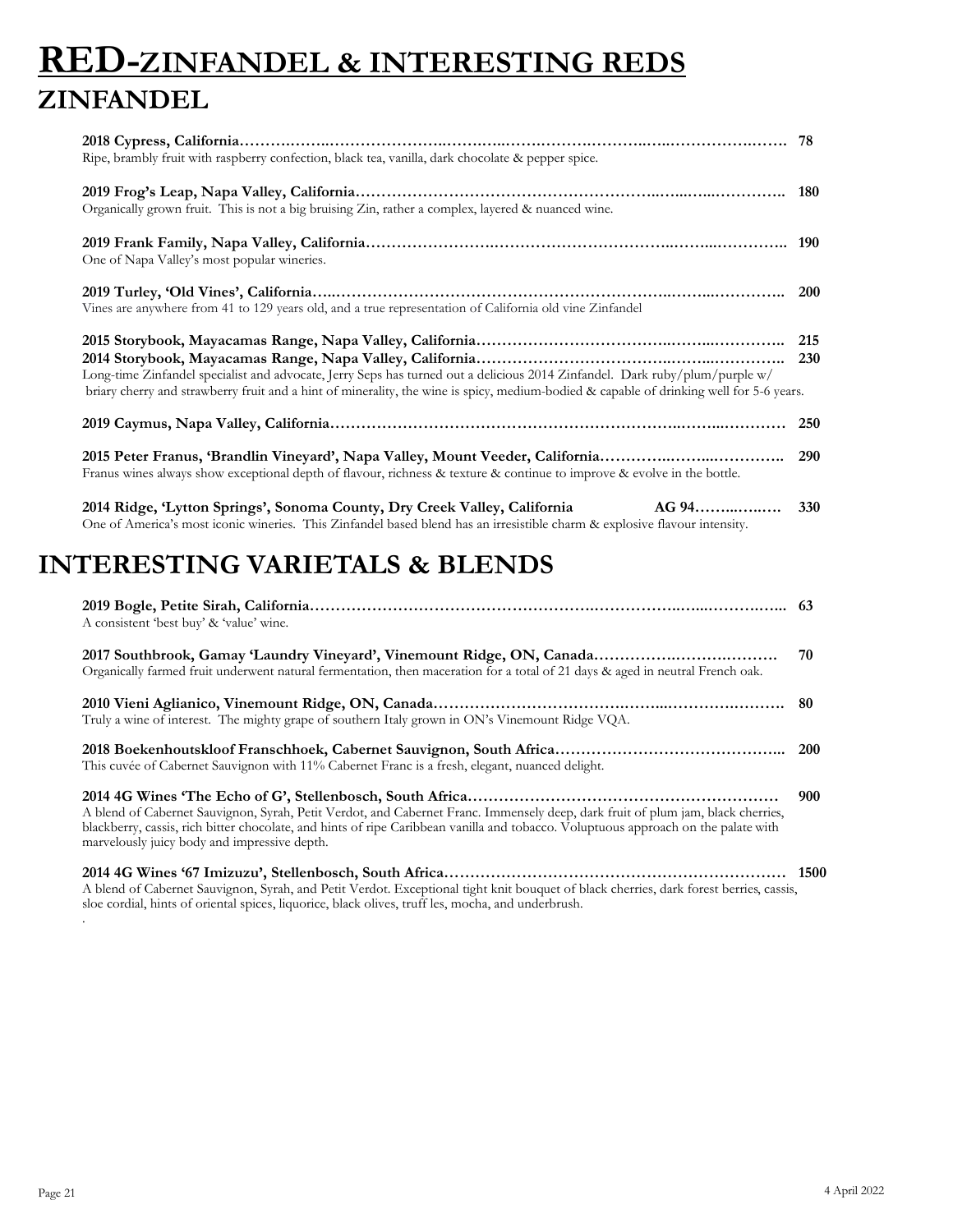# **RED-ARGENTINA & CHILE ARGENTINA**

| Deliciously flavours of dark fruit & spice. Medium bodied $w/a$ soft & polished finish.                                                |            |
|----------------------------------------------------------------------------------------------------------------------------------------|------------|
|                                                                                                                                        | 84         |
| A majestic mix of dark berries and cedar. Deep purple in colour and full bodied. WS 89                                                 |            |
|                                                                                                                                        | 114        |
| A fragrant & forward Malbec, showing dark skinned fruit & spice.                                                                       |            |
|                                                                                                                                        | <b>130</b> |
|                                                                                                                                        | <b>200</b> |
| The Basso family has been making wine in Argentina since 1922. Both wines are produced entirely with estate grown fruit.               |            |
| The 'Gran Reserva' is soured from their Uco Valley vineyards.                                                                          |            |
|                                                                                                                                        |            |
|                                                                                                                                        | <b>220</b> |
| A unique bottling varietal bottling of Petit Verdot. Deeply coloured & flavoured. High intensity & extract.                            |            |
|                                                                                                                                        | <b>220</b> |
| An awesome wine from Ontario's Ann Sperling, the winemaker at Southbrook in Niagara-On-The-Lake                                        |            |
|                                                                                                                                        |            |
|                                                                                                                                        | <b>230</b> |
| Black fruit, dried thyme and spice on the nose. It's medium- to full-bodied with firm tannins                                          |            |
|                                                                                                                                        | 475        |
| This is made from over 100-year-old vineyards and offers blackberries with blue fruit and dark chocolate. Shows bark and black truffle |            |

### **CHILE**

undertones

| Santa Carolina has made wine for over 140 years. In 2015, Wine Enthusiast magazine named SC New World Winery of the Year.                                                                          |  |
|----------------------------------------------------------------------------------------------------------------------------------------------------------------------------------------------------|--|
| Montes is celebrating 25 years of winemaking & is among South America's finest producers.                                                                                                          |  |
| Outstanding wine from PF. The Carménère has varietal punch: dark fruit, herbs & ripe soft tannins.                                                                                                 |  |
| Among the finest boutique wineries from Cachapoal. The Profundo' is a classic Bordeaux blend sourced from high altitude vineyards.                                                                 |  |
| It has a strong presence of red fruits accompanied by very piercing tannins that build a very firm structure that's rich in tension.                                                               |  |
| The vibrancy and energy in this wine is stunning. The complexity of aromas are breathtaking with flowers, blackcurrants, raspberries<br>and peaches. Full-bodied, yet ever so refined and polished |  |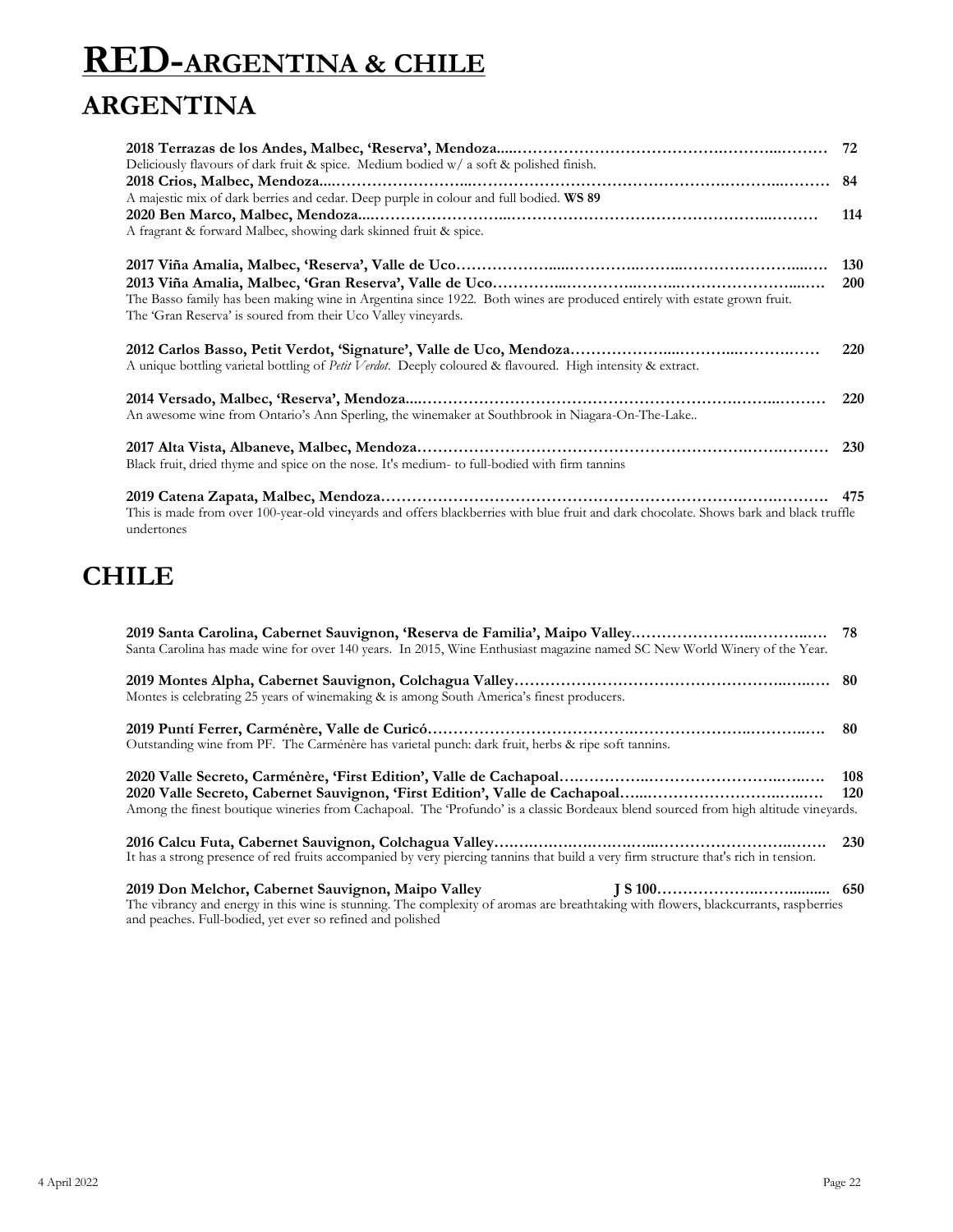### **RED-FRANCE: BORDEAUX**

#### **MEDOC**

| 2018 Château Sénéjac<br>The 2018 Sénéjac is powerful, racy and super-expressive. Floral and savory notes add striking shades of nuance to the dark fruit                                                                                                                                                                                                           |                         |                         |
|--------------------------------------------------------------------------------------------------------------------------------------------------------------------------------------------------------------------------------------------------------------------------------------------------------------------------------------------------------------------|-------------------------|-------------------------|
| 2014 Château Cantemerle, 5ème Cru Classé<br>A nose of spring flowers with perfumed raspberry & blackberry. Broad, rich, and intense on the palate.                                                                                                                                                                                                                 | WA 94                   | 280                     |
| 2015 Château La Lagune, 3ème Cru Classé<br>As the wine opens there is a slow and unhurried peeling back of layers, with an unrolling of menthol and cassis-laced Cabernet aromatics.<br>Excellent balance and grip with touches of violet aromatics.                                                                                                               | DEC 94                  | 450                     |
| <b>SAINT-ESTÈPHE</b>                                                                                                                                                                                                                                                                                                                                               |                         |                         |
| 2016 Château Saint Roch<br>From the same ownership as Château Cos Labory, this wine has style along with structure and long-term potential.                                                                                                                                                                                                                        |                         |                         |
| 2016 Pagodes de Cos, Cru Bourgeois Exceptionnel<br>Deep garnet-purple color w/ a generous palate of black & red fruit. Ripe, grainy tannins with a long and spicy finish.                                                                                                                                                                                          |                         | 280                     |
| 2010 Château Cos D'Estournel, 2ème Cru Classé<br>First growth in quality. A blend of forward thinking & tradition that is nothing short of outstanding.                                                                                                                                                                                                            |                         |                         |
| 2010 Château Calon-Ségur, 3ème Cru Classé<br>2009 Château Calon-Ségur, 3ème Cru Classé<br>The most northern Classified Château. A strong performing estate for the past 30 years.                                                                                                                                                                                  |                         |                         |
| <b>SAINT-JULIEN</b>                                                                                                                                                                                                                                                                                                                                                |                         |                         |
| 2016 Clos du Marquis<br>The 2nd wine of CH. Leoville-Las-Cases has a pedigree on its own, showing complex & intense flavours, extract & balanced acids.                                                                                                                                                                                                            |                         |                         |
| 2016 Château Branaire-Ducru, 4ème Cru Classé<br>2010 Château Branaire-Ducru, 4ème Cru Classé<br>2009 Château Branaire-Ducru, 4ème Cru Classé<br>Improved quality under owner Patrick Maroteaux & winemaker J.D Videau. It produces wines of real St Julien class & structure.                                                                                      |                         | 500<br>900<br>1,000     |
| Made from 65% Cabernet Sauvignon, 28% Merlot, 3% Cabernet Franc & 4% Petit Verdot                                                                                                                                                                                                                                                                                  |                         |                         |
| 1990 Château Léoville Barton, 2ème Cru Classé<br>2000 Château Léoville Barton, 2ème Cru Classé<br>2005 Château Léoville Barton, 2ème Cru Classé<br>48 ha lie on gravel & clay soils. Wines are matured for 18 months in 50% new French oak & are highlighted by their austerely tannic<br>structure. CH. LB's wines are at their best after 15-20 years in bottle. | WS 93<br>WA 93+<br>WA92 | 1,500<br>1,500<br>1,600 |
| 1995 Château Léoville-Las-Cases, 2ème Cru Classé<br>The estate is located to the South of CH. Latour. A small tributary runs between the two properties & demarks the border between<br>Pauillac & Saint-Julien. Léoville-Las-Cases embraces modern wine-making, producing concentrated & complex wines.                                                           |                         |                         |
| 2015 Château Ducru-Beaucaillou, 2ème Cru Classé<br>1986 Château Ducru-Beaucaillou, 2ème Cru Classé<br>1982 Château Ducru-Beaucaillou, 2ème Cru Classé                                                                                                                                                                                                              | AG 98<br>WS 95<br>WA 96 | 1,500<br>2,000<br>3,000 |

A First Growth quality Château. Fabulous concentration & power.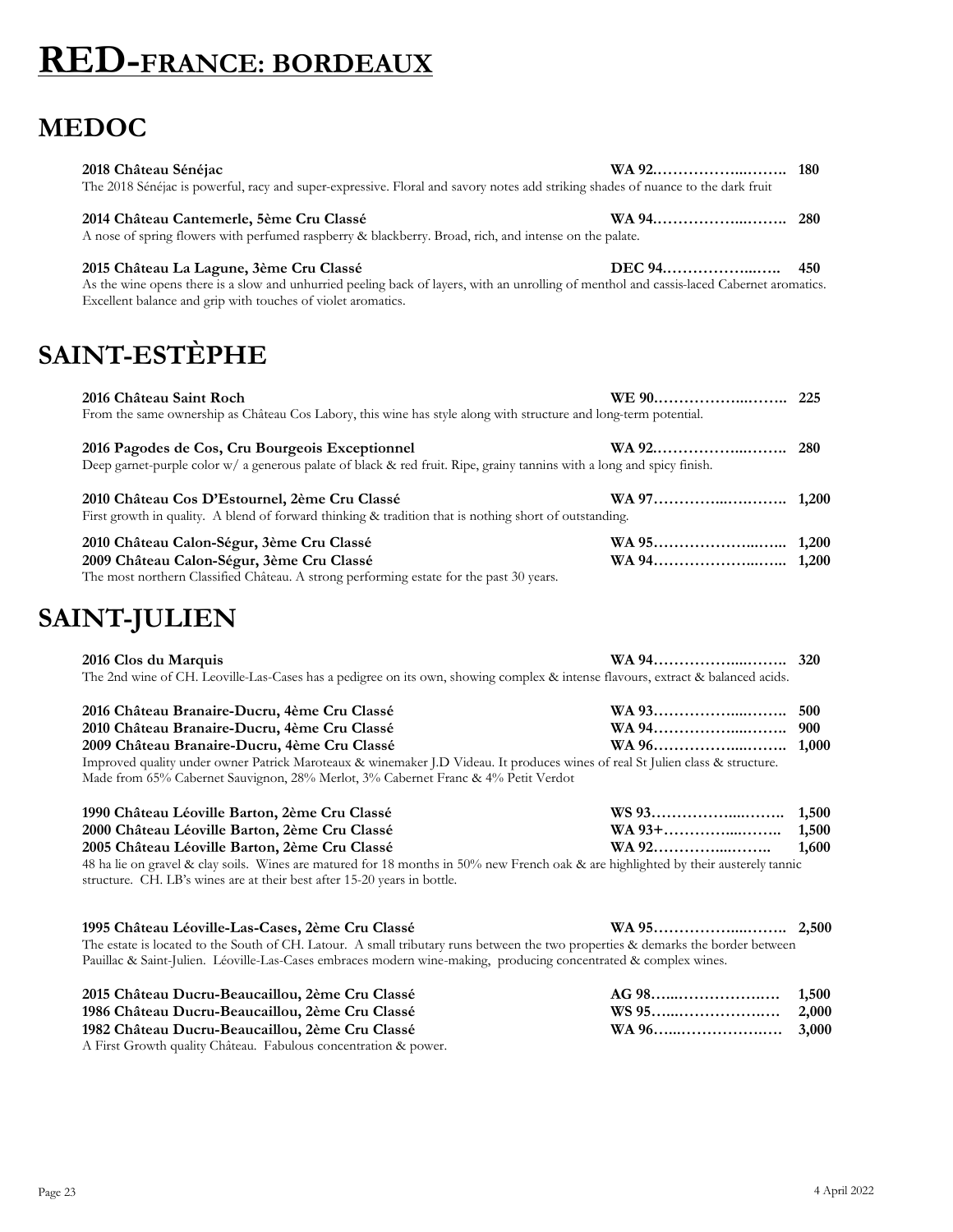### **RED-FRANCE: BORDEAUX PAUILLAC**

| 2008 Château Haut-Bages Libéral, Grand Cru Classé,                                                                                                                                                                                                                        |        | 650   |
|---------------------------------------------------------------------------------------------------------------------------------------------------------------------------------------------------------------------------------------------------------------------------|--------|-------|
| I love the dark chocolate, currants and light toasted oak on the nose and palate. Full bodied, with fine tannins and pretty fruit                                                                                                                                         |        |       |
| 1995 Château Grand-Puy-Lacoste, 5ème Cru Classé                                                                                                                                                                                                                           | WA 95  | 2,000 |
| This estate consistently outperforms its classification & is planted 75% Cabernet Sauvignon & 25% Merlot. 18 months maturation in                                                                                                                                         |        |       |
| 50% new oak barriques. Owned & operated by François-Xavier Borie.                                                                                                                                                                                                         |        |       |
| 2008 Château Pontet Canet, 5ème Cru Classé                                                                                                                                                                                                                                | WA 96  | 1,200 |
| 2000 Château Pontet Canet, 5ème Cru Classé                                                                                                                                                                                                                                | WA 94  | 1,200 |
| 2009 Château Pontet Canet, 5ème Cru Classé                                                                                                                                                                                                                                | WA 100 | 2,900 |
| 2010 Château Pontet Canet, 5ème Cru Classé                                                                                                                                                                                                                                | WA 100 | 2,900 |
| The CH. is known for making modern wines with an amazing potential to improve over time in the bottle.                                                                                                                                                                    |        |       |
| 1989 Château Pichon Longueville Comtesse de Lalande, 2ème Cru Classé                                                                                                                                                                                                      | WA 93  | 1,388 |
| 2006 Château Pichon Longueville Comtesse de Lalande, 2ème Cru Classé                                                                                                                                                                                                      | WA 95  | 1,400 |
| 2001 Château Pichon Longueville Comtesse de Lalande, 2ème Cru Classé                                                                                                                                                                                                      | WA 97+ | 1,400 |
| 2006 Château Pichon Longueville Baron, 2ème Cru Classé                                                                                                                                                                                                                    |        | 1,595 |
| 2010 Château Pichon Longueville Baron, 2ème Cru Classé                                                                                                                                                                                                                    | WA 97  | 1,975 |
| Pichon Baron has become one of the benchmark 'Super-Seconds' & rivals the quality of the first growths.                                                                                                                                                                   |        |       |
| 2006 Château Lynch-Bages, 5ème Cru Classé                                                                                                                                                                                                                                 | DEC 94 | 1,625 |
| 2004 Château Mouton-Rothschild, 1er Cru Classé                                                                                                                                                                                                                            | WS 93  | 2,800 |
| 2003 Château Mouton-Rothschild, 1er Cru Classé                                                                                                                                                                                                                            | WS 95+ | 2,800 |
| 1995 Château Mouton-Rothschild, 1er Cru Classé                                                                                                                                                                                                                            | WS 95  | 3,200 |
| 1989 Château Mouton-Rothschild, 1er Cru Classé                                                                                                                                                                                                                            | WS 99  | 3,200 |
| 1970 Château Mouton-Rothschild, 2ème Cru Classé                                                                                                                                                                                                                           | WS 96  | 3,755 |
| 1986 Château Mouton-Rothschild, 2ème Cru Classé                                                                                                                                                                                                                           | WA 100 | 4,200 |
| In 1973, Château Mouton-Rothschild was reclassified as a first growth, the only modification to the Médoc classification of 1855.<br>These are opulent wines, some of the richest & most exotic of Pauillac & all of Bordeaux.                                            |        |       |
| 2009 Les Forts de Latour                                                                                                                                                                                                                                                  |        |       |
| Beautiful intense hue with crimson highlights. Concentrated nose of red fruits with delicate,                                                                                                                                                                             |        |       |
| refined oak in the background. Fleshy attack with refined tannins driven by fruit and freshness.                                                                                                                                                                          |        |       |
| 2001 Château Latour, 1er Cru Classé                                                                                                                                                                                                                                       |        | 2,400 |
| 2004 Château Latour, 1er Cru Classé                                                                                                                                                                                                                                       | WA 95  | 2,400 |
| 1994 Château Latour, 1er Cru Classé                                                                                                                                                                                                                                       |        | 2,400 |
| 2006 Château Latour, 1er Cru Classé                                                                                                                                                                                                                                       |        |       |
| 1989 Château Latour, 1er Cru Classé                                                                                                                                                                                                                                       | WS 94  | 3,200 |
| Since taking control of the Château in 1994, François Pinault has made major improvements to the winery & cellars. All of this has<br>pushed the wine to be a first growth operating on all cylinders, producing absolutely riveting wines of great richness & intensity. |        |       |
| 1985 Château Lafite-Rothschild, 1er Cru Classé                                                                                                                                                                                                                            |        |       |
| 1999 Château Lafite-Rothschild, 1er Cru Classé                                                                                                                                                                                                                            |        |       |
|                                                                                                                                                                                                                                                                           |        |       |

**1995 Château Lafite-Rothschild, 1er Cru Classé WA 95……………….……. 3,888** Château Lafite is the undisputed star of the first growths. A true first growth Château embodying elegance, nobility, & beautiful concentrated fruit. Lafite Rothschild is clearly living up to its immortal reputation with every vintage.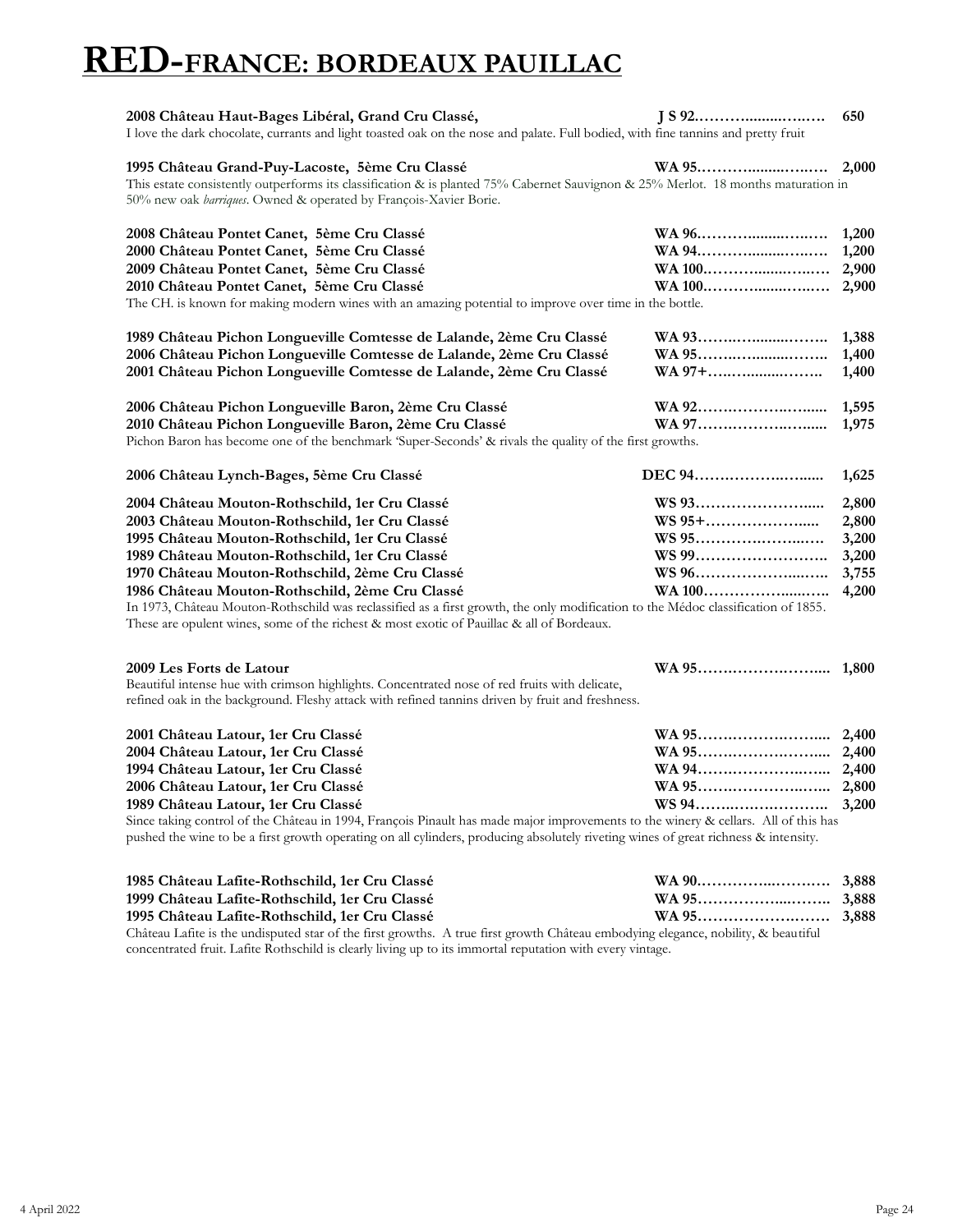# **RED-FRANCE: BORDEAUX**

### **MARGAUX**

| 2017 Château Boyd-Cantenac, 'Jaques Boyd'<br>The wine has richness and concentrated black fruits. It's elegant, and finely formed.                                           | 275 |
|------------------------------------------------------------------------------------------------------------------------------------------------------------------------------|-----|
| 2016 Château Prieuré-Lichine<br>A boldly scented & silky textured wine w/ black fruit, floral, herb & smoke elements.                                                        | 360 |
| 2016 Château Malescot St Exupéry, 3ème Cru Classé,<br>A stunning red with currants, blackberries, roses and violets. Medium to full body, ultra-fine tannins. A real stunner | 700 |

| 2002 Château Margaux, 1er Cru Classé                                                                                   |  |
|------------------------------------------------------------------------------------------------------------------------|--|
| 2011 Château Margaux, 1er Cru Classé                                                                                   |  |
| 2006 Château Margaux, 1er Cru Classé                                                                                   |  |
| 2001 Château Margaux, 1er Cru Classé                                                                                   |  |
| 1995 Château Margaux, 1er Cru Classé                                                                                   |  |
| $CAA = 3I$ (1) 1) $1 \leq I \leq A + 1$ (1) $1 \leq I \leq I \leq I$ (1) $3I/1$ (1) (1) 1) 11 (1) $4.04 \leq I \leq I$ |  |

Château Margaux played a significant role in the development of viticulture in the Médoc & became a benchmark by the 18th Century. The Mentzelopoulos family is now responsible for the continued success of Château Margaux as a Premier Grand Cru.

#### **PESSAC-LEOGNAN & GRAVES**

| 2018 Château Goudichaud                                                                                       |  |
|---------------------------------------------------------------------------------------------------------------|--|
| Powerful, elegant and complex, Chateau Goudichaud is very representative of the Graves de Vayres appellation. |  |

| 2010 Château Pape Clément                                                                                                                |  |
|------------------------------------------------------------------------------------------------------------------------------------------|--|
| Its sublime elegance, the power, the medium to full-bodied texture, the silky tannins, the subtle notes of smoke, lead pencil shavings,  |  |
| black currants, charcoal, camphor, blueberry and cassis fruit are all remarkable. It is a rich, full-throttle wine, but the elegance and |  |
| the great terroir of Pape Clement come through in abundance.                                                                             |  |

| 2011 Château Haut-Brion, 1er Cru Classé                                                                                         |  |
|---------------------------------------------------------------------------------------------------------------------------------|--|
| 2006 Château Haut-Brion, 1er Cru Classé                                                                                         |  |
| 2003 Château Haut-Brion, 1er Cru Classé                                                                                         |  |
| Château Haut-Brion's reputation is centuries old. It is the only estate in the Graves commune granted Premier Grand Cru status. |  |

#### **SAINT–EMILION**

| 2011 Château Teyssier Laforge, Grand Cru Classé<br>This 100% old vine Merlot offers a sweet kiss of kirsch, chocolate and licorice along with a deep ruby color, and a fleshy, ripe, hedonistic<br>personality. This lush, medium-bodied wine is again impressive |     |
|-------------------------------------------------------------------------------------------------------------------------------------------------------------------------------------------------------------------------------------------------------------------|-----|
| 2012 Château Corbin, Grand Cru Classé<br>A fine Cabernet Franc & Merlot based wine from a 33 acre estate.                                                                                                                                                         |     |
| 2016 Château Sansonnet, Grand Cru Classé<br>A total stunner. Explosive palate of fruit, graphite, menthol & sweet spice. Balanced concentration & vibrancy. Classy.                                                                                               |     |
| 2016 Château Dassaul, Grand Cru Classé<br>This deeply colored beauty boasts a rocking bouquet of crème de cassis and blackcurrant fruits intermixed with spice, chocolate,<br>subtle oak, and graphite.                                                           |     |
| 2015 Château du Paradis, Grand Cru Classé<br>Aromas of blackberries and blueberries with hints of dried flowers. Rosehip tea, too. Full-bodied and layered.                                                                                                       | 530 |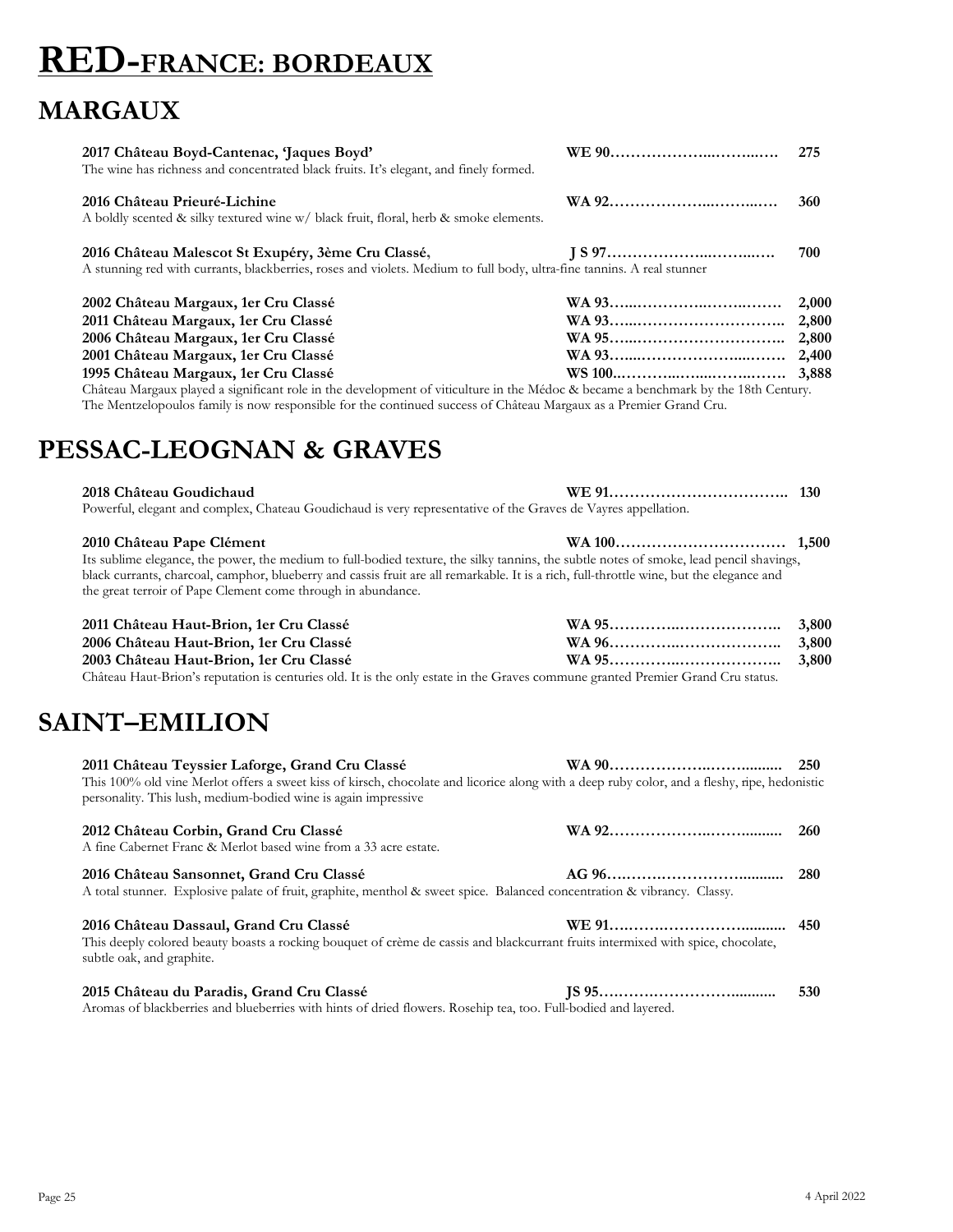# **RED-FRANCE: BORDEAUX**

### **SAINT–EMILION continued**

| 2006 Château Teyssier, 'Le Dôme', Grand Cru Classé                                                                                                                                                                                                                                                                    |                                                                                                             |
|-----------------------------------------------------------------------------------------------------------------------------------------------------------------------------------------------------------------------------------------------------------------------------------------------------------------------|-------------------------------------------------------------------------------------------------------------|
| One of the original <i>garagiste</i> wines. This is a modern wine with an emphasis on fruit & texture. A high % of Cab Franc too.                                                                                                                                                                                     |                                                                                                             |
| 2012 Château Troplong Mondot, Medocaine, Premier Grand Cru<br>The 2012 Château Troplong Mondot is an absolutely spectacular showing. It offers seductive aromas of ripe dark fruits,<br>cassis and dark plums woven together with roasted coffee and graphite along with some smoke, spices and a chocolate character |                                                                                                             |
| 2003 Château Pavie Macquin, Premier Grand Cru Classé B                                                                                                                                                                                                                                                                |                                                                                                             |
| 2000 Château Pavie Macquin, Premier Grand Cru Classé B                                                                                                                                                                                                                                                                |                                                                                                             |
| 1998 Château Pavie Macquin, Premier Grand Cru Classé B                                                                                                                                                                                                                                                                |                                                                                                             |
| Old vines produce concentrated wines with high extract. The rich style of CH Pavie Macquin are suited for extended maturation.                                                                                                                                                                                        |                                                                                                             |
| 1999 Château de Valandraud, Grand Cru Classé B                                                                                                                                                                                                                                                                        |                                                                                                             |
| The famous 'garage' wine of J.L. Thunevin. Intense black cherry, dark chocolate, mineral, silky texture, incredibly rare.                                                                                                                                                                                             |                                                                                                             |
| 1997 Château Ausone, Premier Grand Cru Classé A                                                                                                                                                                                                                                                                       |                                                                                                             |
| 1990 Château Ausone, Premier Grand Cru Classé A                                                                                                                                                                                                                                                                       |                                                                                                             |
| Alain Vauthier takes quality to an extraordinary level from one of France's most hallowed terroirs.                                                                                                                                                                                                                   |                                                                                                             |
| 2006 Château Cheval Blanc, Premier Grand Cru Classé A                                                                                                                                                                                                                                                                 |                                                                                                             |
| 1996 Château Cheval Blanc, Premier Grand Cru Classé A                                                                                                                                                                                                                                                                 |                                                                                                             |
| 1995 Château Cheval Blanc, Premier Grand Cru Classé A                                                                                                                                                                                                                                                                 |                                                                                                             |
| 1986 Château Cheval Blanc, Premier Grand Cru Classé A                                                                                                                                                                                                                                                                 |                                                                                                             |
| 1998 Château Cheval Blanc, Premier Grand Cru Classé A                                                                                                                                                                                                                                                                 |                                                                                                             |
| Château Cheval Blanc operates in perfect synergy with their new ownership group, LVMH. The wines are the perfect expressions<br>of luxury. A high % of Cab Franc results in elegantly perfumed, complex & long-lived wines.                                                                                           |                                                                                                             |
| 2007 Château Pavie, Premier Grand Cru Classé A                                                                                                                                                                                                                                                                        |                                                                                                             |
| 2004 Château Pavie, Premier Grand Cru Classé A                                                                                                                                                                                                                                                                        |                                                                                                             |
|                                                                                                                                                                                                                                                                                                                       | Considered to be the finest terroir in St Emilion, after Ausone. A first growth caliber estate all the way. |

| 2015 Château La Cabanne                                                                                                                                                                                                        | WA 94 | 280   |
|--------------------------------------------------------------------------------------------------------------------------------------------------------------------------------------------------------------------------------|-------|-------|
| A blend of 95% Merlot and 5% Cabernet Franc. Fine grain tannins-nicely proportioned w/ fruit & a lift of new oak.                                                                                                              |       |       |
| 1998 Château Montviel                                                                                                                                                                                                          |       | 600   |
| Impressive aromas of smoke, meat and ripe fruit. Full bodied, with big, velvety tannins and a long finish.                                                                                                                     |       |       |
| 2008 L'Eglise Clinet                                                                                                                                                                                                           |       | 2,000 |
| 2011 L'Eglise Clinet                                                                                                                                                                                                           |       | 2,000 |
| 2014 L'Eglise Clinet                                                                                                                                                                                                           |       | 2,000 |
| Year after year, the wines of Chateau L'Eglise Clinet continue improving. The level of quality really kicked in starting with<br>the 1998 vintage. Chateau L'Eglise Clinet, slowly but surely keeps getting better and better. |       |       |
| 2009 Château La Fleur-Pétrus                                                                                                                                                                                                   |       | 3,000 |
| Already approachable. Incredible concentration, extract & depth.                                                                                                                                                               |       |       |
| 1989 Château Pétrus                                                                                                                                                                                                            |       |       |
| Chatoou Doture is widely as pridough the hearmweight elegancian of the would                                                                                                                                                   |       |       |

Château Petrus is widely considered the heavyweight champion of the world.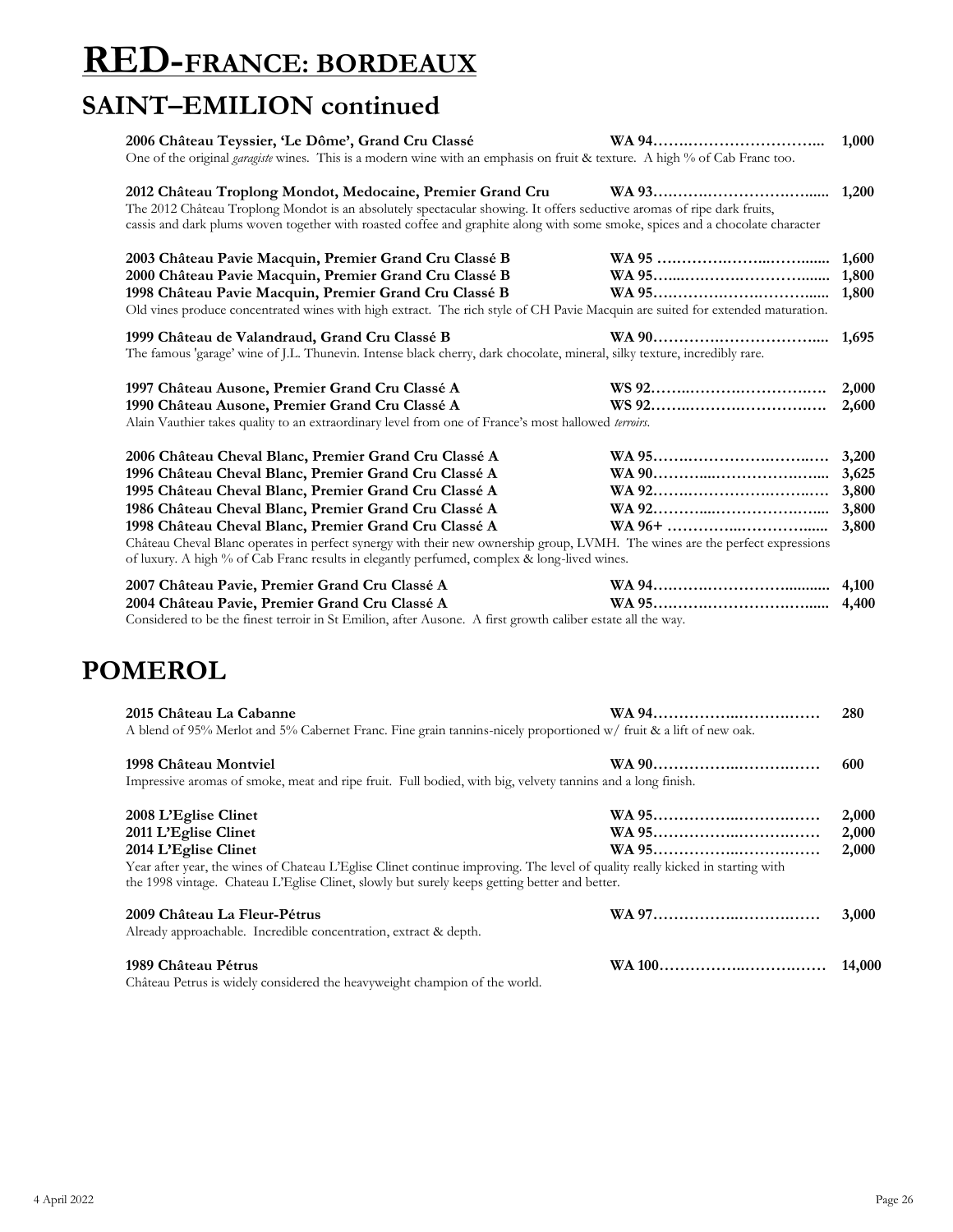# **RED-FRANCE: BURGUNDY**

| The Domaine dates back to 1731. Champagne's Henriot has modernized & elevated quality since 1995.                                                                                                                                                                                                                                                 | 80<br>410<br>800                             |
|---------------------------------------------------------------------------------------------------------------------------------------------------------------------------------------------------------------------------------------------------------------------------------------------------------------------------------------------------|----------------------------------------------|
| A small dedicated team produces an excellent range of wines focusing on natural vineyard & winemaking practices.                                                                                                                                                                                                                                  | <b>160</b><br>210                            |
|                                                                                                                                                                                                                                                                                                                                                   |                                              |
| A medium to full bodied wine introduced with aromas of cherries, raspberries, spices and baking chocolate, gently framed by new oak.                                                                                                                                                                                                              |                                              |
|                                                                                                                                                                                                                                                                                                                                                   |                                              |
| Offers black cherry, blackberry, and earth flavors. Firm, dense tannins provide support. The acidity is lively and drives the long finish.<br>Facilities were modernized in 2005 & winemaker Pierre Jhéan has been leading the way since 1999.                                                                                                    | 300                                          |
| Subtle woodsmoke surrounds aromas of fresh black cherry and tart cranberry. Concentrated and elegant.                                                                                                                                                                                                                                             |                                              |
| The supple, round medium-bodied flavors possess good definition before culminating in a dusty, youthfully austere and powerful finish.                                                                                                                                                                                                            |                                              |
| Aromas of red berry fruit, plums and cherries mingle with notions of raw cocoa and anise                                                                                                                                                                                                                                                          | 350                                          |
| Generous cherry fruit and moderate tannins that are well-integrated, making this a very attractive wine with a silky finish                                                                                                                                                                                                                       | 375                                          |
| The Clos dates to the 13th Century. It is East facing & exhibits power of Gevrey & grace of Chambolle.                                                                                                                                                                                                                                            | 900                                          |
| 2019 Domaine Méo-Camuzet, Bourgogne Haute-Côtes-de-Nuits, 'Clos Saint Philbert'<br>2019 Domaine Méo-Camuzet, Chambolle-Musigny, 1er Cru, Frère & Soeurs, 'Les Cras'<br>The domaine is located in the heart of prestigious Vosne-Romanée.                                                                                                          | 275<br>460<br>950<br>1,000<br>1,000          |
| 2015 Domaine Faiveley, Les Porêts-Saint-Georges, Nuits-Saint-Georges, 1er Cru<br>Wine runs deep in the Faiveley family's blood. It values have remained unchanged over the last seven generations are a based<br>on a deep attachment to the Bourgogne region, an instinctive passion for the terroirs and a innate respect for man and his work. | 500<br>725<br>760<br>1,200<br>1,200<br>1,300 |
| Mory Tawse, a pioneer in Ontario fine wine making, has partnered with Montreal native Pascal Marchand in a Burgundy house.                                                                                                                                                                                                                        | 425<br>800                                   |
| Your patience will be rewarded. Exceptional vinous fruit & mineral tension will melt across your palate.                                                                                                                                                                                                                                          | 1,200                                        |
| 'Marvelous fruit. Quite powerful. Very complex. Very, very classy. Very fine grip. Very long. Excellent.' - Clive Coates.                                                                                                                                                                                                                         | 3,000                                        |
|                                                                                                                                                                                                                                                                                                                                                   | 10,000                                       |

Highly expressive & aromatic. Spice & floral notes that go broad & deep. Needs some time to open. Brilliant.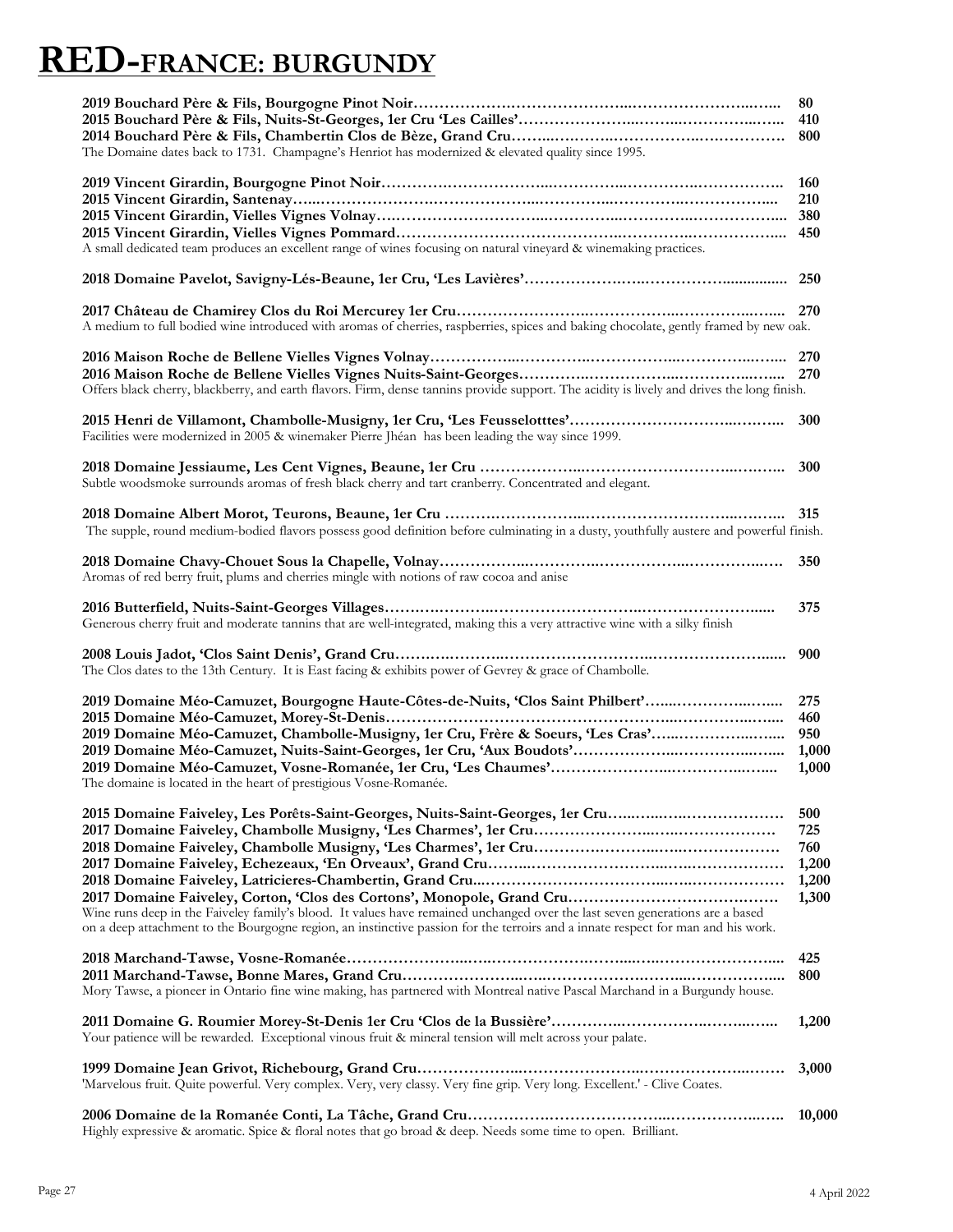### **RED-FRANCE: RHÔNE NORTHERN RHÔNE**

|                                                                                                 | <b>200</b> |
|-------------------------------------------------------------------------------------------------|------------|
|                                                                                                 | <b>200</b> |
|                                                                                                 |            |
|                                                                                                 |            |
| A joint venture between Rhône valley icons: Yves Cuilleron, Pierre Gaillard & Francois Villard. |            |
|                                                                                                 |            |

| 2014 Jean-Luc Colombo, Cornas, 'Terres Brulées'                                                                                            | 210 |
|--------------------------------------------------------------------------------------------------------------------------------------------|-----|
| 2011 Jean-Luc Colombo, Cornas, 'Les Ruchetes'                                                                                              |     |
| Les Ruchets is a precipitous vinevard planted with 90 year old vines. Classic Granitic mineral structure is softened by barrel maturation. |     |

### **SOUTHERN RHÔNE**

|                                                                                                                               | 70  |
|-------------------------------------------------------------------------------------------------------------------------------|-----|
| The Perrin name speaks for itself.                                                                                            |     |
|                                                                                                                               |     |
| Classic red fruit intermingled with pepper spice. An impeccable producer.                                                     |     |
| 2020 Château Pesquié, 'Terrasses', Ventoux                                                                                    |     |
| 60 % Grenache & 40 % Syrah delivers what long-time admirers have come to expect: ample fruit, complexity, weight & charm.     |     |
| 2016 Château de Nages, Costières de Nîmes, 'JT'                                                                               |     |
| A finely focused wine showing fruit, spice & a generous weight.                                                               |     |
|                                                                                                                               | 130 |
| This cuvee of 80% Syrah and 20% Grenache opens on scents of cassis and dark chocolate. The mouth is long and silky, with mild |     |
| pepper and licorice notes.                                                                                                    |     |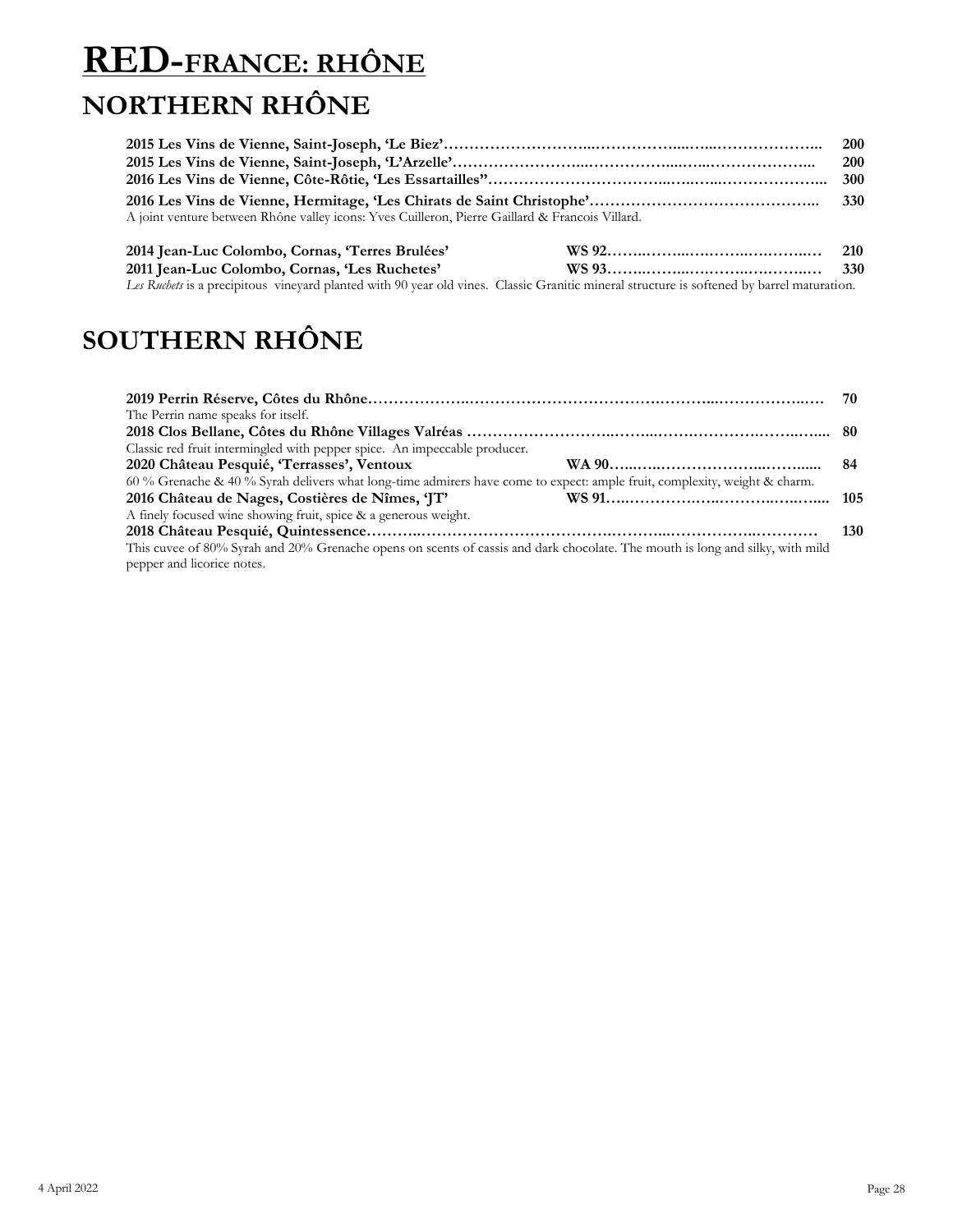### **RED-FRANCE: CHÂTEAUNEUF DU PAPE**

| 2019 Chante-Perdrix<br>A harmonious blend of black cherries, red raspberries & fresh blueberries. Fruit forward w/ supple, silky tannins on the long finish.<br>2018 Château Fortia, 'Cuvée du Baron'                                                                                                                                                                                                                                            | 170<br>180 |
|--------------------------------------------------------------------------------------------------------------------------------------------------------------------------------------------------------------------------------------------------------------------------------------------------------------------------------------------------------------------------------------------------------------------------------------------------|------------|
| Classic terroir driven wines from a family owned 30 ha estate established in the 19th C.                                                                                                                                                                                                                                                                                                                                                         |            |
| 2016 Domaine du Grand Tinel<br>Ripe and rich, it's a bold, hedonistic wine but balanced freshly on the midpalate and framed by firm, gripping tannins                                                                                                                                                                                                                                                                                            | 225        |
| 2018 Ferraton Pere et Fils, 'Le Parvis'<br>Lovely, lilting aromas of kirsch and linzer torte lead off, followed by very silky cherry and raspberry puree flavors                                                                                                                                                                                                                                                                                 | 260        |
| 2018 Château de Beaucastel<br>2017 Château de Beaucastel (1.5 L Magnum)<br>Château de Beaucastel is one of the world's greatest wine estates. The Perrin family's dedication to tradition, alongside innovation,<br>is evident in every wine they produce. The estate's blend, unique to Châteauneuf du Pape, contains a higher percentage of Mourvèdre,<br>resulting in sturdy wines that benefit & improve with extended maturation in bottle. | 375        |
| 2016 Bosquet des Papes, 'Chante Le Merle Vieilles Vignes'<br>2010 Bosquet des Papes, 'Chante Le Merle Vieilles Vignes'                                                                                                                                                                                                                                                                                                                           | 380<br>550 |
| 85% Grenache & the equal parts Syrah & Mourvedre. Incredibly pure & remarkably intense, this is a tour de force from Nicolas Boiron.<br>2010 Bosquet des Papes, 'À la Gloire de Mon Grand-Père'<br>A 100% Grenache cuvee from the Gardiole lieu-dit. Close to perfection. Superb minerality, density, purity & texture.                                                                                                                          | 550        |
| 2017 Domaine de la Charbonnière, 'Les Hautes Brusquières'<br>Cuvee Speciale combines concentration with finesse and complexity in a way rarely seen in such an expansive, full-bodied wine                                                                                                                                                                                                                                                       | 400        |
| 2018 Domaine Usseglio Raymond et Fils, 'La Part des Anges<br>Dark and potent, it marries deep, dark fruit aromas with scents of vanilla and cedar on the nose, while the medium to full-bodied palate is<br>seamlessly smooth and focused, coming to a lingering, precise finish.                                                                                                                                                                |            |
| 2016 Domaine Giraud, 'Gallimardes'<br>A knockout wine. Fully concentrated, focused & rich.                                                                                                                                                                                                                                                                                                                                                       | 400        |
| This wine reveals intense balsamic notes on the palate complemented by roasted notes, juniper wood, dried fruits and gingerbread. White<br>pepper and Sichuan pepper complete the aromatic profile.                                                                                                                                                                                                                                              | 450        |
| 2018 Domaine du Vieux Telegraphe, 'La Crau'<br>Boasting complex scents of roses, black tea, and cherries, it follows up with a full bodied palate that's silky and airy in texture yet flavorful<br>and tremendously long on the finish                                                                                                                                                                                                          | 500        |
| 2010 Le Ferme du Mont, 'Côtes Capelan'<br>2007 Le Ferme du Mont, 'Côtes Capelan'<br>90% Grenache & 10% Mourvedre, matured in barrel for 18 months. Superb concentration & richness.                                                                                                                                                                                                                                                              | 500<br>500 |
| 2007 Le Vieux Donjon<br>Consistently outstanding. Family owned & operated by father and son.                                                                                                                                                                                                                                                                                                                                                     | 600        |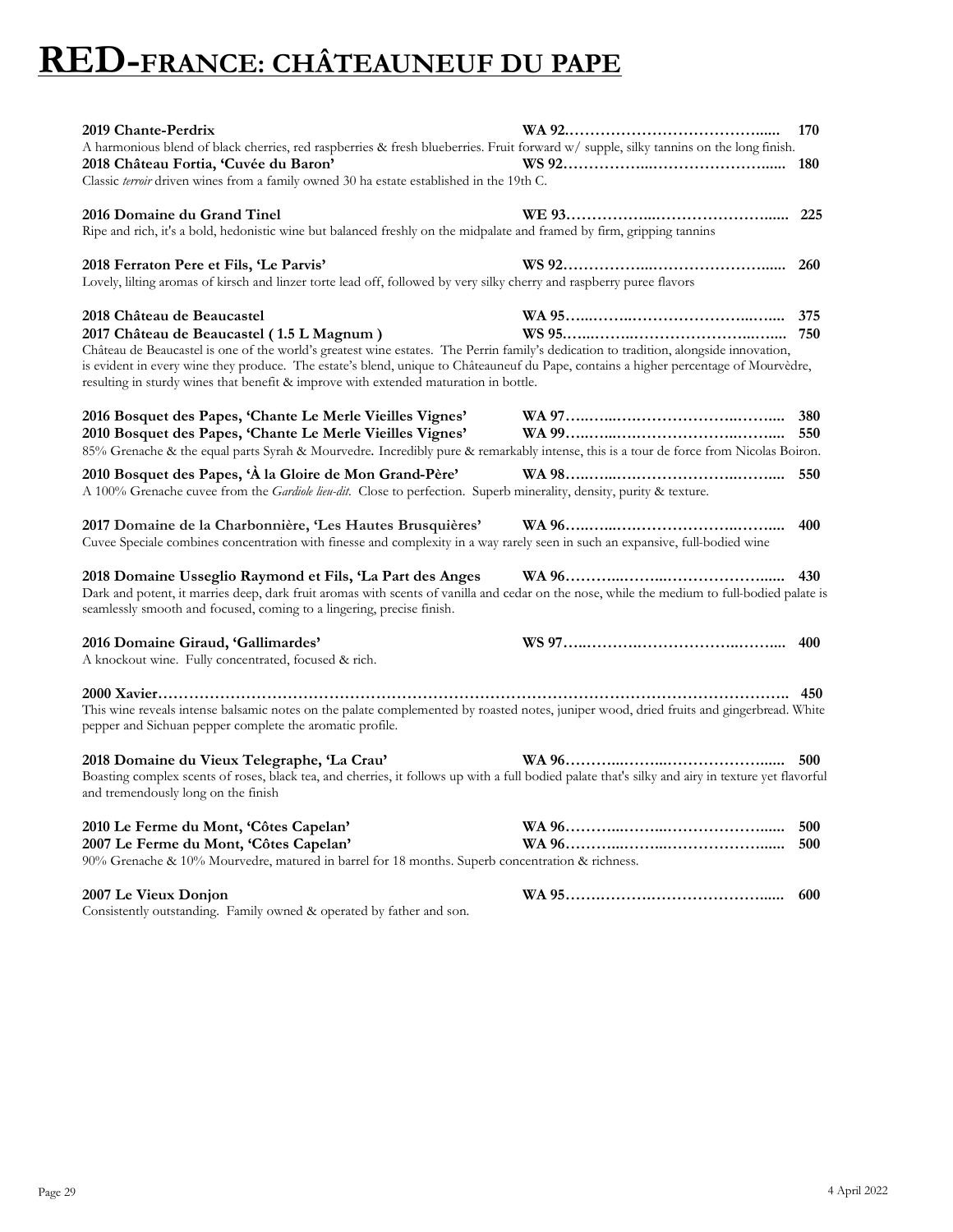# **RED-FRANCE: BEAUJOLAIS LANGUEDOC LOIRE BANDOL**

### **BEAUJOLAIS**

|                                                                                                                                           | 150 |
|-------------------------------------------------------------------------------------------------------------------------------------------|-----|
|                                                                                                                                           |     |
| One of the largest organic Domaine's in Beaujolais. The wines express traditional winemaking that express the <i>terroir</i> of each Cru. |     |
| The Moulin has a deeper rich & earthy personality. The Chénas leans more fruit & floral with a subtle mineral character.                  |     |

### **LANGUEDOC**

| Château Haut-Blanville is a family-owned Languedoc wine estate that was founded in 1997. Located close to Montpellier, |  |
|------------------------------------------------------------------------------------------------------------------------|--|
| they have been creating and crafting wines which reveal the exceptional diversity of the Languedoc.                    |  |

#### **LOIRE**

|                                                                                                                             | 105 |
|-----------------------------------------------------------------------------------------------------------------------------|-----|
| A very richly pigmented wine here, the nose sweet, brimming with crunchy black fruits, lightly with a lightly perfumed edge |     |

#### **BANDOL**

**2017Domaine de la Begaude, Bandol………..…………...…………….….……………………………………... 275** Deep Purple color with a structured taste, elegant and well balanced. Intense and fleshy hints of garrigue, black pepper.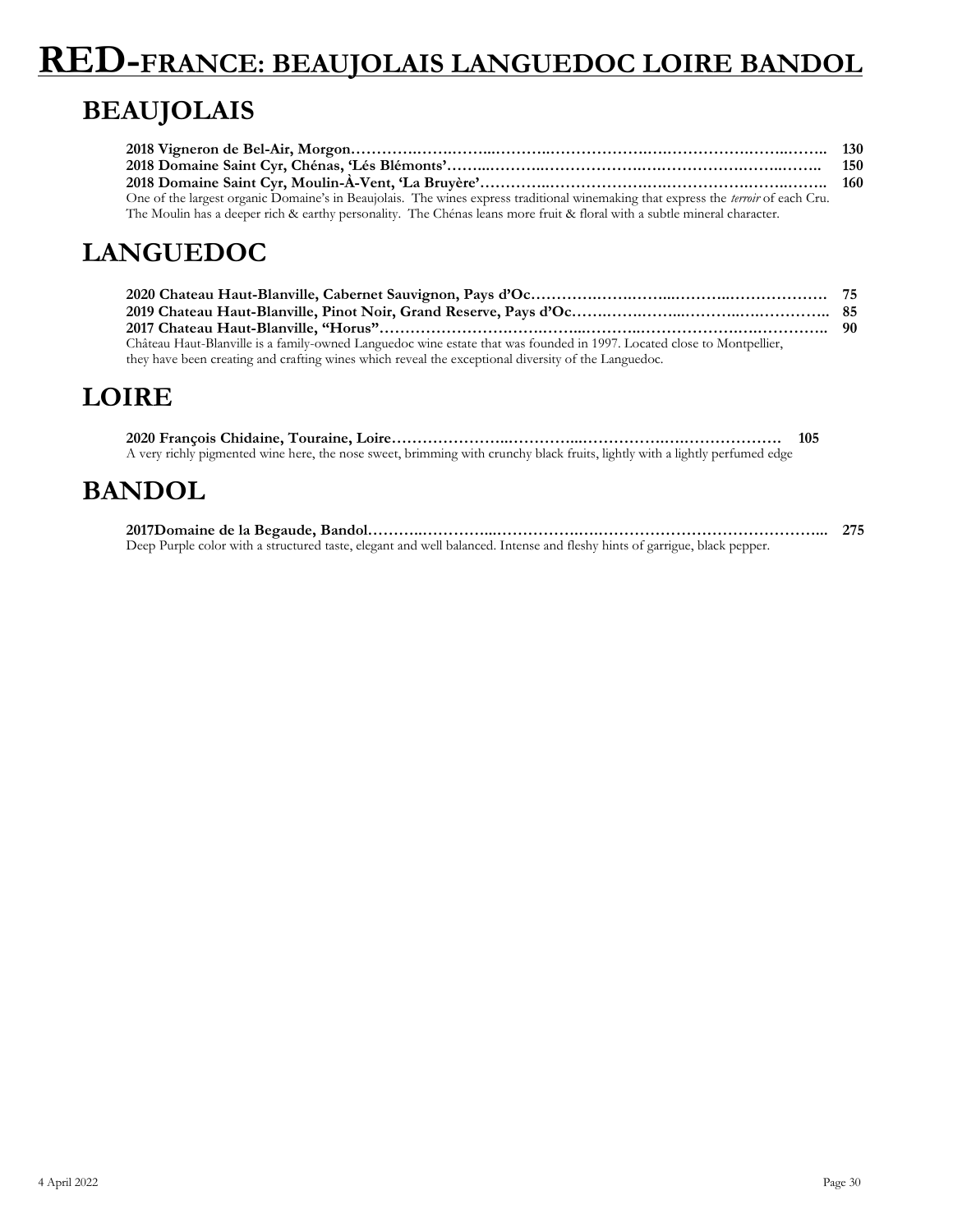# **RED-ITALY-PIEDMONT BAROLO**

| Giovanni Rosso is family owned & operated & weaves a magical touch with Nebbiolo.                                                                                                                                                                               |                                                                                                                                           | <b>200</b>               |
|-----------------------------------------------------------------------------------------------------------------------------------------------------------------------------------------------------------------------------------------------------------------|-------------------------------------------------------------------------------------------------------------------------------------------|--------------------------|
| Located in 'La Morra', The EG style is a blend of Classic & modern styles.                                                                                                                                                                                      |                                                                                                                                           | 300                      |
| Cascina Adelaide's wines show the diversity & expression of the regions noble vineyard sites.                                                                                                                                                                   |                                                                                                                                           | 250<br>300<br>350<br>350 |
| Ruby red with garnet reflections and a bouquet that is fine and elegant with beautiful shades of cherry, rose and sweet licorice.<br>The palate is full and harmonious with soft and elegant tannins, long and persistent.                                      |                                                                                                                                           | 250                      |
|                                                                                                                                                                                                                                                                 |                                                                                                                                           | 280                      |
|                                                                                                                                                                                                                                                                 |                                                                                                                                           | 485                      |
|                                                                                                                                                                                                                                                                 |                                                                                                                                           | 500                      |
| Probably the most potent of all our products, it perfectly summarizes the essential characteristics of Barolo wine, such as grand<br>structure, excellent alcohol concentration and tannins capable of guaranteeing very long ageing.                           |                                                                                                                                           | 800                      |
|                                                                                                                                                                                                                                                                 |                                                                                                                                           | 290                      |
| A family owned & operated winery. The wines express amazing depth of flavour & typicty.                                                                                                                                                                         |                                                                                                                                           | 600                      |
|                                                                                                                                                                                                                                                                 |                                                                                                                                           | 300                      |
|                                                                                                                                                                                                                                                                 |                                                                                                                                           | 385                      |
| On the palate it is classic, quite rich and powerful, with notes of alpine herbs and leather on its finish.<br>2015 Ceretto<br>2016 Ceretto                                                                                                                     | On the nose explosive, elegant, charming and immediate. Aromas of prunes, red and black ripe cherry, blackberry, rose petals and tobacco. | 500<br>400               |
| The classic 2016 Barolo offers dark intensity with great aromatic detailing. Fruit and some floral notes are followed by ferrous<br>notes and a good amount of powdered licorice.                                                                               |                                                                                                                                           |                          |
| 2016 Montezemolo, 'Bricco Gattera'<br>Open-knit and quite expressive, from the Gattera vineyard in La Morra. French oak adds sweetness through to the finish.<br>2010 Montezemolo, 'Enrico VI'                                                                  |                                                                                                                                           | 430<br>400               |
| The 'Enrico VI' hails from a single parcel of vines in the famed 'Villero' Cru in Castiglione Falletto.                                                                                                                                                         |                                                                                                                                           |                          |
| 2011 Luigi Einaudi, 'Costa Grimaldi'<br>The site's sheltered exposure yields expressive deep & dark aromatic overtones, along with nuance & balanced structure.                                                                                                 |                                                                                                                                           | 380                      |
| 2013 Manzone, 'Gramolere'                                                                                                                                                                                                                                       |                                                                                                                                           | 400                      |
| A nuanced & modern wine. Exceptional purity along w/ a mid weight & silky texture. Outstanding.<br>2013 Paolo Scavino, 'Monvigliero'<br>Elegant & polished tannins add ample support at the back. Paolo Scavino raises the banner high for the Monvigliero cru. | WA 95                                                                                                                                     | 420                      |
| 2013 Poderi Colla, 'Bussia Dardi Le Rose'<br>A wine of depth, pedigree & class. This is a regal wine in every way.                                                                                                                                              |                                                                                                                                           | 450                      |
|                                                                                                                                                                                                                                                                 |                                                                                                                                           |                          |
| 2010 Brovia, Villero'<br>2011 Brovia, 'Villero'                                                                                                                                                                                                                 |                                                                                                                                           | 500<br>500               |
| Alluringly exotic bouquet, tremendous concentration & a classically structured palate.                                                                                                                                                                          |                                                                                                                                           |                          |
| A family owned & operated winery. The wines express amazing depth of flavour & typicty.                                                                                                                                                                         |                                                                                                                                           | 700                      |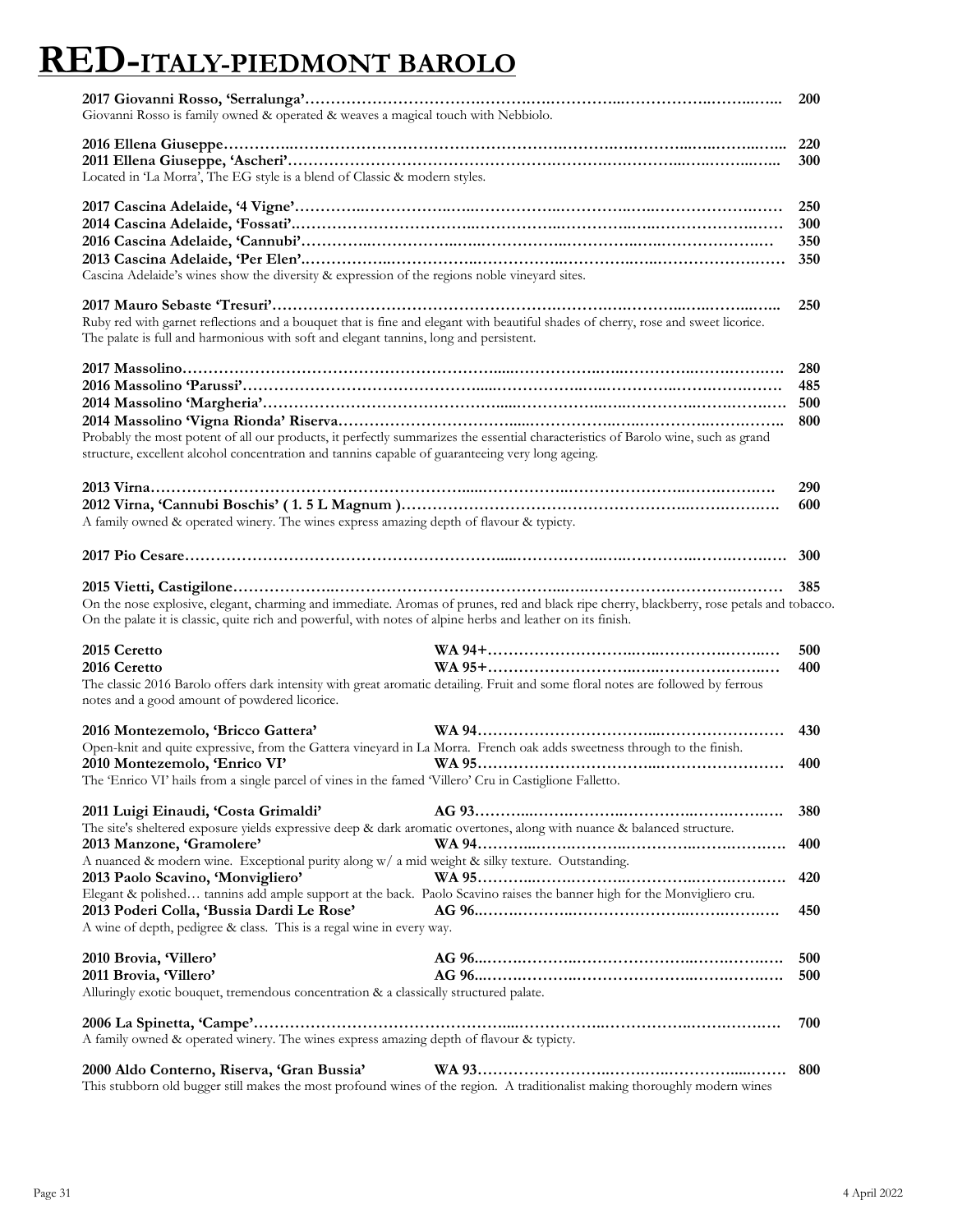# **RED-ITALY PIEDMONT & VENETO BARBARESCO**

| 2018 Produttori del Barbaresco<br>2016 Produttori del Barbaresco, Riserva, 'Montefico'<br>2013 Produttori del Barbaresco, Riserva, 'Pajé'<br>The Produttori was founded in the crushing poverty of the 1950s, when the parish priest organized 19 struggling growers to make<br>wine communally. Many of Barbaresco's best growers are members, occupying the greatest sites & pooling their fruit. In lesser years,<br>only one wine is made, but in great vintages, nine single-cru Riservas are made. | 300<br>400<br>600 |
|----------------------------------------------------------------------------------------------------------------------------------------------------------------------------------------------------------------------------------------------------------------------------------------------------------------------------------------------------------------------------------------------------------------------------------------------------------------------------------------------------------|-------------------|
| 2017 Ceretto<br>2008 Ceretto, 'Bricco Asili Bernardot'<br>An understated wine laced w/ sweet berries, crushed rose petals & spices. Sweet silky tannins lovely balance & classiness.                                                                                                                                                                                                                                                                                                                     | 360<br>400        |
| 2003 La Spinetta, 'Starderi'<br>2006 La Spinetta, Valeirano'<br>La Spinetta's proprietor, Giorgio Rivetti, is making some of the finest wine in northern Italy these days.                                                                                                                                                                                                                                                                                                                               | 500<br>500        |
| 1998 Gaja<br>These are remarkable wines. Angelo Gaja is able to seamlessly balance concentration, extract & flavour. Stunning.                                                                                                                                                                                                                                                                                                                                                                           | 1,295             |
| <b>PIEDMONT</b>                                                                                                                                                                                                                                                                                                                                                                                                                                                                                          |                   |
|                                                                                                                                                                                                                                                                                                                                                                                                                                                                                                          | 120               |
|                                                                                                                                                                                                                                                                                                                                                                                                                                                                                                          | 125               |

|                                                                                                                                                                                                                                                                                                                                                                                       |  | 125<br><b>200</b>       |
|---------------------------------------------------------------------------------------------------------------------------------------------------------------------------------------------------------------------------------------------------------------------------------------------------------------------------------------------------------------------------------------|--|-------------------------|
|                                                                                                                                                                                                                                                                                                                                                                                       |  |                         |
| An outlier in the line-up, much deeper in colour. Fruit is of a darker, more brooding character- black currant, cherry and plum<br>picked on a warm summer day, with hints of sweet spice and liquorice.                                                                                                                                                                              |  | 150                     |
| Expressive fruit, spice & finely textured tannins.                                                                                                                                                                                                                                                                                                                                    |  | 150                     |
|                                                                                                                                                                                                                                                                                                                                                                                       |  | 160                     |
| 1998 Gaja, Nebbiolo della Langhe, 'Sori Tildin'<br>1997 Gaja, Nebbiolo della Langhe, 'Costa Russi'<br>1997 Gaja, Nebbiolo della Langhe, 'Sori San Lorenzo'<br>Angelo Gaja revolutionized Italian winemaking in the Piedmont region. He is most famous for his Nebbiolo based wine's, but his<br>experimentation with other varieties & regions bear the same results. Simply amazing! |  | 2,500<br>2,500<br>2,800 |

#### **VENETO**

| A charming example of <i>Veronese</i> wine showing red fruit, spice & added richness from the method of winemaking.              |  |
|----------------------------------------------------------------------------------------------------------------------------------|--|
|                                                                                                                                  |  |
| An smooth & elegantly structured wine. Light on the tannins, with balanced freshness & punchy red fruit & spice.                 |  |
|                                                                                                                                  |  |
| Meaty, chocolaty fruit, with a healthy hit of oak. Good acidity brings the wine into balance.                                    |  |
|                                                                                                                                  |  |
| On the nose the red fruit scent is immediately perceptible. On the palate it is fine and elegant, with a slightly dry mouthfeel. |  |
|                                                                                                                                  |  |
| The 2014 vintage is aromatic and elegant. Bright ripe black and red fruits, earthy, campfire smoke, camphor, liquorice, leather. |  |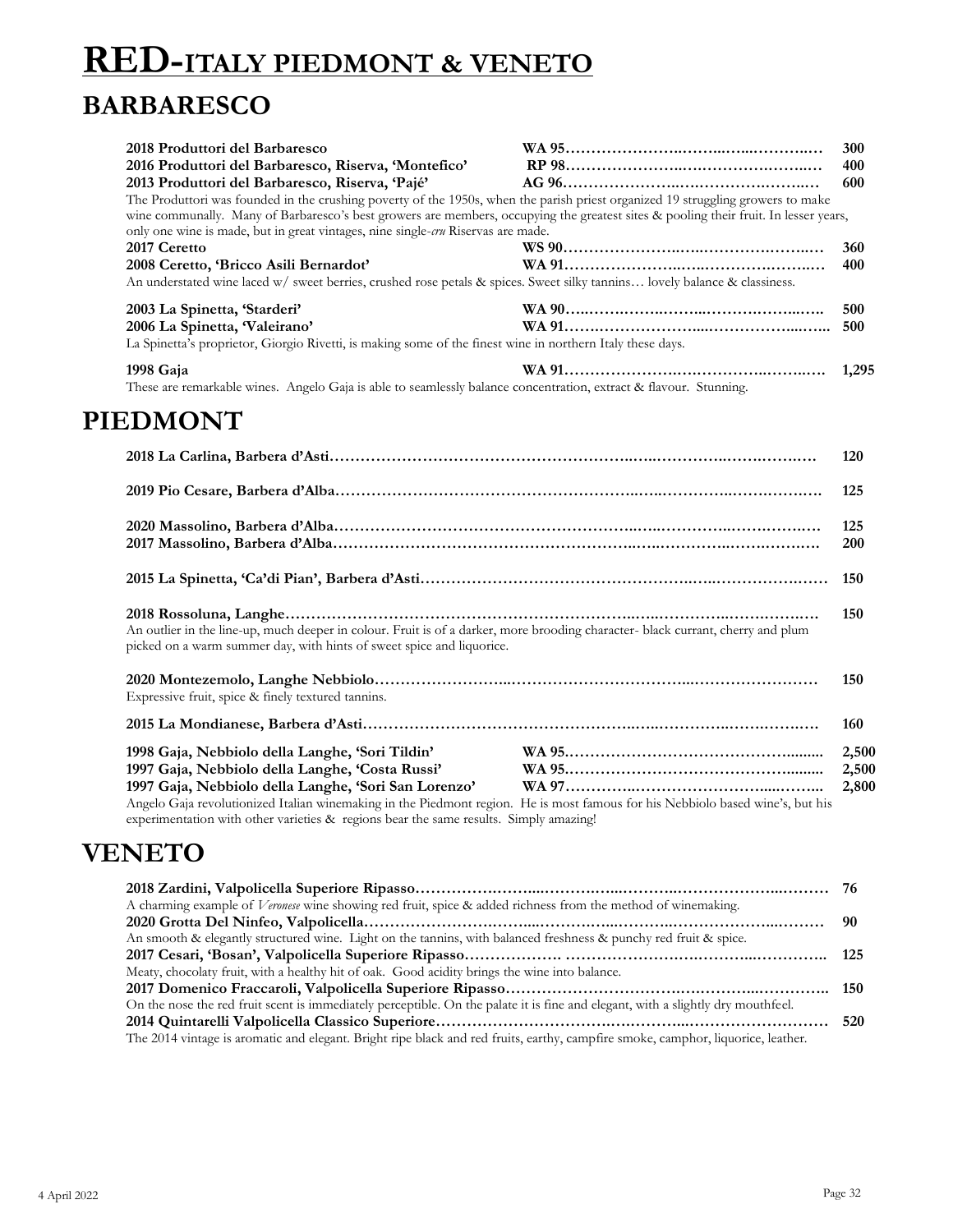### **RED-ITALY AMARONE DELLA VALPOLICELLA**

| One of the region's most iconic wines. Baked black fruit & cocoa spice accompany.                                                                                                                                                                                                       | <b>160</b>                          |
|-----------------------------------------------------------------------------------------------------------------------------------------------------------------------------------------------------------------------------------------------------------------------------------------|-------------------------------------|
| It is full bodied yet so smooth and firm. Flavours seep through every pore, and it has such grace for a wine so big.<br>Intense and elegant, with hints of fruit preserve, dried plums and cocoa                                                                                        |                                     |
| Masi's single Mazzano vineyard shows the region's complexity, depth & richness.                                                                                                                                                                                                         |                                     |
| Very new style with bold fruit & perceptible oak maturation. The forward fruit is alluring to say the least.                                                                                                                                                                            | 250                                 |
| A lively & bright wine with complex leather, spice & dried fruit, along w/ dark notes of tar & resin. This is a masterpiece!                                                                                                                                                            | 250<br>900                          |
|                                                                                                                                                                                                                                                                                         | <b>230</b>                          |
| Owned & operated by the 3rd generation of the Fraccaroli family. The wine is matured for 4 years prior to release.                                                                                                                                                                      | 270<br>500                          |
| Gerardo Cesari founded the company in 1936 on the shore of Lake Garda. In 2004, the winery received the Italian Wine Producer of the<br>Year award from the IWSC. Their wines undergo impeccable selection & upbringing prior to release.                                               | 330<br>330<br>400<br>450            |
|                                                                                                                                                                                                                                                                                         |                                     |
|                                                                                                                                                                                                                                                                                         |                                     |
| 2015 Pra<br>2013 Pra (1.5 L Magnum)<br>A multilayered wine. Boasting a long & tactile finish, leaving behind a strong impression of grace, power & refinement.                                                                                                                          | 320<br>660                          |
| This collective of growers is focused on producing outstanding quality wines.                                                                                                                                                                                                           | 600<br>600                          |
| An intense bead of dried black fruit, such as currants and dates, together with distinctive mocha and orange-liqueur notes, following<br>through to a full palate with fine, lightly firm tannins and intense fruit flavour.                                                            | 725                                 |
| One hundred and fifty years of tradition are an important legacy, a wealth of experience and knowledge, stories and values that we want<br>to maintain and spread through our wine. Our vineyards are located in the Val d'Illasi, where the calcareous soil of Valpolicella that meets | <b>200</b><br>875<br>2,800<br>3,500 |
| the volcanic soil of Soave allows us to produce both types of wine. The soils, thanks to the different microclimates, produce grapes that<br>best enhance the wines in their typicality and allow us to experiment with different varieties of old native vines.                        |                                     |
| 2009 Giuseppe Quintarelli                                                                                                                                                                                                                                                               | 2,000                               |

**2012 Giuseppe Quintarelli, Alzero WA 96...…...……….…….……………….……. 2,500** Giuseppe Quintarelli is responsible for making some of the most sought after wines of northern Italy. The hallmark of the estate's wine are their power, superb richness & warmth. The 'Alzero' is made *appassimento* using Cabernet Franc. Simply amazing!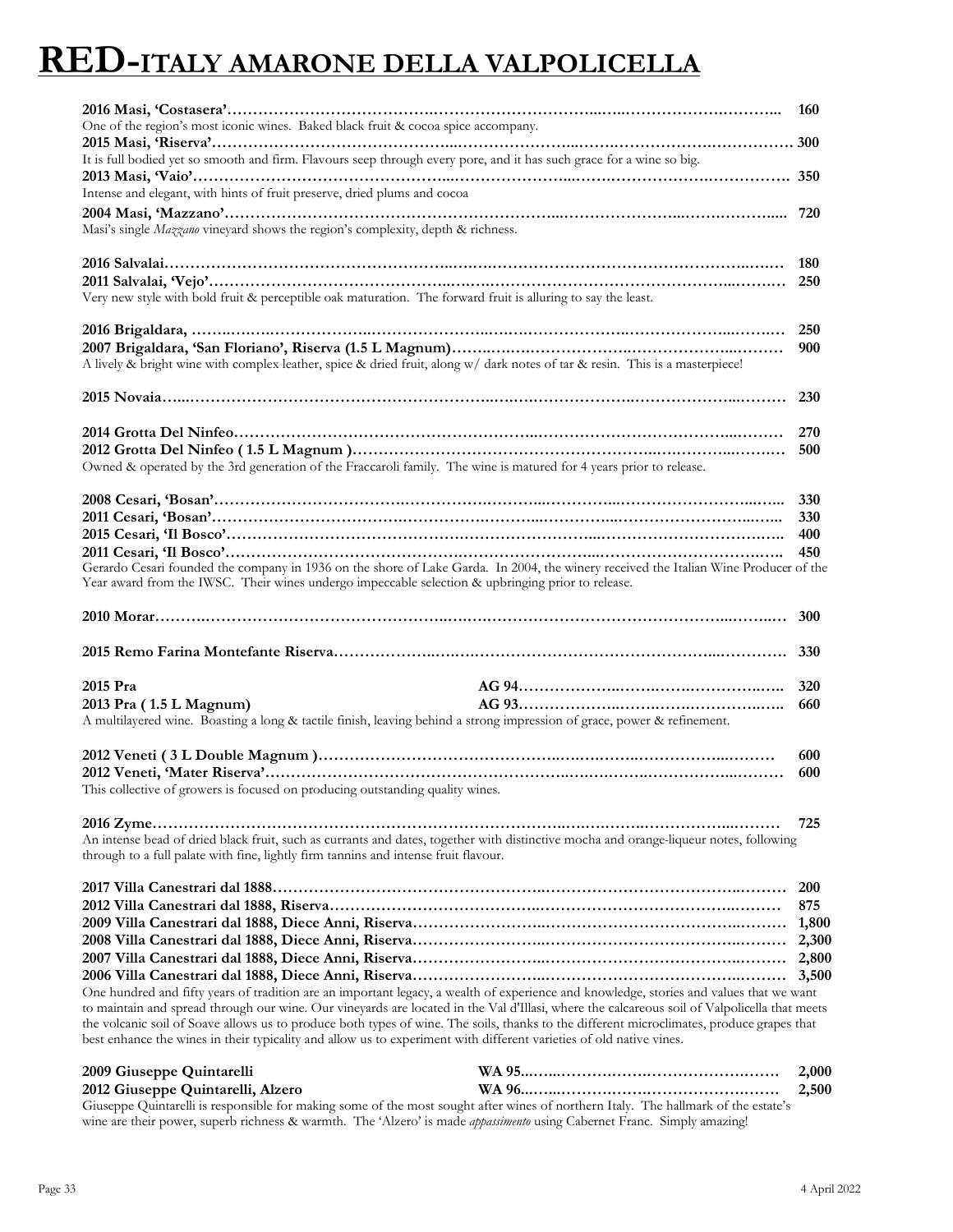# **RED-ITALY TUSCANY**

| A fresh, fruit driven wine. Sourced from 15 year old vines. A small portion of Merlot adds depth & colour.                                                                                                                  | 78         |
|-----------------------------------------------------------------------------------------------------------------------------------------------------------------------------------------------------------------------------|------------|
| Lively red fruit & a medium body. An accommodatingly fresh wine.                                                                                                                                                            | 88         |
| Lively red fruit & a medium body. An accommodatingly fresh wine.                                                                                                                                                            | 105        |
| A savory palate of developed fruit & spice along with a fresh palate & a generous finish.                                                                                                                                   | 150        |
| Classic Sangiovese red fruit, acidity & spice. A touch of Merlot adds softness & ripeness.                                                                                                                                  | 120        |
| Wild cherry, tobacco, mint, dried herbs and dried cherry are beautifully delineated in this mid-weight, precise Vino Nobile.                                                                                                | 120        |
| Tart, slightly earthy, woody and bacony aroma of predominantly black berries with cedary nuances and a little dried flowers                                                                                                 | 120        |
| Freshness, versatility, vibration, silkiness, length: these are the words to describe this wine                                                                                                                             | 130        |
| Intense flavour & structure. Sourced from 15-25 year old vines.                                                                                                                                                             | 140        |
| The Riserva is a significant expression of its terroir: austere, impressive in structure, delicately reminiscent of vanilla and spices in<br>bouquet, soft, round and persistent on the palate                              | 160        |
| A lean to medium-weight drinking wine with lots of freshness.                                                                                                                                                               | 160        |
|                                                                                                                                                                                                                             | 170        |
| Aromas of preserved mixed berries and plum with spicy, nutty and chocolate notes. Powerful and juicy on the palate with red fruit<br>and spice, chocolate and juniper. Fresh balancing acidity and relatively find tannins. | 210        |
| Excellent typicity & value. Elisabetta Geppetti has been making fabulous wines for almost 40 years.                                                                                                                         | <b>180</b> |
| Intense flavour & structure. Sourced from 15-25 year old vines.                                                                                                                                                             | 185        |
| The 2011 Chianti Classico Riserva Doccio a Matteo is powerful and deep, with tons of intensity and structure                                                                                                                | 400        |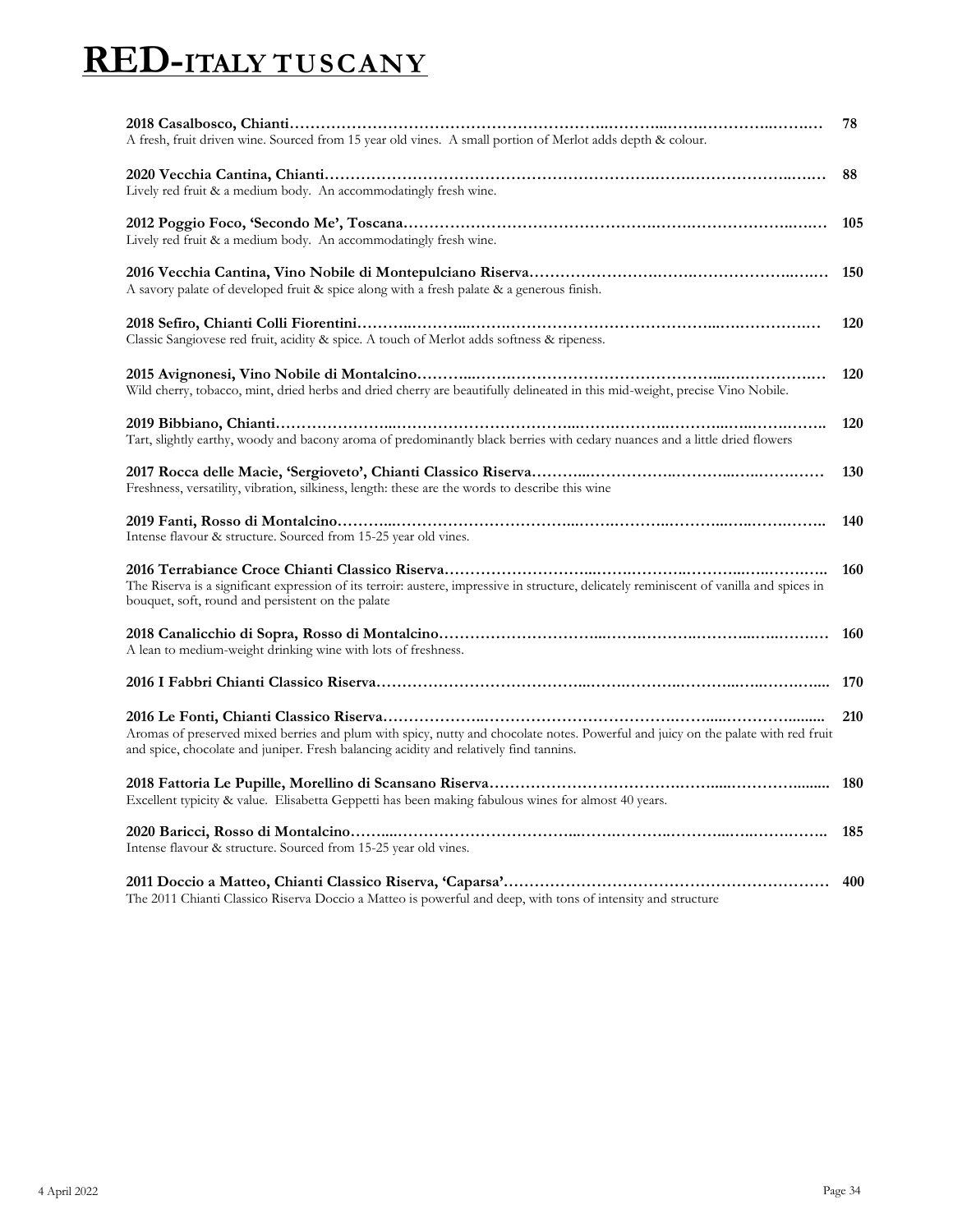### **RED-ITALY BRUNELLO DI MONTALCINO**

| 2016 Altesino<br>2012 Altesino, Riserva                                                                                                                                                                                                                                                                                                      | <b>230</b><br>550 |
|----------------------------------------------------------------------------------------------------------------------------------------------------------------------------------------------------------------------------------------------------------------------------------------------------------------------------------------------|-------------------|
| 2004 Altesino, 'Montosoli'<br>A standout producer. The northern 'Montosoli' Cru is planted to heritage clone & inviting a taste of history.                                                                                                                                                                                                  | 900               |
| 2016 San Polo<br>This is a velvety rich Brunello. Intensely flavoured with a mineral edge makes this multi-dimensional wine really stand out.                                                                                                                                                                                                | 260               |
| Donatella Cinelli Colombini is a legendary pioneer in the world of wine. With a long history in Tuscany. Donatella has worked<br>tirelessly not only to craft incredible wine but also to champion the role of women working in the wine industry.                                                                                           | 265<br>500        |
|                                                                                                                                                                                                                                                                                                                                              | 590               |
|                                                                                                                                                                                                                                                                                                                                              |                   |
|                                                                                                                                                                                                                                                                                                                                              |                   |
|                                                                                                                                                                                                                                                                                                                                              |                   |
|                                                                                                                                                                                                                                                                                                                                              |                   |
| The 2016 vintage is introspective and complex on the nose, with tobacco, baked earth, dried black plum, cedar, and lavender.                                                                                                                                                                                                                 |                   |
|                                                                                                                                                                                                                                                                                                                                              |                   |
| 2016 Livio Sassetti<br>2013 Livio Sassetti, 'Pertimali' (1.5 L Magnum)<br>The Pertimali slope is one of the finest vineyard sites in the region. The wines are complex, exquisite, intense & flavourful.                                                                                                                                     | 360<br>620        |
| Currently the nephews Federico and Francesco carry on the name of the family, which has always been synonymous with tradition,<br>passion and seriousness.                                                                                                                                                                                   |                   |
| 2010 Valdicava, Riserva, 'Madonna del Piano'<br>Valdicava represents its own school within the greater Brunello philosophy. This estate (under proprietor Vincenzo Abbruzzese) crafts<br>contemporary & modern wines w/ noticeable density & ever-present aromatic intensity                                                                 | 800               |
| 2001 Fuligni, Riserva<br>1997 Fuligni, Riserva<br>The Fuligni viscounts came from an ancient Venetian family of condottieri & generals who moved to Tuscany around 1770. Founded in 1923,<br>the present owner is the exquisite Maria Flora Fuligni. Located East of Montalcino, the winery produces traditional & Classically styled wines. | 800<br>1,000      |
| 2010 Argiano<br>Aged for 24 months in oak, brooding w/ great aromatic purity. The fruit tones are rich & penetrating. Concentrated & luscious.                                                                                                                                                                                               | 630               |
| 2007 Poggio Antico, 'Altero'<br>Sleek, finessed texture & impeccable overall balance. Elegant & polished in every sense. Outstanding complexity.                                                                                                                                                                                             | 1,000             |
| 2010 Casanova di Neri, 'Tenuta Nuova'<br>Layers of fruit build an effortless, resonant finish laced w/ considerable aromatic nuance. A terrific showing from Giacomo Neri.                                                                                                                                                                   | 2,000             |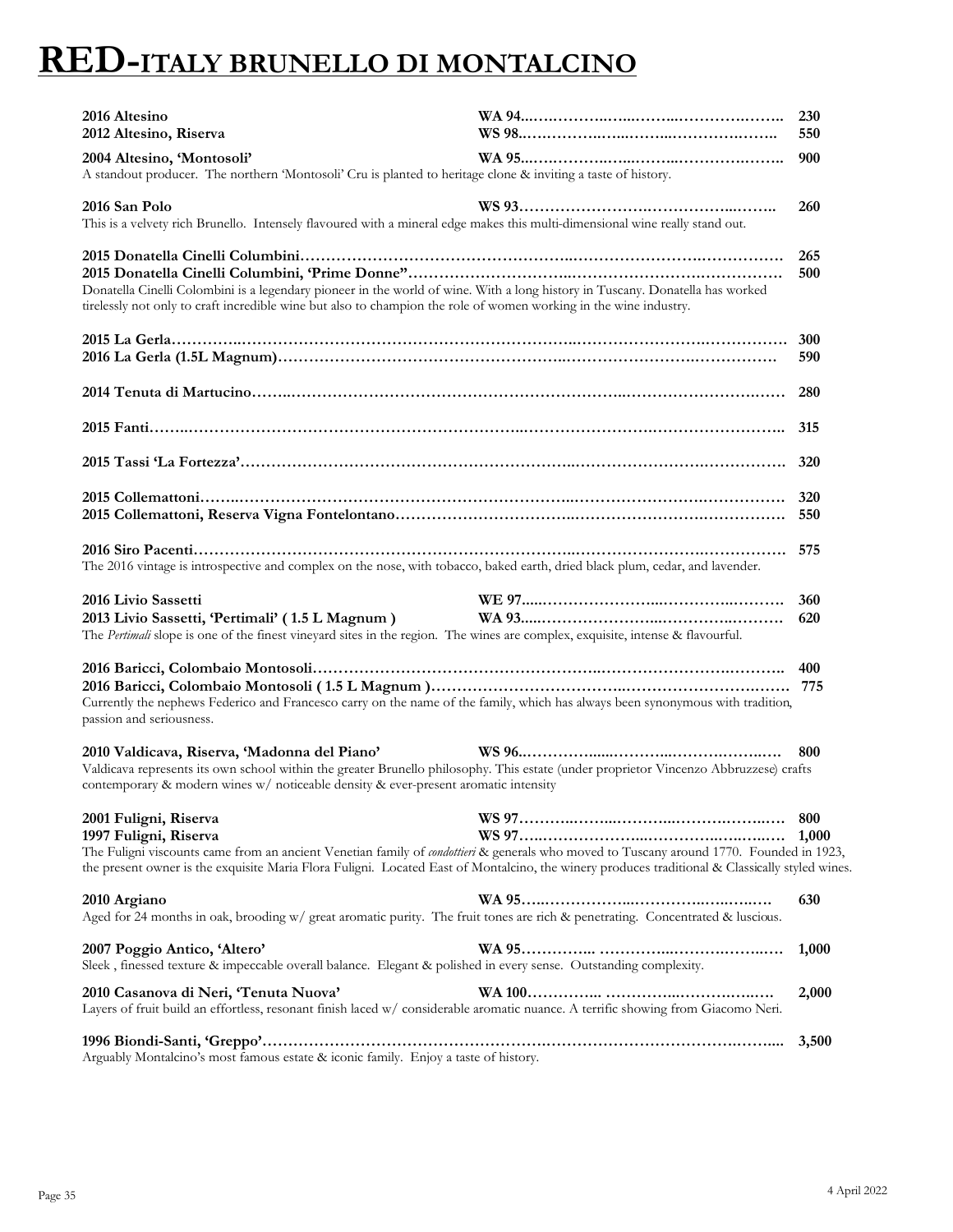# **RED-ITALY BOLGHERI**

| 2019 Argentiera, 'Poggio Ai Ginepri'<br>Cabernet Sauvignon, Merlot, Cab Franc & Petit Verdot. Ample structure, along w/ a soft texture & intensity.<br>2019 Argentiera, Villa Donoratico'<br>Fresh and fruity with basil and parsley, complementing the currants and berries. Medium-bodied with firm, silky tannins and a crisp finish                                                | 125<br>235 |
|----------------------------------------------------------------------------------------------------------------------------------------------------------------------------------------------------------------------------------------------------------------------------------------------------------------------------------------------------------------------------------------|------------|
| 2017 Argentiera, Bolgheri Superior<br>The grapes come from the estate's best vineyards of Merlot, Cabernet Sauvignon and Cabernet Franc. It is a wine with a rich and<br>silky taste. A long maturation in French oak barrels, the structure of Cabernet Sauvignon and the unique terroir of Tenuta Argentiera<br>make this wine one of the greatest expressions in the Bolgheri area. | 640        |
| 2015 Campo alla Sughera, Arnione<br>Intensely flavoured & textured Bordeaux blend. Hints of eucalyptus underscore current fruit, smoke & mineral.                                                                                                                                                                                                                                      | 300        |
| 2016 Gaja, 'Camarcanda'<br>Complex, powerful tannic structure, dense w/ expressive mineral character. Rich fruit & nuanced aromas w/ a long concentrated finish.                                                                                                                                                                                                                       | 700        |
| 2018 Antinori, Guado Al Tasso<br>A sumptuous Bordeaux blend. These efforts keep getting better & better. Not to be missed.                                                                                                                                                                                                                                                             | 800        |
| 2018 Tenuta San Guido, Sassicaia, Sassicaia                                                                                                                                                                                                                                                                                                                                            | 950        |
| 2016 Tenuta San Guido, Sassicaia, Sassicaia                                                                                                                                                                                                                                                                                                                                            | 1,600      |
| 1985 Tenuta San Guido, Sassicaia, VdT                                                                                                                                                                                                                                                                                                                                                  | 11,000     |
| The original Super-Tuscan is a blend of Cabernet Sauvignon & Cabernet Franc. Stunning wines that get better with age.                                                                                                                                                                                                                                                                  |            |
| 2016 Guado al Melo, 'ATIS'                                                                                                                                                                                                                                                                                                                                                             | 450        |
| 2015 Guado al Melo, 'ATIS'                                                                                                                                                                                                                                                                                                                                                             | 575        |
| 2013 Guado al Melo, 'ATIS'                                                                                                                                                                                                                                                                                                                                                             | 625        |
| 2012 Guado al Melo, 'ATIS'                                                                                                                                                                                                                                                                                                                                                             | 750        |
| 2011 Guado al Melo, 'ATIS'                                                                                                                                                                                                                                                                                                                                                             | 800        |
| 2009 Guado al Melo, 'ATIS'                                                                                                                                                                                                                                                                                                                                                             | 900        |
| 2008 Guado al Melo, 'ATIS'                                                                                                                                                                                                                                                                                                                                                             | 950        |
| 2007 Guado al Melo, 'ATIS'                                                                                                                                                                                                                                                                                                                                                             | 1,000      |
| 2006 Guado al Melo, 'ATIS'                                                                                                                                                                                                                                                                                                                                                             | 1,100      |
| ATIS was a mythic king, at the origin of Etruscan people, the first civilization of our territory, and first winegrowers.                                                                                                                                                                                                                                                              |            |
| 1998 Tenuta Dell'Ornellaia, Ornellaia                                                                                                                                                                                                                                                                                                                                                  | 1,800      |
| 2014 Tenuta Dell'Ornellaia, Ornellaia                                                                                                                                                                                                                                                                                                                                                  | 1,400      |
| 2014 Tenuta Dell'Ornellaia, Ornellaia, 'L'Essenza'                                                                                                                                                                                                                                                                                                                                     | 1,400      |
| 2015 Tenuta Dell'Ornellaia, Ornellaia                                                                                                                                                                                                                                                                                                                                                  | 1,300      |
| 2017 Tenuta Dell'Ornellaia, Ornellaia                                                                                                                                                                                                                                                                                                                                                  | 1,200      |
| 2017 Tenuta Dell'Ornellaia, Ornellaia, 'Solare'                                                                                                                                                                                                                                                                                                                                        | 1,200      |
| 2018 Tenuta Dell'Ornellaia, Ornellaia                                                                                                                                                                                                                                                                                                                                                  | 1,100      |
| 2018 Tenuta Dell'Ornellaia, Ornellaia, (1.5 L Magum)<br>The iconic Italian Bordeaux-blend.                                                                                                                                                                                                                                                                                             | 2,000      |
|                                                                                                                                                                                                                                                                                                                                                                                        |            |

**2018 Masseto AG 98………………………..……………...…. 3500**

Silky, mid-weight and supremely gracious, the 2018 is reminiscent of the 2004 in its aromatic intensity and classic, refined feel. Inky red/purplish fruit, cedar, lavender, espresso, sage and mint are some of the many aromas and flavors that develop with time in the glass.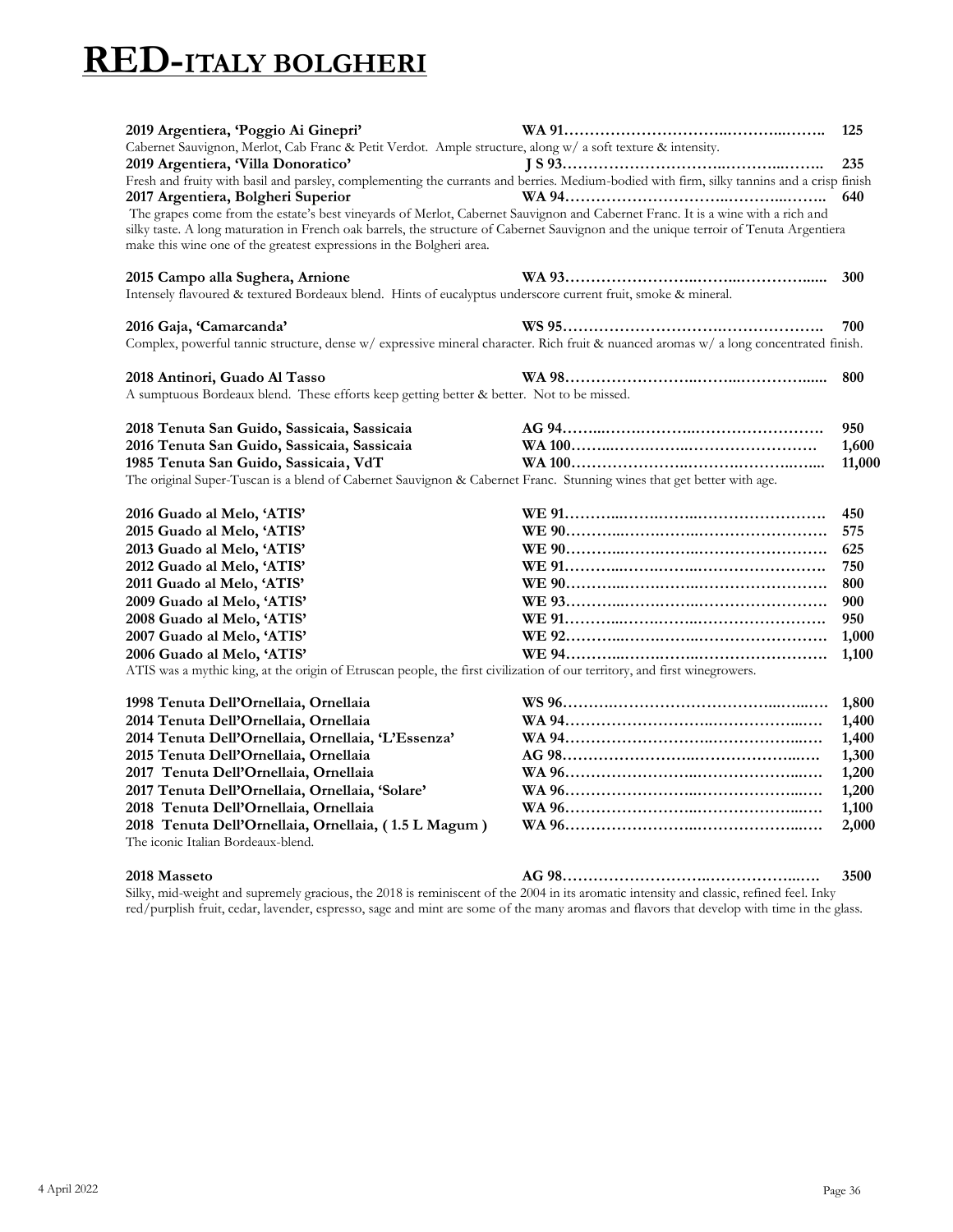# **RED-ITALY REGIONAL ( IGT )**

| Campofiorin is the original "Supervenetian," made with Masi's double fermentation technique.                                                                                                                                                                                                                                                | 85         |
|---------------------------------------------------------------------------------------------------------------------------------------------------------------------------------------------------------------------------------------------------------------------------------------------------------------------------------------------|------------|
| 100% Cabernet Sauvignon grown on the Fonterutoli Estate & matured in French & American oak for 18 months.                                                                                                                                                                                                                                   | 230        |
| Youthful & fresh from grapes grown in the hillside vineyards of Montalcino. Excellent color & flavor extraction.                                                                                                                                                                                                                            | 118        |
| 100% Cabernet Sauvignon matured for 14 months in French oak barrique.                                                                                                                                                                                                                                                                       | 145        |
| Awesome baby Brunello. 100% Sangiovese Grosso matured in French barrique for a year & another 14 months in bottle prior to release.                                                                                                                                                                                                         | 156        |
| A taste of Tuscany from an organic estate that produces small amounts of outstanding wines.                                                                                                                                                                                                                                                 |            |
|                                                                                                                                                                                                                                                                                                                                             |            |
| Wild berries and black fruits, dried flowers, anise, licorice, black cherry in alcohol with a spicy and earthy finish based on walnuts and<br>hazelnuts. Over time it develops ethereal and spicy scents with pepper, cinnamon and cardamom, tobacco and nutmeg.                                                                            |            |
|                                                                                                                                                                                                                                                                                                                                             | 300        |
|                                                                                                                                                                                                                                                                                                                                             | 320<br>340 |
|                                                                                                                                                                                                                                                                                                                                             | 360        |
|                                                                                                                                                                                                                                                                                                                                             | 380        |
|                                                                                                                                                                                                                                                                                                                                             | 400        |
| 2008 Torraccia di Presura, 'Lucciolaio', Colli della Toscana Centrale Rosso (1.5 L Magum)<br>One of the great up & coming Super-Tuscans. Named for the fireflies (Lucciolo) found on the estate. Look for notes<br>of cedar, dried herbs, vanilla, cherry, berry & leather. Delicious. The first Chianti Classico estate south of Florence. | 630        |
| 2011 Rocca delle Macie, 'Roccato'                                                                                                                                                                                                                                                                                                           | <b>200</b> |
| 2008 Rocca delle Macie, 'Roccato'                                                                                                                                                                                                                                                                                                           | 250        |
| 2010 Rocca delle Macie, 'Roccato'                                                                                                                                                                                                                                                                                                           | 270        |
| 2006 Rocca delle Macie, 'Roccato'                                                                                                                                                                                                                                                                                                           | 300        |
| 2009 Rocca delle Macie, 'Roccato'                                                                                                                                                                                                                                                                                                           | 300        |
| 2010 Rocca delle Macie, 'Roccato' (1.5 L Magnum)<br>The estate's top wine, the Roccato is 50-50 Sangiovese & Cabernet Sauvignon only made in the best vintages.                                                                                                                                                                             | 480        |
| Sangiovese, Cabernet Sauvignon & Merlot matured in French oak for 2 years. Magnificent.                                                                                                                                                                                                                                                     | 219        |
| Currant, flower and orange-blossom aromas follow through to a full body with fine, creamy tannins and a long, persistent finish.                                                                                                                                                                                                            | 360        |
| Shows finesse and precision. Cherry and orange-peel notes at the end. The flavors go on and on.                                                                                                                                                                                                                                             |            |
|                                                                                                                                                                                                                                                                                                                                             | 800        |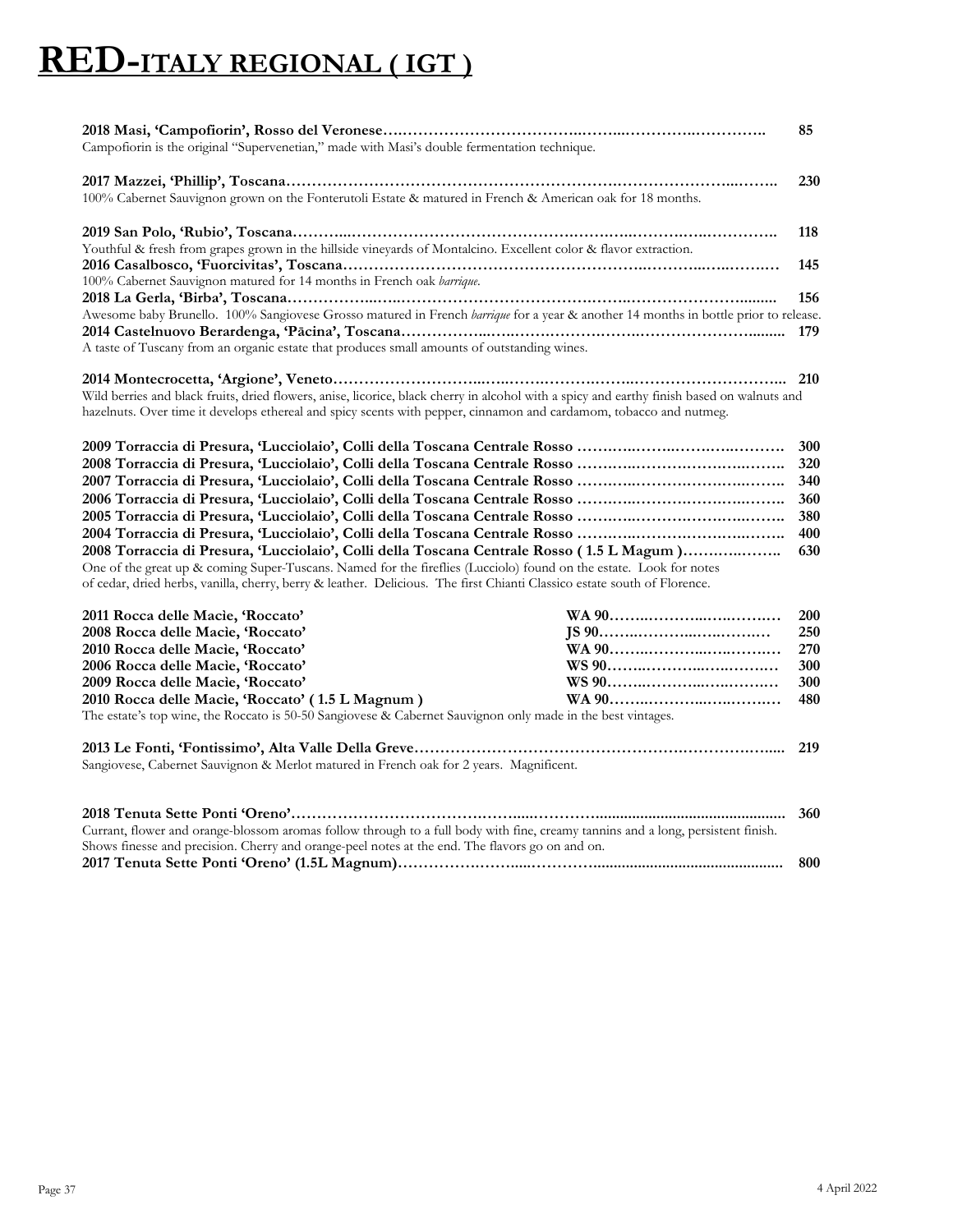### **RED-ITALY REGIONAL ( IGT )** continued

| 2018 Fattoria Le Pupille, 'Poggio Valente', Toscana<br>Maremma Sangiovese. Cherry, wild rose, forest fruit & blueberry w/ spice & tobacco.                                                         | 230   |
|----------------------------------------------------------------------------------------------------------------------------------------------------------------------------------------------------|-------|
|                                                                                                                                                                                                    |       |
| 2016 Fattoria Le Pupille, 'Saffredi', Toscana                                                                                                                                                      | 500   |
| 2018 Fattoria Le Pupille, 'Saffredi', Toscana                                                                                                                                                      | 450   |
| 2018 Fattoria Le Pupille, 'Saffredi', Toscana (1.5L Magnum)                                                                                                                                        | 875   |
| Powerful, dense & muscular in style. Cabernet, Merlot & Petit Verdot from the sunny slopes of the Maremma. Outstanding!                                                                            |       |
| 2016 Bertinga, Toscana                                                                                                                                                                             | 280   |
| A blend of Sangiovese & Merlot. The 2016 Bertinga is a thickly extracted red w/richness, dark fruit. tart cherry & altitude elegance.                                                              |       |
| 2014 Poggio Scalette, 'il Carbonaione', Toscana                                                                                                                                                    | 325   |
| 2017 Poggio Scalette, 'il Carbonaione', Toscana (1.5L Magnum)                                                                                                                                      | 625   |
|                                                                                                                                                                                                    |       |
| 2018 Antinori, 'Tignanello', Toscana                                                                                                                                                               | 650   |
| 2018 Antinori, 'Tignanello', Toscana, (1.5L Magnum)                                                                                                                                                | 1,250 |
| 2018 Fontodi Flaccianello della Pieve, Toscana                                                                                                                                                     | 725   |
| 2003 Antinori, 'Solaia', Toscana                                                                                                                                                                   | 1,200 |
| 2013 Antinori, 'Solaia', Toscana                                                                                                                                                                   | 1,200 |
| 2015 Antinori, 'Solaia', Toscana                                                                                                                                                                   | 1,800 |
| Sourced from the Solaia vineyard in the heart of Chianti Classico. This blend of Cabernet Sauvignon, Sangiovese & Cabernet Franc display                                                           |       |
| an elegance & symmetry between flavour & texture that is unparalleled.                                                                                                                             |       |
| 2017 Castello dei Rampolla 'Liu'                                                                                                                                                                   | 365   |
| Dense ruby-purple colour, lovely blackcherry flavours, subtle tannins and chocolatey finish. Medium to full bodied, with superb                                                                    |       |
| richness, purity, and overall harmony.                                                                                                                                                             |       |
| 2017 Castello dei Rampolla 'Sammarco'                                                                                                                                                              | 450   |
| A very fresh wine with fine aromas of woodland undergrowth and a deep, intense colour. It is characterised by distinct aromas<br>of ripe fruit and has a strong concentration of powerful tannins. |       |
| 2016 Castello dei Rampolla 'd'Alceo'                                                                                                                                                               | 900   |
| It is intense, warm, refined and elegant. Well-ripened red fruits blend perfectly with delicate notes of cigar and tobacco -                                                                       |       |
| an amazing concentration with no heaviness                                                                                                                                                         |       |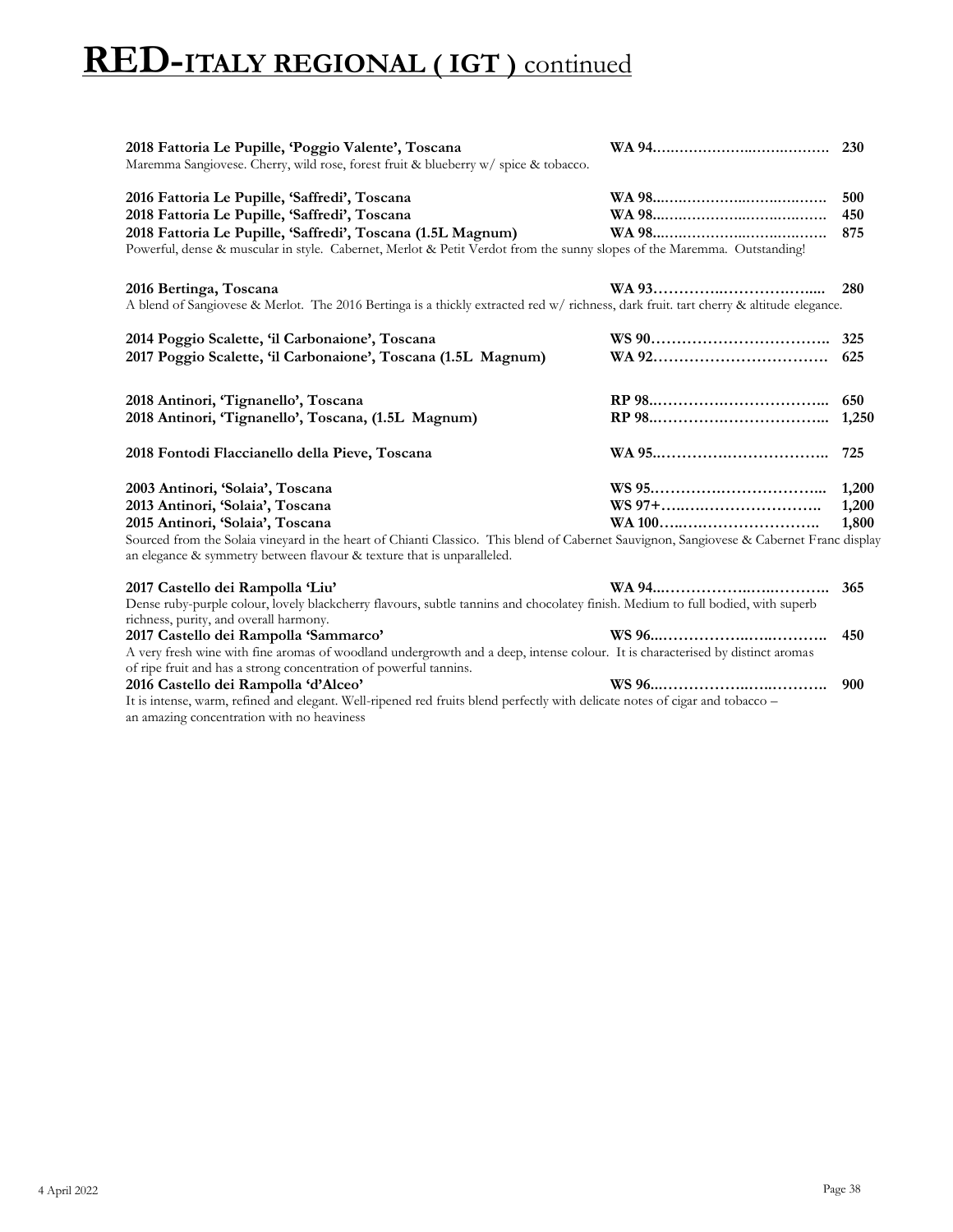# **RED-ITALY CONTINUED**

### **CENTRAL**

|                                                                                                               | 72  |
|---------------------------------------------------------------------------------------------------------------|-----|
|                                                                                                               | 175 |
| Angela Velenosi has elevated the entire region's winemaking potential.                                        |     |
|                                                                                                               |     |
| A blend of 5 varieties: Montepulciano, PrimitIvo, Sangiovese, Negroamara & Malvasia Rosso. A staff favourite. |     |
|                                                                                                               |     |
| A structured red blend of Sangiovese & Cabernet.                                                              |     |
|                                                                                                               |     |
| Well structured for extended maturation in bottle.                                                            |     |

#### **SOUTH**

| A rich body & textured wine with fuit, spice & herb flavours.                                                                         |            |
|---------------------------------------------------------------------------------------------------------------------------------------|------------|
|                                                                                                                                       |            |
| Big bold red from southern Italy. Also, Primitivo di Manduria means Zinfandel grown in Manduria, Italy.                               |            |
|                                                                                                                                       | 190        |
| Big bold red from southern Italy. Also, Primitivo di Manduria means Zinfandel grown in Manduria, Italy.                               |            |
|                                                                                                                                       |            |
|                                                                                                                                       |            |
| While Etna still searches for its identity, Vigneti Vecchio demonstrates that this towering volcano rising from the Mediterranean can |            |
| in fact produce wines as beautifully nuanced as anywhere else in Italy                                                                |            |
|                                                                                                                                       | <b>200</b> |
| 2012 Feudi di San Gregorio, 'Serpico', Campania                                                                                       | <b>330</b> |
| The wine that put Aglianico & Campania on the map.                                                                                    |            |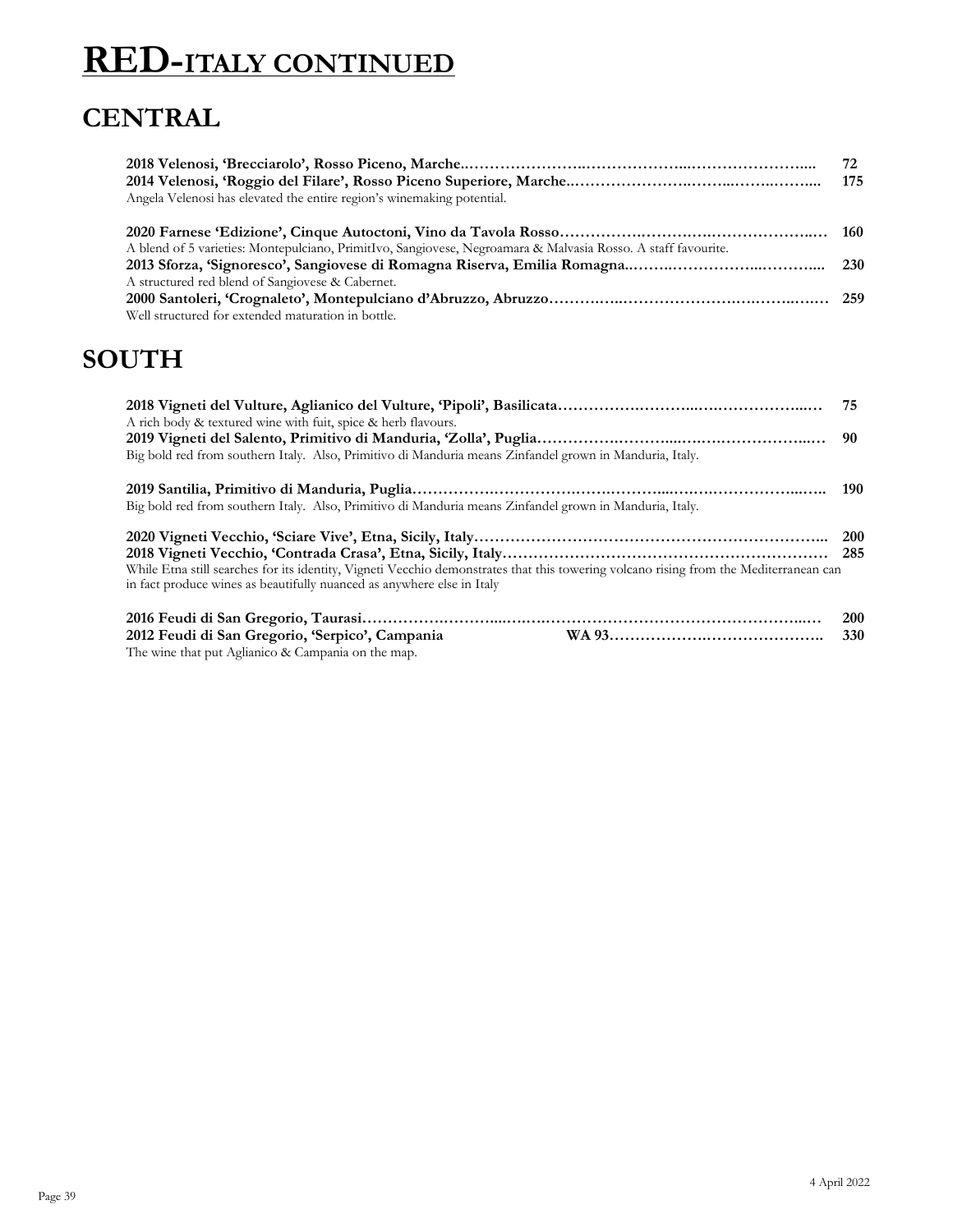## **RED-SPAIN**

|                                                                                                                                                                                                                                                                 | 65    |
|-----------------------------------------------------------------------------------------------------------------------------------------------------------------------------------------------------------------------------------------------------------------|-------|
| Judicious use of oak allows the ripe fruit character to show. Very appealing.                                                                                                                                                                                   | 75    |
| In an elegant, style and light on its feet. Appealingly sweet red/blue fruit and spicecake flavors that fan out steadily on the back half.                                                                                                                      |       |
| An excellent value for a mature & meticulously made wine!                                                                                                                                                                                                       |       |
|                                                                                                                                                                                                                                                                 |       |
| 20-40 year old vines grown at high-altitude & aged in three-five year olf French & American oak for 12 months.                                                                                                                                                  | 98    |
|                                                                                                                                                                                                                                                                 |       |
| The second oldest winery in Rioja, dating back to the mid 19 th Century. All of Murrieta's wines are made exclusively from fruit<br>grown on the estate, which has an abundance of old vines. These are classic wines & show a harmonious balance. Magnificent! | 150   |
| Red & black fruits, mineral & smoke. Firm tannins & fresh acidity add structure, richness & focus.                                                                                                                                                              |       |
| a juicy red wine with aromas of red fruit, spicy notes and touches of violets and wild herbs. On the palate it is fragrant, fresh and mineral.<br>Medium bodied with a pleasant texture and a flavoursome finish.                                               |       |
| Lots of chocolate, berries and hints of fresh herbs. Full and layered. Be ready for the intense tannins.                                                                                                                                                        | 300   |
| This wine is ripe and fresh, with dark fruit, spice, toast, and excellent depth and concentration.                                                                                                                                                              |       |
| This wine is ripe and fresh, with dark fruit, spice, toast, and excellent depth and concentration.                                                                                                                                                              |       |
| 2000 Vega Sicilia 'Unico', Ribera del Duero<br>Red & black fruits, mineral & smoke. Firm tannins & fresh acidity add structure, richness & focus.                                                                                                               | 2,500 |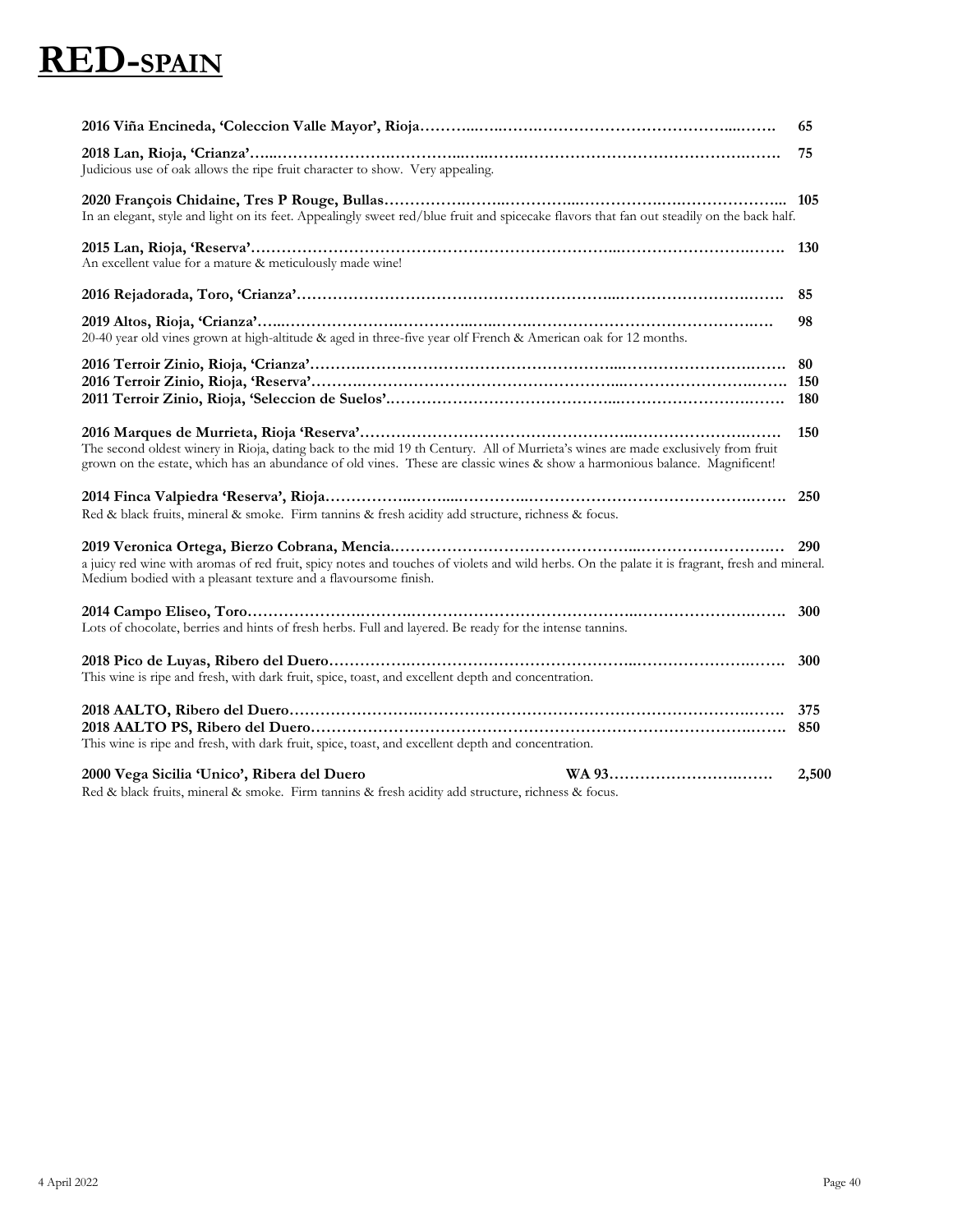## **RED-PORTUGAL & GREECE**

### **PORTUGAL**

| Beautifully perfumed, this rich wood-aged wine is structured and now mature. Its fruit and tannins are finely in balance, dark black<br>fruits developing secondary flavors. |  |
|------------------------------------------------------------------------------------------------------------------------------------------------------------------------------|--|

#### **GREECE**

|                                                                                                                                           | 75    |
|-------------------------------------------------------------------------------------------------------------------------------------------|-------|
| A blend of the indigenous Xinomavro, Krassato & Stavroto from the slopes of Mount Olympos.                                                |       |
|                                                                                                                                           |       |
| Shiny, deep crimson color. It has a complex bouquet of ripe red xxi black fruits aromas, cedar, dried plum and fig, honey, cocoa          |       |
| and spices. Full-bodied, balanced acidity, noble tannins and a complex and exuberant aftertaste.                                          |       |
|                                                                                                                                           |       |
| Single vyd blend of Mavrodaphne and Mavro Kalavritino. Intense red fruits, complex oak elements & an elegant structure. WA 91             |       |
|                                                                                                                                           | -130  |
| Bright red Xinomavro & fruit shines along w/ subtle oak nuances & freshness.                                                              |       |
|                                                                                                                                           |       |
| Sourced from 40 year old vines & matured in French barrique. Balanced, elegantly structured & polished. A work of art.                    |       |
|                                                                                                                                           | - 155 |
| Deep vivid red, w/ black cherry and marmalade aromas. Spicy character with strong tannins and intense acidity bringing out its freshness. |       |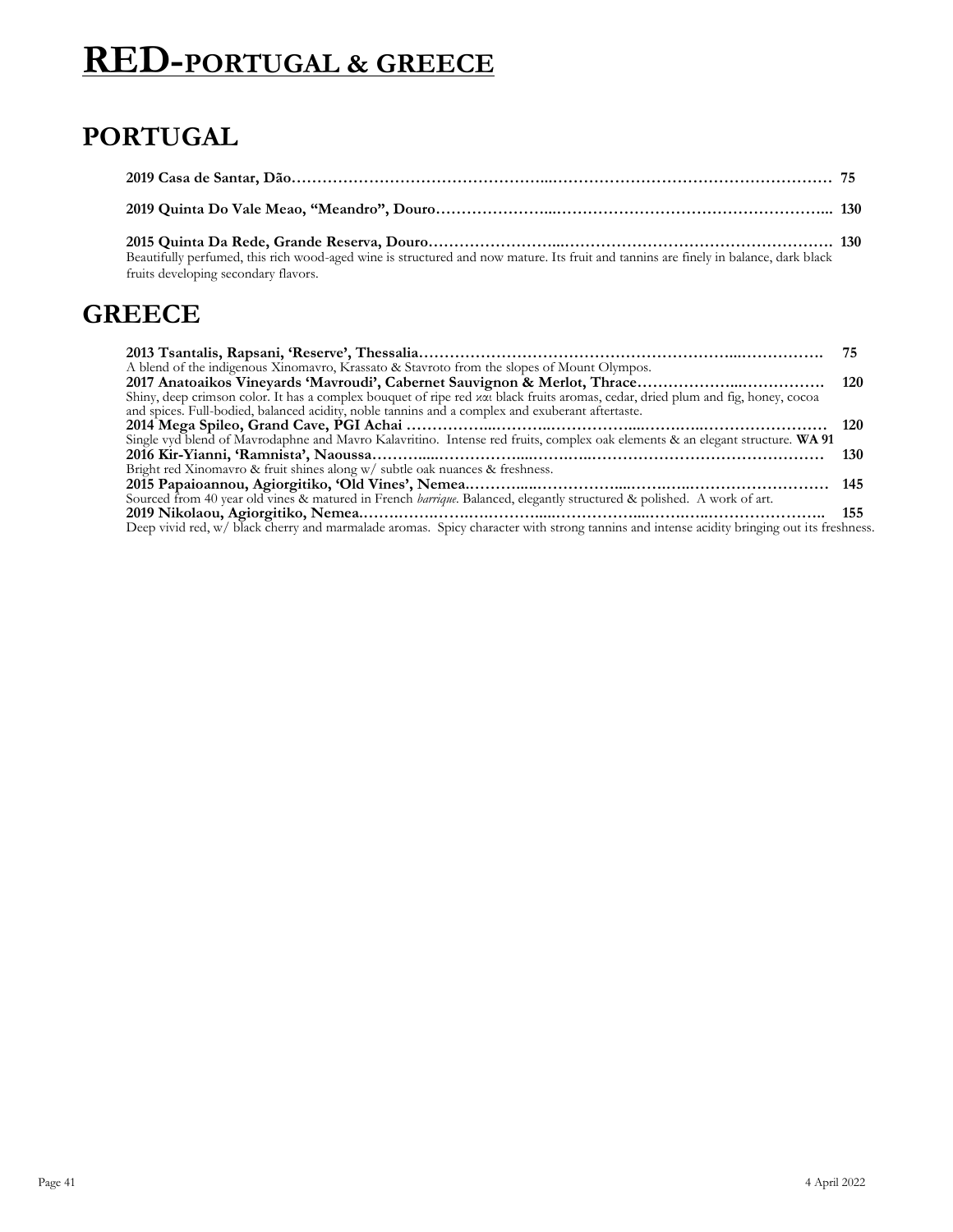# **HALF BOTTLES**

#### **SPARKLING**

| Krug is one of the crown jewels of the LVMH empire. The 'Grand Cuvée' involves barrel fermentation, meticulous blending & a |  |
|-----------------------------------------------------------------------------------------------------------------------------|--|
| minimum of six years lees aging. The 'Clos de Mesnil' is the most multi-dimensional Chardonnay cuvée on the planet.         |  |
|                                                                                                                             |  |
| Paul Pender ages <i>sur lie</i> for 12 months in the half bottle. A blend of Chardonnay, Pinot Noir & Pinot Gris.           |  |

### **WHITE**

|                                                                                                   | -50 |
|---------------------------------------------------------------------------------------------------|-----|
| A developing mineral driven wine. A classic Venetian wine w/ added complexity & depth of flavour. |     |
|                                                                                                   |     |
| The narrow valley & steep slopes of the 'VdV' yield floral, citrus & mineral rich wines.          |     |

#### **RED**

| 35                                                                                                                                        |
|-------------------------------------------------------------------------------------------------------------------------------------------|
| 45                                                                                                                                        |
| 75                                                                                                                                        |
|                                                                                                                                           |
| <b>130</b>                                                                                                                                |
| 150                                                                                                                                       |
|                                                                                                                                           |
|                                                                                                                                           |
| 140                                                                                                                                       |
|                                                                                                                                           |
| 140                                                                                                                                       |
| 150                                                                                                                                       |
| 155                                                                                                                                       |
| 160                                                                                                                                       |
|                                                                                                                                           |
| <b>300</b>                                                                                                                                |
|                                                                                                                                           |
| <b>330</b>                                                                                                                                |
| A blend of 55% Cabernet Sauvignon, 44.5% Merlot and .5% Cabernet Franc. An amazingly opulent, round, delicious wine  it possesses         |
| wonderfully silky tannins, classic black currant & cedar wood. Rich, full-bodied opulence as well as a terrific purity & palate presence. |
|                                                                                                                                           |
|                                                                                                                                           |
|                                                                                                                                           |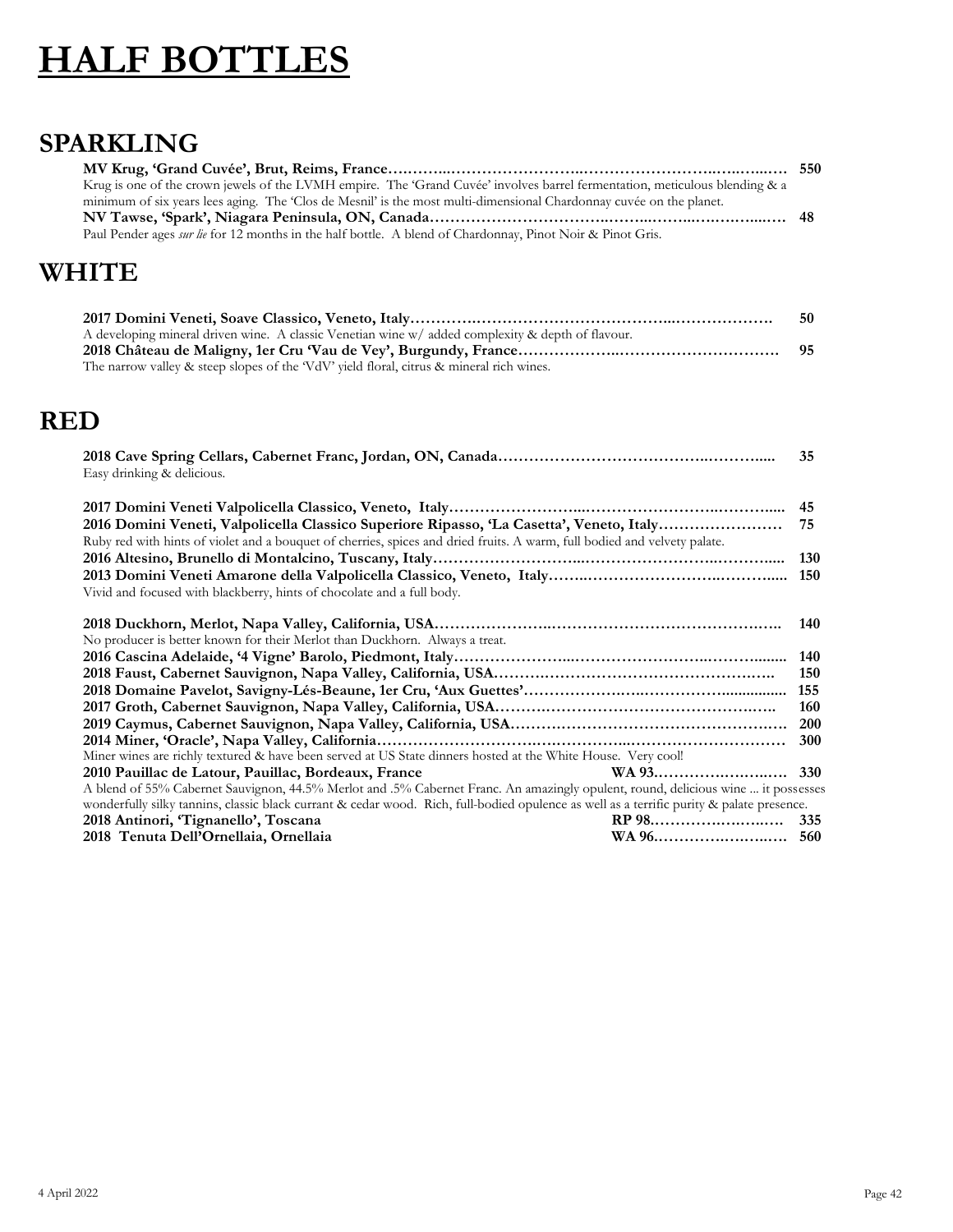### **DESSERT WINE ONTARIO ICE WINE & LATE HARVEST**

|                                                                                                                                  |  | 120 $200$ ml |
|----------------------------------------------------------------------------------------------------------------------------------|--|--------------|
| Ruby red in colour, bursting w/ aromas & flavours of cranberry & rhubarb, followed by a luscious & lingering finish.             |  |              |
|                                                                                                                                  |  |              |
| Only the second vintage of Chardonnay icewine ever produced. Oak maturation imparts intense apricot, caramel, honey & vanilla.   |  |              |
|                                                                                                                                  |  |              |
| This delicately balanced sweet nectar clearly demonstrates why Canadian Icewine is undisputedly considered a world class luxury. |  |              |
|                                                                                                                                  |  |              |
| An outstanding sweet wine from one of Ontario's finest producers. Excellent balance & structure, with a beautiful viscosity.     |  |              |
|                                                                                                                                  |  |              |
| That's right—Honey. A stunning Mead (94 points - Szabo) Fragrant & sweet. Awesome with cheese &/or chocolate.                    |  |              |

### **INTERNATIONAL**

|                                                                                                                              |                    |            | 375 ml            |
|------------------------------------------------------------------------------------------------------------------------------|--------------------|------------|-------------------|
| Always one of Australia's top sweet wines, it's a botrytis affected Sauvignon-Semillon blend.                                |                    |            |                   |
| 89                                                                                                                           |                    |            | 375 ml            |
| A refined effort that reveals layer upon layer of dark exotic flavours.                                                      |                    |            |                   |
|                                                                                                                              |                    | <b>110</b> | 375 ml            |
| The lighter second wine is versatile, fresh & exotically flavoured.                                                          |                    |            |                   |
|                                                                                                                              |                    |            | 750 ml            |
| A refined effort that reveals layer upon layer of dark exotic flavours.                                                      |                    |            |                   |
| Complex, fragrant, mineral. Known for being the first single vineyard Italian Moscato, Bricco Quaglia is full of personality |                    |            |                   |
|                                                                                                                              |                    |            |                   |
| Oremus has made wine since the 13th C. The volcanic tufa soils yield compliment the local conditions for botrytis.           |                    |            |                   |
| 2014 Zombory Pince, Tokaji Aszú, '6 Puttonyos', Hungary                                                                      |                    |            |                   |
| Beautiful aromas of tangerine, grapefruit, delicate herbs & sweet spices. The palate shows depth & a silky smooth texture.   |                    |            |                   |
|                                                                                                                              |                    |            |                   |
| 2002 Weingut Prinz Von Hessen, Riesling, Beerenauslese, Johannisberger Klaus', Rheingau, Germany                             | WS 96              |            | <b>309</b> 375 ml |
| An unctuously textured wine with pointed acidity, an intensely aromatic perfume & considerable length.                       |                    |            |                   |
| 2017 Ornus dell'Ornellaia                                                                                                    | R P 93             |            | 365 375 ml        |
| Bright golden-yellow colour, develops refined scents of bitter almond and dry apricot to the nose.                           |                    |            |                   |
| 2005 Alana Tokaj, Tokaji Aszú, '6 Puttonyos', Hungary                                                                        |                    |            |                   |
| Excellent concentration of classic botrytis flavours.                                                                        |                    |            |                   |
|                                                                                                                              |                    |            |                   |
| 1946 Don P.X., Convento, Montilla-Moriles, Spain                                                                             | $R$ P 100          | 800        | 750 ml            |
| This wine is a legend. It is a Pedro Ximénez made from the first grapes harvested after World War II                         |                    |            |                   |
| 2007 Quintarelli, Recioto Della Valpolicella, Italy                                                                          | R P 98             |            | 600 375 ml        |
| 1997 Quintarelli, Recioto Della Valpolicella, Italy                                                                          | WA 94              |            | 600 375 ml        |
| A refined effort that reveals layer upon layer of dark exotic flavours.                                                      |                    |            |                   |
|                                                                                                                              |                    |            |                   |
| 2001 Château Suduiraut, 1er Cru Classé, Sauternes, France                                                                    | WA 94              |            | 400 375 ml        |
| 1995 Château Suduiraut, 1er Cru Classé, Sauternes, France                                                                    |                    |            | 600 750 ml        |
| Expressive, harmonious, honeyed, powerful. The long finish has a warm touch of toasted nuts.                                 |                    |            |                   |
| 2003 Dal Forno, Passito Rosso, 'Vigna Seré', Valpolicella, Italy                                                             | WS 94              |            | 575 375 ml        |
| Only made in exceptional vintages. This is like an Amarone on steroids, with a sweet kick.                                   |                    |            |                   |
|                                                                                                                              |                    |            |                   |
| 1989 Château Rieussec, 1er Cru Classé, Sauternes, France                                                                     | WA 94              |            | 590 750 ml        |
| The first vintage under the ownership of Lafite Rothschild. The wine is currently in a prime state of development.           |                    |            |                   |
|                                                                                                                              |                    |            |                   |
| 2005 Château d'Yquem, Lur Saluces, Premier Grand Cru Classé, Sauternes, France                                               | WS 97              |            | $1000$ 375 ml     |
| 2006 Château d'Yquem, Lur Saluces, Premier Grand Cru Classé, Sauternes, France                                               | WA 98              |            | 1000 375 ml       |
| 2007 Château d'Yquem, Lur Saluces, Premier Grand Cru Classé, Sauternes, France                                               | WS 98              |            | 1000 375 ml       |
| 2007 Château d'Yquem, Lur Saluces, Premier Grand Cru Classé, Sauternes, France                                               | WS 98              |            | 1800 750 ml       |
|                                                                                                                              |                    |            |                   |
| 2001 Château d'Yquem, Lur Saluces, Premier Grand Cru Classé, Sauternes, France                                               | WA 100 1200 375 ml |            |                   |

One of the world's most majestic wine estates. It is now owned by LVMH & are among the world's finest & long lived wines.